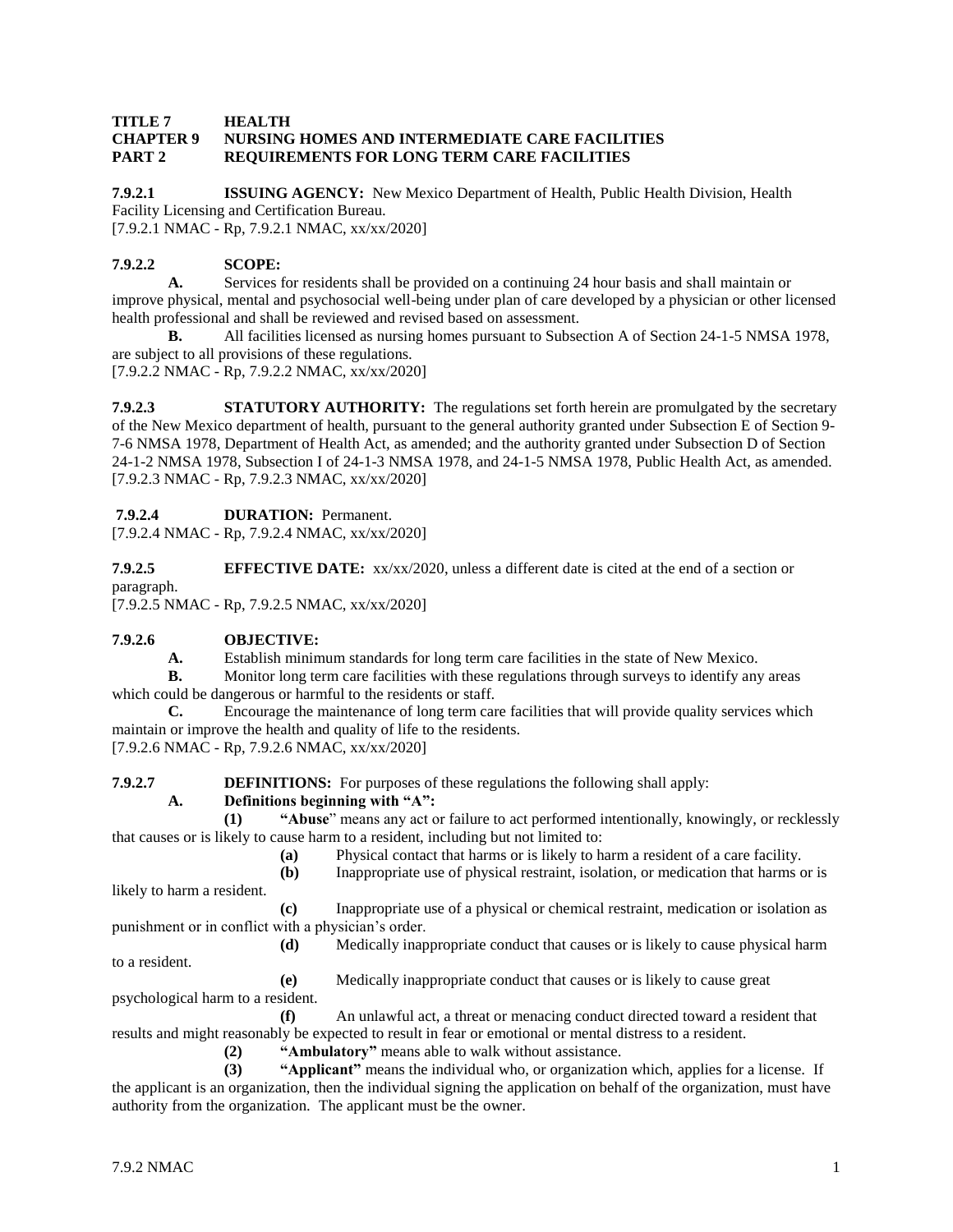#### **B. Definitions beginning with "B": [RESERVED]**

- **C. Definitions beginning with "C": [RESERVED]**
- **D. Definitions beginning with "D":**
	- **(1) "Department"** means the New Mexico department of health.

**(2) "Developmental disability"** means mental retardation or a related condition, such as cerebral palsy, epilepsy or autism, but excluding mental illness and infirmities of aging, which is:

- **(a)** manifested before the individual reaches age 22;
- **(b)** likely to continue indefinitely; and

**(c)** results in substantial functional limitations in three or more of the following

areas of major life activity:

- **(i)** self-care;
- **(ii)** understanding and use of language;
- **(iii)** learning;
- **(iv)** mobility;
- **(v)** self-direction;
- **(vi)** capacity for independent living; and
- **(vii)** economic self-sufficiency.

**(3) "Dietitian"** means a person who is eligible for registration as a dietitian by the

commission on dietetic registration of the American dietetic association under its requirements in effect on January 17, 1982.

**(4) "Direct supervision"** means supervision of an assistant by a supervisor who is present in the same building as the assistant while the assistant is performing the supervised function.

**E. Definitions beginning with "E": "Exploitation"** of a patient/client/resident consists of the act or process, performed intentionally, knowingly, or recklessly, of using a patient/client's property, including any form of property, for another persons, profit, advantage or benefit. Exploitation includes but is not limited to: (1) manipulating the patient/client resident by whatever mechanism to give money or property to any facility staff or management member, (2) misappropriation or misuse of monies belonging to a resident or the unauthorized sale, or transfer or use of a patient/client/residents property, (3) loans of any kind from a patient/client/resident to family, operator or families of staff or operator, (4) accepting monetary or other gifts from a patient /client/resident or their family with a value in excess of \$25 and not to exceed a total value of \$300 in one year. All gifts received by facility operators, their families or staff of the facility must be documented and acknowledged by person giving the gift and the recipient. Exception: Testamentary gifts, such as wills, are not, per se, considered financial exploitation.

**F. Definitions beginning with "F":**

- **(1) "Facility"** means a nursing home subject to the requirements of these regulations.
	- **(2) "Full-time"** means at least an average of 37.5 hours each week devoted to facility

business.

- **G. Definitions beginning with "G": [RESERVED]**
- **H. Definitions beginning with "H": [RESERVED]**
- **I. Definitions beginning with "I":**

**(1) "Intermediate care facility"** means a nursing home, which is licensed by the department as an intermediate care facility to provide intermediate nursing care.

**(2) "Intermediate nursing care"** means a basic care consisting of physical, emotional, social and other rehabilitative services under periodic medical supervision. This nursing care requires the skill of a licensed nurse for observation and recording of reactions and symptoms, and for supervision of nursing care. Most of the residents have long-term illnesses or disabilities which may have reached a relatively stable plateau. Other residents whose conditions are stabilized may need medical and nursing services to maintain stability. Essential supportive consultant services are provided in accordance with these regulations.

- **J. Definitions beginning with "J": [RESERVED]**
- **K. Definitions beginning with "K": [RESERVED]**
- **L. Definitions beginning with "L":**

**(1) "Licensed practical nurse"** means a person licensed as a licensed practical nurse under Section 61-3-1 through Section 61-3-30 NMSA 1978, Nursing Practice Act.

**(2) "Licensee"** means the person(s) who, or organization which, has an ownership, leasehold, or similar interest in the long term care facility and in whose name a license has been issued and who is legally responsible for compliance with these regulations.

**M. Definitions beginning with "M": "Mobile non-ambulatory"** means unable to walk without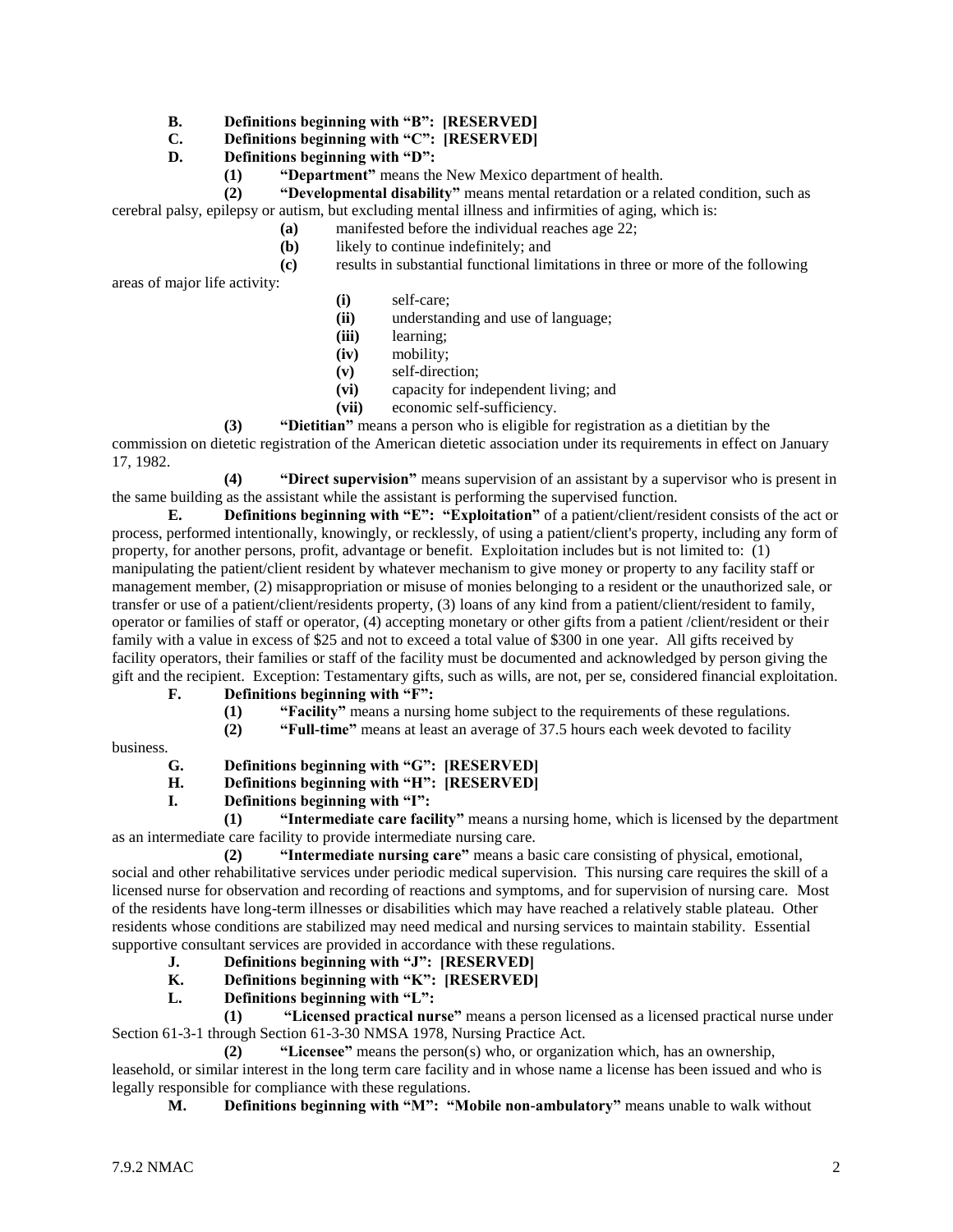assistance, but able to move from place to place with the use of a device such as a walker, crutches, a wheelchair or a wheeled platform.

- **N. Definitions beginning with "N":**
	- **(1) "Non-ambulatory"** means unable to walk without assistance.
	- **(2) "Non-mobile"** means unable to move from place to place.
	- **(3) "Nurse"** means registered nurse or licensed practical nurse.

**(4) "Nurse practitioner (certified)"** means a registered professional nurse who meets the requirements for licensure as established under Sections 61-3-1 through 61-3-30 NMSA 1978, Nursing Practice Act.

**O. Definitions beginning with "O": P. Definitions beginning with "P":**

**(1) "Personal care"** means personal assistance, supervision and a suitable activities program. In addition:

**(a)** the services provided are chiefly characterized by the fact that they can be provided by personnel other than those trained in medical or allied fields. The services are directed toward personal assistance, supervision, and protection;

**(b)** the medical service emphasizes a preventive approach of periodic medical supervision by the resident's physician as part of a formal medical program that will provide required consultation services and also cover emergencies; and

**(c)** the dietary needs of residents are met by the provision of adequate general diet or by therapeutic, medically prescribed diets.

**(2) "Pharmacist"** means a person registered as a pharmacist under Section 61-11-1 NMSA 1978, the Pharmacy Act.

**(3) "Physical therapist"** means a person licensed to practice physical therapy under Sections 61-12D-1 to Section 61-12D-19 NMSA 1978, the Physical Therapy Act.

**(4) "Physician"** means a person licensed to practice medicine or osteopathy as defined by Section 61-6-1 NMSA 1978, the Medical Practice Act, and Sections 61-10-1 through 61-10-21 NMSA 1978, the Osteopathic Medicine Act.

**(5) "Physician's extender"** means a person who is a physician's assistant or a nurse practitioner acting under the general supervision and direction of a physician.

**(6) "Physician's assistant"** means a person licensed under Section 61-6-7 through 61-6-10 NMSA 1978, the Physician Assistant Act, to perform as a physician's assistant.

**(7) "Practitioner"** means a physician, dentist or podiatrist or other person permitted by New Mexico law to distribute, dispense and administer a controlled substance in the course of professional practice.

# **Q. Definitions beginning with "Q": [RESERVED]**

**R. Definitions beginning with "R":**

**(1) "Registered nurse"** means a person who holds a certificate of registration as a registered nurse under Section 61-3-1 to 61-3-30 NMSA 1978, the Nursing Practice Act.

**(2) "Resident"** means a person cared for or treated in any facility on a 24-hour basis irrespective of how the person has been admitted to the facility.

#### **S. Definitions beginning with "S":**

**(1) "Skilled nursing facility"** means a nursing home which is licensed by the department to provide skilled nursing services.

**(2) "Skilled nursing care"** means those services furnished pursuant to a physician's orders

**(a)** require the skills of professional personnel such as registered or licensed

practical nurses; and

**(b)** are provided either directly by or under the supervision of these personnel.

**(c)** in determining whether a service is skilled nursing care, the following criteria

shall be used:

which:

**(i)** the service would constitute a skilled service where the inherent complexity of a service prescribed for a resident is such that it can be safely and effectively performed only by or under the supervision of professional personnel;

**(ii)** the restoration potential of a resident is not the deciding factor in determining whether a service is to be considered skilled or unskilled. Even where full recovery or medical improvement is not possible, skilled care may be needed to prevent, to the extent possible, deterioration of the condition or to sustain current capacities; and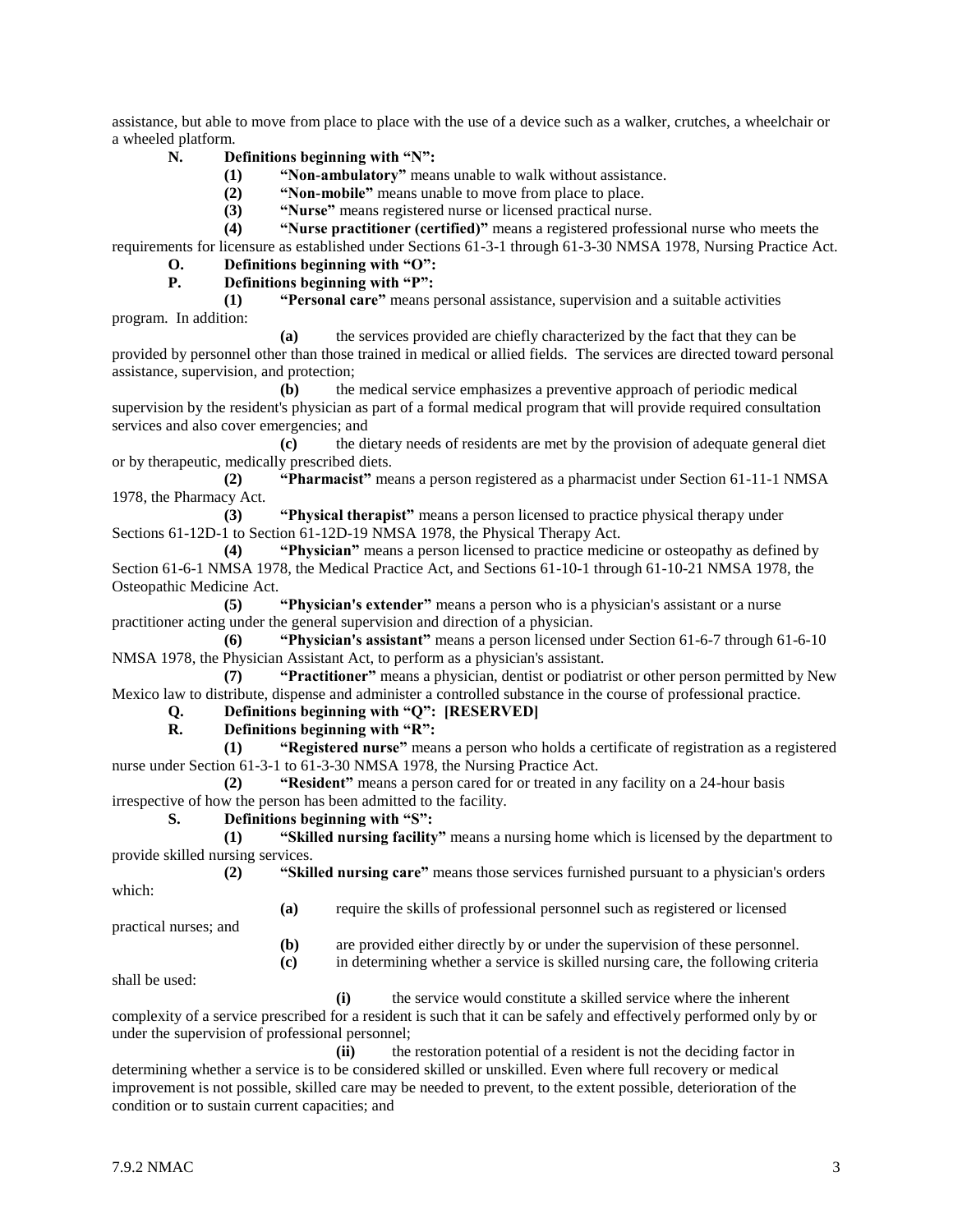**(iii)** a service that is generally unskilled would be considered skilled where, because of special medical complications, its performance or supervision or the observation of the resident necessitates the use of skilled nursing personnel.

**(3) "Specialized consultation"** means the provision of professional or technical advice, such as systems analysis, crisis resolution or in-service training, to assist the facility in maximizing service outcomes.

**(4) "Supervision"** means at least intermittent face-to-face contact between supervisor and assistant, with the supervisor instructing and overseeing the assistant, but does not require the continuous presence of the supervisor in the same building as the assistant.

**T. Definitions beginning with "T": "Tour of duty"** means a portion of the day during which a shift of resident care personnel are on duty.

**U. Definitions beginning with "U": "Unit dose drug delivery system"** means a system for the distribution of medications in which single doses of medications are individually packaged and sealed for distribution to residents.

**V. Definitions beginning with "V": "Variance"** means an act on the part of the licensing authority to refrain from pressing or enforcing compliance with a portion or portions of these regulations for an unspecified period of time where the granting of a variance will not create a danger to the health, safety, or welfare of residents or staff of a long term care facility, and is at the sole discretion of the licensing authority.

**W. Definitions beginning with "W": "Waive/waivers"** means to refrain from pressing or enforcing compliance with a portion or portions of these regulations for a limited period of time provided the health, safety, or welfare of residents and staff are not in danger. Waivers are issued at the sole discretion of the licensing authority. [7.9.2.7 NMAC - Rp, 7.9.2.7 NMAC, xx/xx/2020]

**7.9.2.8 LICENSURE:**

#### **A. Application/requirements for licensure:**

**(1)** All initial applications shall be made on forms provided by the licensing authority.

**(a)** all information requested on the application must be provided;

**(b)** the application must be dated and signed by the person who shall be the

licensee;

**(c)** the application must be notarized;

**(2)** In every application, the applicant shall provide the following information:

**(a)** the identities of all persons or business entities having the authority, directly or indirectly, to direct or cause the direction of the management or policies of the facility;

**(b)** the identities of all persons or business entities having five percent ownership interest whatsoever in the facility, whether direct or indirect, and whether the interest is in the profits, land or building, including owners of any business entity which owns any part of the land or building, and

**(c)** the identities of all creditors holding a security interest in the premises, whether land or building; and

**(d)** in the case of a change of ownership, disclosure of any relationship or connection between the old licensee and the new licensee, and between any owner or operator of the new licensee, whether direct or indirect.

**(3)** The applicant shall provide to the department, information including, but not limited to, information regarding felony convictions, civil actions involving fraud, embezzlement or misappropriation of property, any state or federal adverse action resulting in suspension or revocation of license or permit.

**(4)** The new licensee shall submit evidence to establish that he or she has sufficient resources to permit operation of the facility for a period of six months.

**(5)** No license may be issued unless and until the applicant has supplied all information requested by the department.

**(6)** Fees: All applications for initial licensure must be accompanied by the required fee.

**(a)** current fee schedules may be requested from the licensing authority;

**(b)** fees must be in the form of a certified check, money order, personal or business check made payable to the state of New Mexico;

**(c)** fees are non-refundable.

# **B. Action by the department:**

**(1)** After receiving complete application, the department shall investigate the applicant to determine the applicant's ability to comply with these regulations.

**(2)** Within 60 days after receiving a complete application for a license, the department shall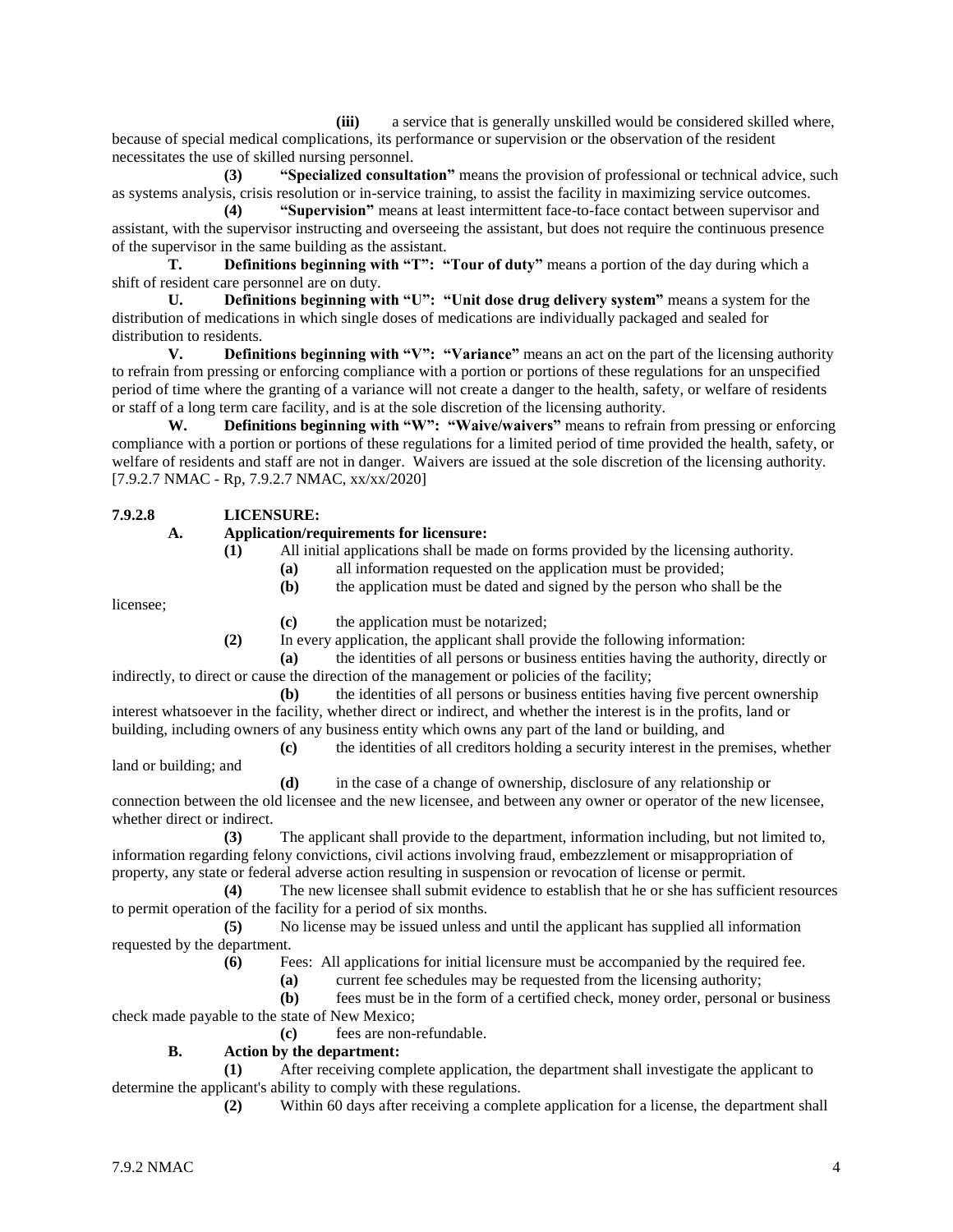either approve the application and issue a license or deny the application. If the application for a license is denied, the department shall give the applicant reasons, in writing, for the denial.

**(3)** The licensing authority shall not issue a new license if the applicant has had a health facility license revoked or denied renewal, or has surrendered a license under threat of revocation or denial of renewal, or has lost certification as a medicaid provider as a result of violations of applicable Medicaid requirements. The licensing authority may refuse to issue a new license if the applicant has been cited repeatedly for violations of applicable regulations found to be Class A or Class B deficiencies as defined in 7.1.8 NMAC, Health Facility Sanctions and Civil Monetary Penalties, or has been noncompliant with plans of correction. [7.9.2.8 NMAC - Rp, 7.9.2.8 NMAC, xx/xx/2020]

# **7.9.2.9 TYPES OF LICENSE:**

**A. Annual license:** An annual license is issued for a one year period to a long term care facility which has met all requirements of these regulations.

**B. Temporary license:** The licensing authority may, at its sole discretion, issue a temporary license prior to the initial survey, or when the licensing authority finds partial compliance with these regulations.

**(1)** A temporary license shall cover a period of time, not to exceed 120 days, during which the facility must correct all specified deficiencies.

**(2)** In accordance with Subsection D of Section 24-1-5 NMSA 1978, no more than two consecutive temporary licenses shall be issued.

**C. Amended license:** A license must apply to the licensing authority for an amended license when there is a change of administrator or director, when there is a change of name for the facility, when a change in capacity is sought, a change in bed classification is sought, or an addition or deletion of any special or operation unit(s) as listed in these regulations is sought.

- **(1)** Application must be on a form provided by the licensing authority.
- **(2)** Application must be accompanied by the required fee for amended license.
- **(3)** Application must be submitted within ten working days of the change.

[7.9.2.9 NMAC - Rp, 7.9.2.9 NMAC, xx/xx/2020]

#### **7.9.2.10 SCOPE OF LICENSE:**

**A.** The licensed is issued only for the premises and the persons named in the license application and may not be transferred or assigned by the licensee.

**B.** The license shall state any applicable restrictions, including maximum bed capacity and the level of care that may be provided, and any other limitations that the department considers appropriate and necessary taking all facts and circumstances into account.

**C.** A licensee shall fully comply with all requirements and restrictions of the license. [7.9.2.10 NMAC - Rp, 7.9.2.10 NMAC, xx/xx/2020]

**7.9.2.11 SEPARATE LICENSES:** Separate licenses shall be required for facilities which are maintained on separate premises even though they are under the same management. Separate licenses shall not be required for separate buildings on the same ground or adjacent ground. [7.9.2.11 NMAC - Rp, 7.9.2.11 NMAC, xx/xx/2020]

#### **7.9.2.12 LICENSE RENEWAL:**

**A.** Licensee must submit a renewal application on forms provided by the licensing authority, along with the required fee at least 30 days prior to expiration of the current license.

**B.** Upon receipt of renewal application and required fee prior to expiration of current license, the licensing authority will issue a new license effective the day following the date of expiration of the current license if the facility is in substantial compliance with these regulations.

**C.** If a licensee fails to submit a renewal application with the required fee and the current license expires, the long term care facility shall cease operation until it obtains a new license through the initial licensure procedures. Subsection A of Section 24-1-5 NMSA 1978, as amended, provides that no health facility shall be operated without a license.

[7.9.2.12 NMAC - Rp, 7.9.2.12 NMAC, xx/xx/2020]

**7.9.2.13 POSTING:** The license or a certified copy thereof shall be conspicuously posted in a location or accessible to public view within the facility.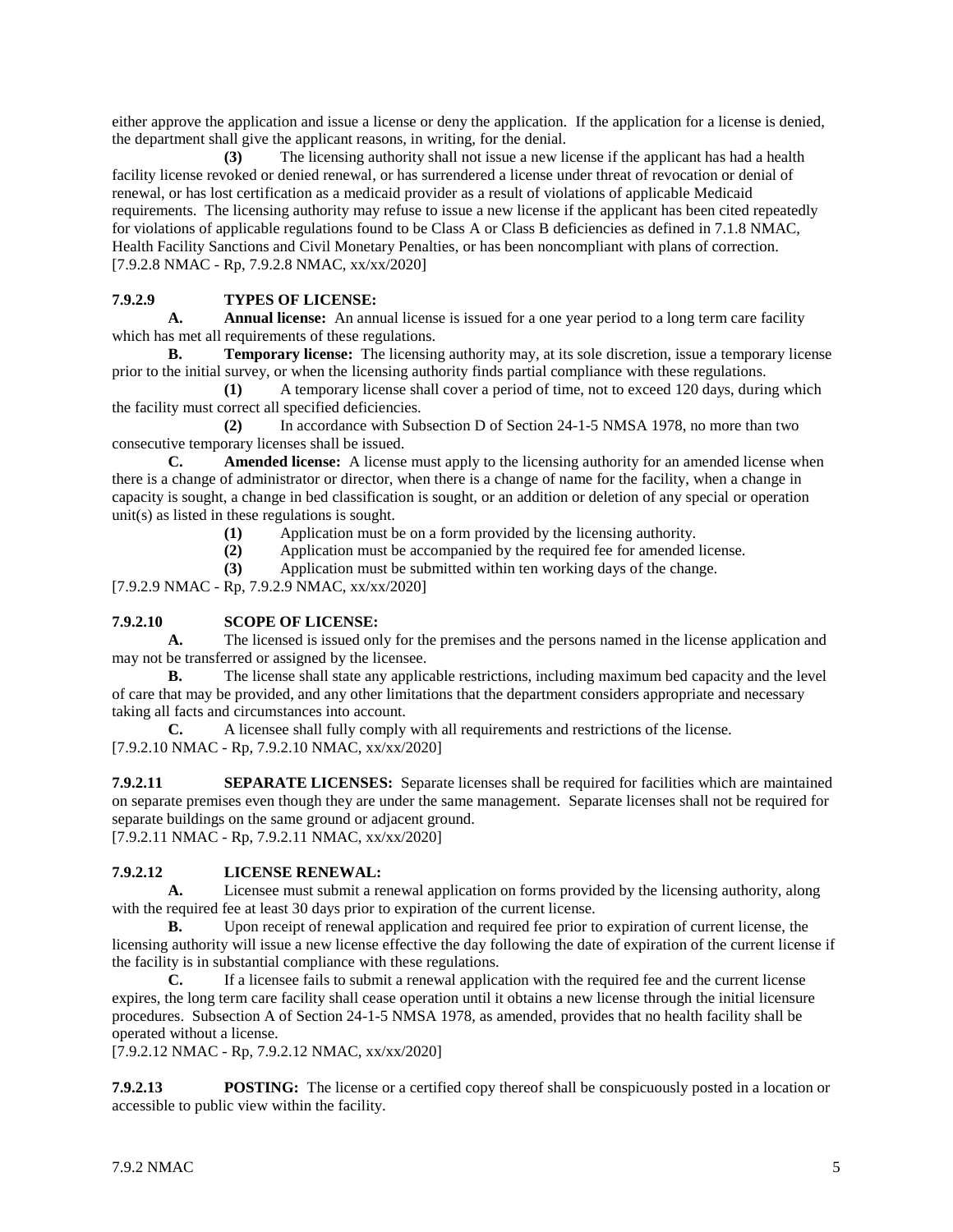[7.9.2.13 NMAC - Rp, 7.9.2.13 NMAC, xx/xx/2020]

# **7.9.2.14 REPORT OF CHANGES:**

**A.** The licensee shall notify the department in writing of any changes in the information provided, within ten days of such changes. This notification shall include information and documentation regarding such changes.

**B.** When a change of administrator occurs, the department shall be notified within ten days in writing by the licensee. Such writing shall include the name and license number of the new administrator.

**C.** Each licensee shall notify the department within ten days in writing of any change of the mailing address of the licensee. Such writing shall include the new mailing address of the licensee.

**D.** When a change in the principal officer of a corporate license (chairman, president, general manager) occurs the department shall be notified within 30 days in writing by the licensee. Such writing shall include the name and business address of such officer.

**E.** Any decrease, or increase in licensed bed capacity of the facility shall require notification by letter to the department and shall result in the issuance of a corrected license. [7.9.2.14 NMAC - Rp, 7.9.2.14 NMAC, xx/xx/2020]

**7.9.2.15 NON-TRANSFERABLE RESTRICTION ON LICENSE:** A license shall not be transferred by assignment or otherwise to other persons or locations. The license shall be void and must be returned to the licensing authority when any one of the following situations occur:

- **A.** Ownership of the facility changes.<br>**B.** The facility changes location.
- **B.** The facility changes location.<br>**C.** Licensee of the facility change
- **C.** Licensee of the facility changes.<br>**D.** The facility discontinues operation
- The facility discontinues operation.

**E.** A facility wishing to continue operation as a licensed long term care facility under circumstances Subsection (A) through (D) of Section 7.9.2.15 NMAC must submit an application for initial licensure in accordance with Section 7.9.2.8 NMAC of these regulations, at least 30 days prior to the anticipated change. [7.9.2.15 NMAC - Rp, 7.9.2.15 NMAC, xx/xx/2020]

**7.9.2.16 AUTOMATIC EXPIRATION OF LICENSE:** A license will automatically expire at midnight on the day indicated on the license as the expiration date, unless sooner renewed, suspended, or revoked, or:

- **A.** On the day a facility discontinues operation.
- **B.** On the day a facility is sold, leased, or otherwise changes ownership or licensee.
- **C.** On the day a facility changes location.

[7.9.2.16 NMAC - Rp, 7.9.2.16 NMAC, xx/xx/2020]

**7.9.2.17 SUSPENSION OF LICENSE WITHOUT PRIOR HEARING:** In accordance with Subsection H of Section 24-1-5 NMSA 1978, if immediate action is required to protect human health and safety, the licensing authority may suspend a license pending a hearing, provided such hearing is held within five working days of the suspension, unless waived by the licensee.

[7.9.2.17 NMAC - Rp, 7.9.2.17 NMAC, xx/xx/2020]

# **7.9.2.18 GROUNDS FOR REVOCATION OR SUSPENSION OF LICENSE, DENIAL OF INITIAL OR RENEWAL APPLICATION FOR LICENSE, OR IMPOSITION OF INTERMEDIATE SANCTIONS**

**OR CIVIL MONETARY PENALTIES:** A license may be revoked or suspended, an initial or renewal application for license may be denied, or intermediate sanctions or civil monetary penalties may be imposed after notice and opportunity for a hearing, for any of the following reasons:

- **A.** Failure to comply with any provision of these regulations.
- **B.** Failure to allow survey by authorized representatives of the licensing authority.

**C.** Any person active in the operation of a facility licensed pursuant to these regulations shall not be under the influence of alcohol or narcotics or convicted of a felony.

**D.** Misrepresentation of falsification of any information or application forms or other documents provided to the licensing authority.

**E.** Discovery of repeat violations of these regulations during surveys.<br> **F.** Failure to provide the required care and services as outlined by the

Failure to provide the required care and services as outlined by these regulations for the patients receiving care at the long term care facility.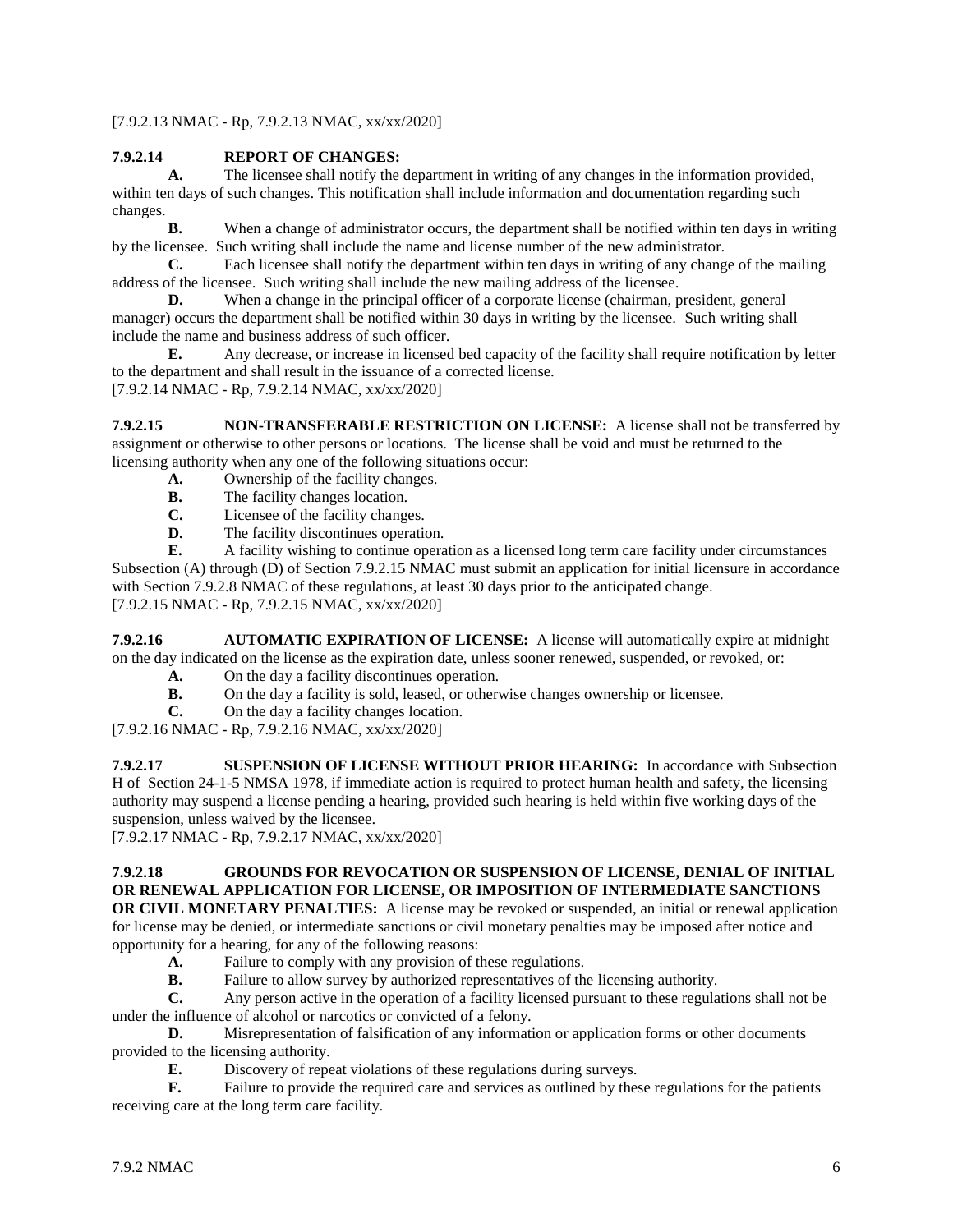**G.** Abuse, neglect or exploitation of any patient/client/resident by facility operator, staff, or relatives or operator/staff.

[7.9.2.18 NMAC - Rp, 7.9.2.18 NMAC, xx/xx/2020]

# **7.9.2.19 HEARING PROCEDURES:**

**A.** Hearing procedures for an administrative appeal of an adverse action taken by the licensing authority against the long term care facility as outlined in 7.9.2.17 and 7.9.2.18 NMAC will be held in accordance with 7 1.2 NMAC, adjudicatory hearings for licensed facilities.

**B.** A copy of 7 1.2 NMAC containing the adjudicatory hearing procedures will be furnished to the long term care facility or agency at the time an adverse action is taken against its license by the licensing authority. A copy may be requested at any time by contacting the licensing authority. [7.9.2.19 NMAC - Rp, 7.9.2.19 NMAC, xx/xx/2020]

# **7.9.2.20 PROGRAM FLEXIBILITY:**

**A.** All facilities shall maintain compliance with the licensee requirements. If the use of alternate concepts, methods, procedures, techniques, equipment, personnel qualifications or the conducting of pilot projects conflicts with requirements, then prior written approval from the department shall be obtained in order to ensure provisions for safe and adequate care. Such approval shall provide for the terms and conditions under which the exception is granted. A written request and substantiating evidence supporting the request shall be submitted by the applicant or licensee to the department.

**B.** Any approval of the department granted under this section, or a certified copy thereof shall be posted immediately adjacent to the facility's license.

[7.9.2.20 NMAC - Rp, 7.9.2.20 NMAC, xx/xx/2020]

#### **7.9.2.21 WAIVERS AND VARIANCES:**

**A. Definitions:** As used in this section:

**(1)** Waiver: means the grant of an exemption from a requirement of these regulations.

**(2)** Variance: means the granting of an alternate requirement in place of a requirement of these regulations.

**B. Requirements for waivers and variances:** A waiver or variance may be granted if the department finds that the waiver or variance will not adversely affect the health, safety, or welfare of any resident and that:

**(1)** Strict enforcement of a requirement would result in unreasonable hardship on the facility

**(2)** An alternative to a rule, including new concepts, methods, procedures, techniques, equipment, personnel qualifications, or the conducting of pilot projects, is in the interest of better care or management.

#### **C. Applications:**

**(1)** All applications for waiver or variance from the requirements of these regulations shall be made in writing to the department, specifying the following:

- **(a)** the rule from which the waiver or variance is requested;
- **(b)** the time period for which the waiver or variance is requested;
- **(c)** if the request is for a variance, the specific alternative action which the facility

proposes;

or on a resident.

- **(d)** the reasons for the request; and
- **(e)** justification that the goal or purpose of the rule or regulations would be satisfied.
- **(2)** Requests for a waiver or variance may be made at any time.

**(3)** The department may require additional information from the facility prior to acting on the

request.

#### **D. Grants and denials:**

**(1)** The department at its discretion shall grant or deny each request for waiver or variance in writing. A notice of denials shall contain the reasons for denial.

**(2)** The terms of a requested variance may be modified upon agreement between the department and a facility.

**(3)** The department may impose such conditions on the granting of a waiver or variance which it deems necessary.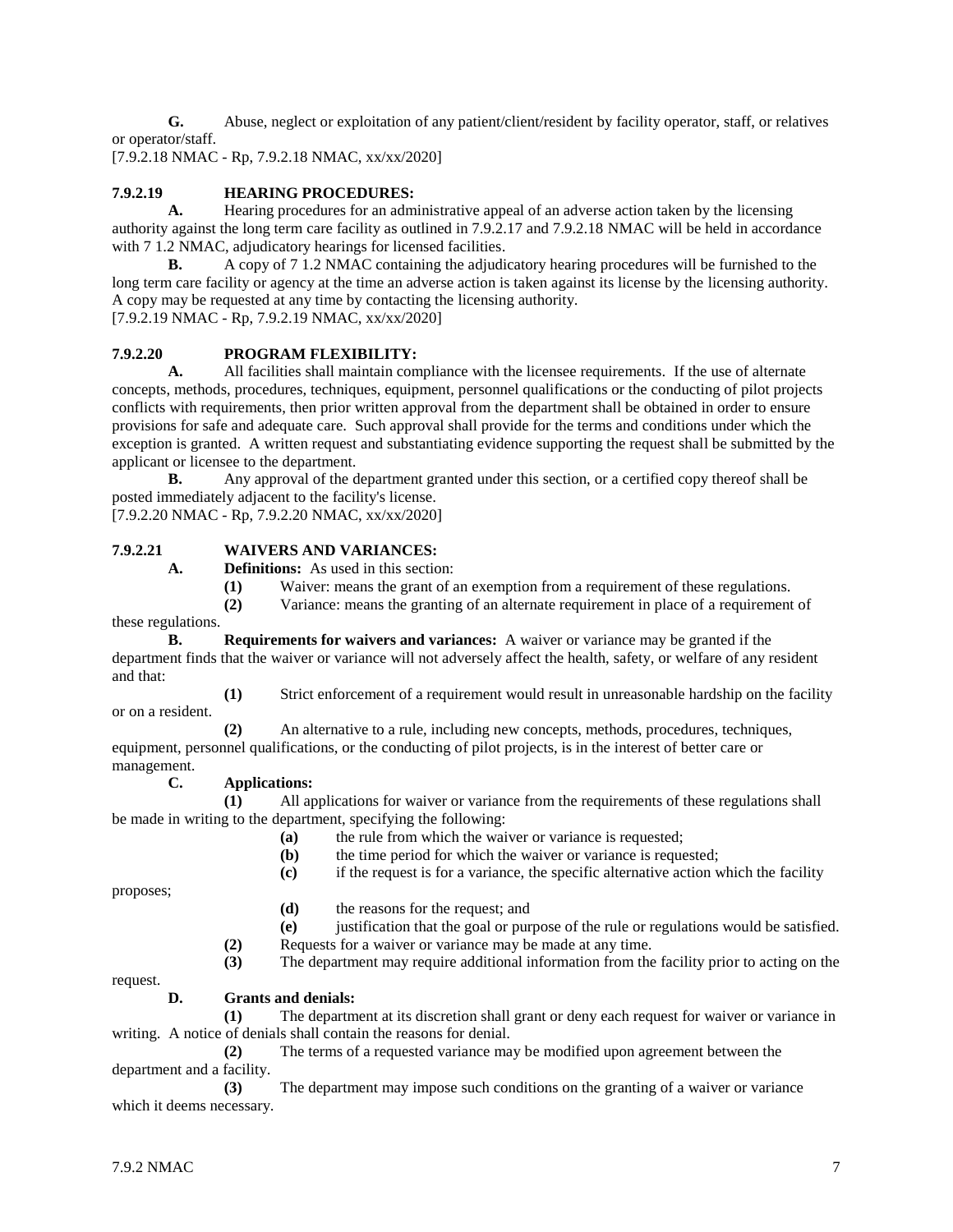- **(4)** The department may limit the duration of any waiver or variance.
- **(5)** The department's action on a request for a waiver is not subject to administrative appeal.

**E. Revocation:** The department may revoke a waiver or variance if:

**(1)** it is determined that the waiver or variance is adversely affecting the health, safety or welfare of the resident's; or

**(2)** the facility has failed to comply with the variance as granted; or

**(3)** the licensee notifies the department in writing that it wishes to relinquish the waiver or variance and be subject to the rule previously waived or varied;

**(4)** required by a change in law.

[7.9.2.21 NMAC - Rp, 7.9.2.21 NMAC, xx/xx/2020]

#### **7.9.2.22 RIGHTS OF RESIDENTS:** Every resident shall have the right to:

**A. Communications:** Have private and unrestricted communications with the resident's family, physician, attorney and any other person, unless medically contraindicated as documented by the resident's physician in the resident's medical record, except that communications with public officials or with the resident's attorney shall not be restricted in any event. The right to private and unrestricted communications shall include, but is not limited to, the right to:

**(1)** Receive, send, and mail sealed, unopened correspondence. No resident's incoming or outgoing correspondence may be opened, delayed, held, or censored, except that a resident or guardian may direct in writing that specified incoming correspondence be opened, delayed, or held.

**(2)** Use a telephone for private communications during reasonable hours.

**(3)** Have private visiting pursuant to a reasonable written visitation policy.

**B. Access:** Immediate access by representatives of the human services department, health and environment department, ombudsman, personal physician and, subject to resident's consent, immediate family or other relatives or visitors following notification of staff person in charge and presentation of valid identification. Reasonable access by providers of health, social, legal or other services must be assured.

**C. Grievances:** Present grievances on one's own behalf or through others to the facility's staff or administrator, to public officials or to any other person without justifiable fear of reprisal and join with other residents or individuals within or outside of the facility to work for improvements in resident care.

**D. Finances:** Manage one's own financial affairs, including any personal allowances under federal or state programs. No resident funds may be held or spent except in accordance with the following requirements:

**(1)** A facility may not hold or spend a resident's funds unless the resident or another person legally responsible for the resident's funds authorize this action in writing. The facility shall obtain separate authorization for holding a resident's funds and for spending a resident's funds. The authorization for spending a resident's funds may include a spending limit. Expenditures that exceed the designated spending limit require a separate authorization for each individual occurrence.

**(2)** Any resident funds held or controlled by the facility, and any earnings from them, shall be credited to the resident and may not be comingled with other funds or property except that of other residents.

**(3)** The facility shall furnish a resident, the resident's guardian, or a representative designated by the resident with at least a quarterly statement of all funds held by the facility for the resident and all expenditures made from the resident's account, and a similar statement at the time of the resident's permanent discharge.

**(4)** The facility shall maintain a record of all expenditures, disbursements and deposits made on behalf of the resident.

**E. Admission information:** Be fully informed in writing prior to or at the time of admission, of all services and the charges for these services, and be informed in writing, during the resident's stay, of any changes in services available or in charges for services, as follows:

**(1)** No person may be admitted to a facility without that person or that person's guardian or designated representative signing an acknowledgement of having received a statement of information before or on the day of admission which contains at least the following information or, in the case of a person to be admitted for short-term care, the information required under these regulation.

**(a)** an accurate description of the basic services provided by the facility, the rate charged for those services, and the method of payment for them;

**(b)** information about all additional services regularly offered but not included in the basic services. The facility shall provide information on where a statement of the fees charged for each of these services can be obtained. These additional services include pharmacy, x-ray, beautician and all other additional services regularly offered to residents or arranged for residents by the facility;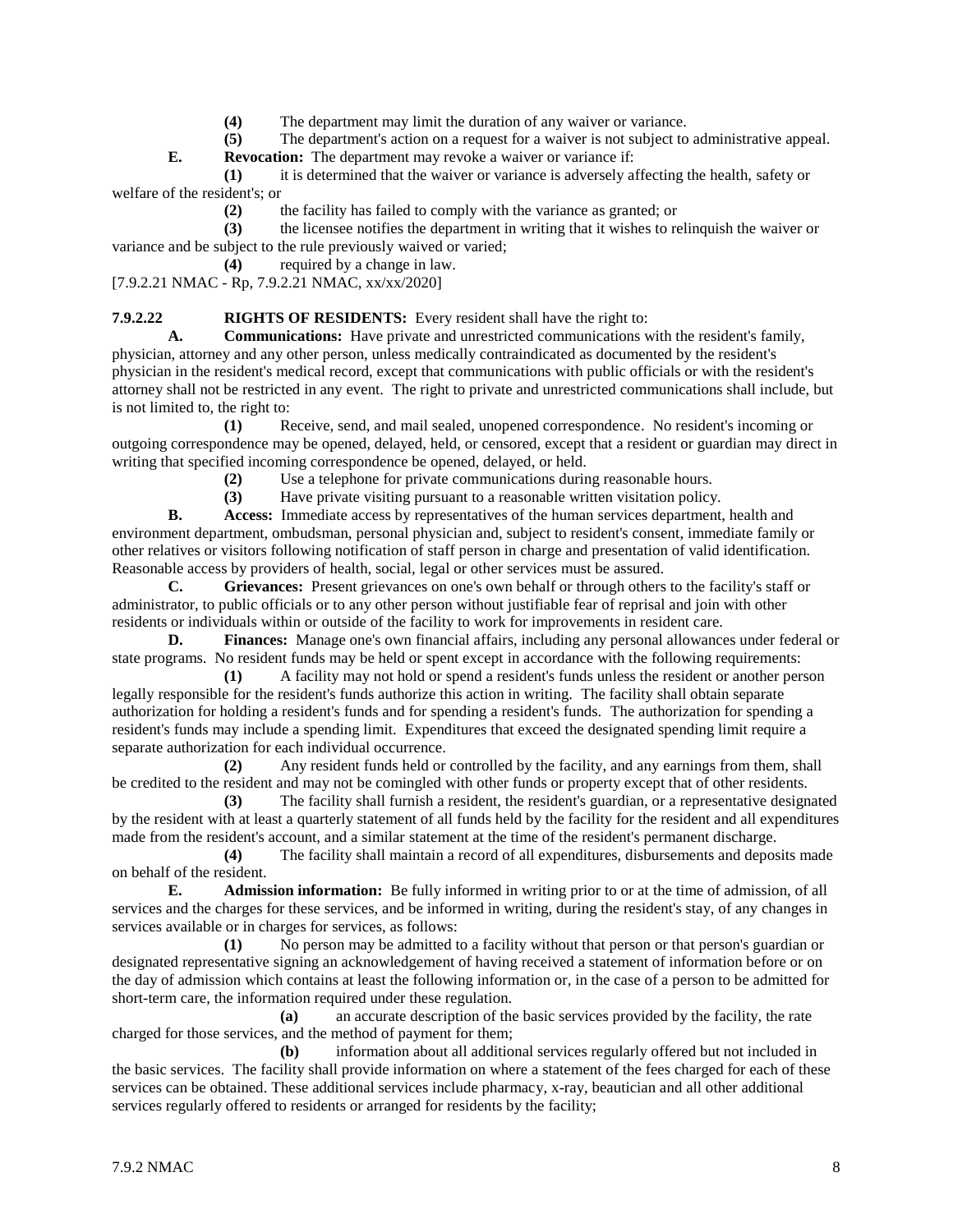**(c)** the method for notifying residents of a change in rates or fees;

**(d)** terms for refunding advance payments in case of transfer, death or voluntary or

involuntary discharge.

**(e)** terms of holding and charging for a bed during a resident's temporary absence. **(f)** conditions for involuntary discharge or transfer, including transfers within the

facility;

care; and

**(g)** information about the availability of storage space for personal effects; and

**(h)** a summary of residents' rights recognized and protected by this section and all facility policies and regulations governing resident conduct and responsibilities. No statement of admission information may be in conflict with any part of these regulations.

**F. Treatment:** Be treated with courtesy, respect, and full recognition of one's dignity and individuality by all employees of the facility and by all licensed, certified, and registered providers under contract with the facility.

**G. Privacy:** Have physical and emotional privacy in treatment, living arrangements, and in caring for personal needs, including, but not limited to:

**(1)** Privacy for visits by spouse. If both spouses are residents of the same facility, they shall be permitted to share a room unless medically contra-indicated as documented by the resident's physician in the resident's medical record.

**(2)** Privacy concerning health care. Case discussion, consultation, examination, and treatment are confidential and shall be conducted discreetly. Persons not directly involved in the resident's care shall require the resident's permission to authorize their presence.

**(3)** Confidentiality of health and personnel records, and the right to approve or refuse their release to any individual outside the facility, except in the case of the resident's transfer to another facility or as required by law or third-party payment contracts.

**H. Work:** Not be required to perform work for the facility, but may work for the facility if:

**(1)** the work is included by the physician for therapeutic purposes in the resident's plan of

**(2)** the work is ordered by the resident's physician and does not threaten the health, safety, or welfare of the resident or others.

**(3)** the resident volunteers for work and such activities is not contra-indicated by physician. **I. Outside activities:** Meet with and participate in activities of social, religious, and community groups at the resident's discretion, unless medically contra-indicated as documented by the resident's physician in the resident's medical record.

**J. Personal possessions:** Retain and use personal clothing and effects and to retain, as space permits, other personal possessions in a reasonably, secure manner.

**K. Transfer, discharge and bedhold:** Involuntary transfer shall be conducted only for resident's welfare, health and safety of others, or failure to pay. Reasons other than failure to pay must be documented by a physician in resident's record. Prior to transfer the facility must notify resident or responsible party of right to appeal and name and address of ombudsman.

**L. Abuse and restraints:** Be free from mental and physical abuse, and be free from chemical and physical restraints except as authorized in writing by a physician for a specified and limited period of time and documented in the resident's medical record. Physical restraints may be used in an emergency when necessary to protect the resident from injury to himself or herself or others or to property. However, authorization for continuing use of the physical restraints shall be secured from a physician within 12 hours. Any use of physical. restraints shall be noted in the resident's medical records. "Physical restraint" includes, but is not limited to, any article, device, or garment which interferes with the free movement of the resident and which the resident is unable to remove easily.

**M. Care:** Receive adequate and appropriate care within the capacity of the facility.

**N. Choice of provider:** Use the licensed, certified or registered provider of health care and pharmacist of the resident's choice. The pharmacist of choice must be able to supply drugs or biologicals in such a manner as is consistent with the facility's medication delivery system.

**O. Care planning:** Be fully informed of one's treatment and care and participate in the planning of that treatment and care, unless contra-indicated by physician order.

**P. Religious activity:** Participate in religious activities and services, of resident's choice and meet privately with clergy.

**Q. Non-discriminatory treatment:** Be free from discrimination based on the source from which the facility's charges for the resident's care are paid, as follows: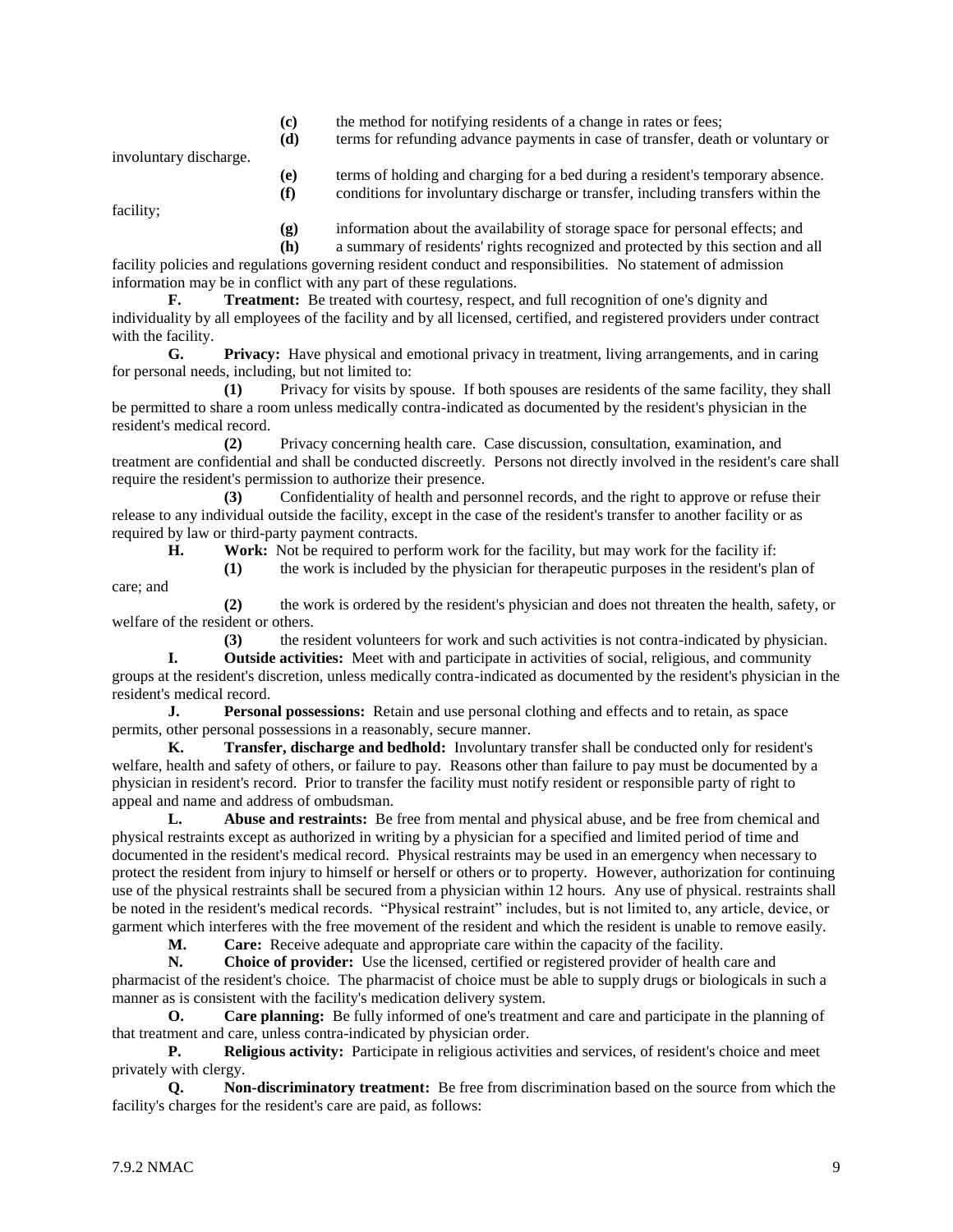**(1)** No facility may assign a resident to a particular wing or other distinct area of the facility, whether for sleeping, dining or any other purpose, on the basis of the source or amount of payment. A facility only part of which is certified for medicare and medicaid reimbursement, or only medicaid reimbursement, under Title XVIII/XIX of the Social Security Act is not prohibited from assigning a resident to the certified part of the facility because of the source of payment for the resident's care is medicare/medicaid.

**(2)** Facilities shall offer and provide an identical package of basic services meeting the requirements of these regulations to all individuals regardless of the sources of a resident's payment or amount of payment. Facilities may offer enhancements of basic services, provided that these enhanced services are made available at an identical cost to all residents regardless of the source of a resident's payment. A facility which elects to offer enhancements to basic services to its residents must provide all residents with a detailed explanation of enhanced services and the additional charges for these services.

**(3)** If a facility offers at extra charge additional services which are not covered by the facility's provider agreement under which it provides medicaid and medicare services, it shall provide them to any resident willing and able to pay for them, regardless of the source from which the resident pays the facility's charges.

**(4)** No facility may require, offer or provide an identification tag for a resident that publicly identifies the source from which the facility's charges for that resident's care are paid.

**R. Incompetence:** If a resident is found incompetent by a court under, Sections 45-5-101 through 45-5-432 NMSA 1978, the Uniform Probate Code, and not restored to legal capacity, the rights and responsibilities established under this section which the resident is not competent to exercise shall devolve upon the resident's guardian or conservator.

**S. Corrections clients:** Rights established under this section do not, except as determined by the department, apply to residents in a facility who are in the legal custody of the department for correctional purposes.

**T. Notification:**

**(1)** Serving Notice: Copies of the resident rights provided under this section and the facility's policies and regulations governing resident conduct and responsibilities shall be made available to each prospective resident and his or her guardian, if any, and to each member of the facility's staff. Facility staff shall verbally explain to each new resident and to that person's guardian, if any, prior to or at the time of the person's admission to the facility, these rights and the facility's policies and regulations governing resident conduct and responsibilities.

**(2)** Amendments: All amendments to the rights provided under this section and all amendments to the facility regulations and policies governing resident conduct and responsibilities require notification of each resident and guardian, if any, at the time the amendment is put into effect. The facility shall provide the resident, guardian, if any, and each member of the facility's staff with a copy of all amendments.

**(3)** Posting: Copies of the resident's rights provided under these regulations and the facility's policies and regulations governing resident conduct and responsibilities shall be posted in a prominent place in the facility.

**U. Encouragement and assistance:** Each facility shall encourage and assist residents to exercise their rights as residents and citizens and shall provide appropriate training for staff awareness so that staff are encouraged to respect the rights of residents established under this section. [7.9.2.22 NMAC - Rp, 7.9.2.22 NMAC, xx/xx/2020]

# **7.9.2.23 COMPLAINTS:**

**A. Filing complaints:** Any person may file a complaint with a licensee or the department regarding the operation of a facility. Complaints may be made orally or in writing.

**B. Reviewing complaints:** Each facility shall establish a system of reviewing complaints and allegations of violations of resident's rights established under this section. The facility shall designate a specific individual who, for the purpose of effectuating this section, shall report to the administrator.

**C. Reporting complaints:** Allegations that residents' rights have been violated by persons licensed, certified or registered by any professional licensing board or designated authority shall be promptly reported by the facility to the appropriate licensing or examining board or authority and to the person against whom the allegation has been made. Any employee of the facility and any person licensed, certified, or registered by any professional licensing board or authority, may also report such allegations to the board. [7.9.2.23 NMAC - Rp, 7.9.2.23 NMAC, xx/xx/2020]

# **7.9.2.24 COMMUNITY ORGANIZATION ACCESS:**

**A.** In this section, "access" means the right to: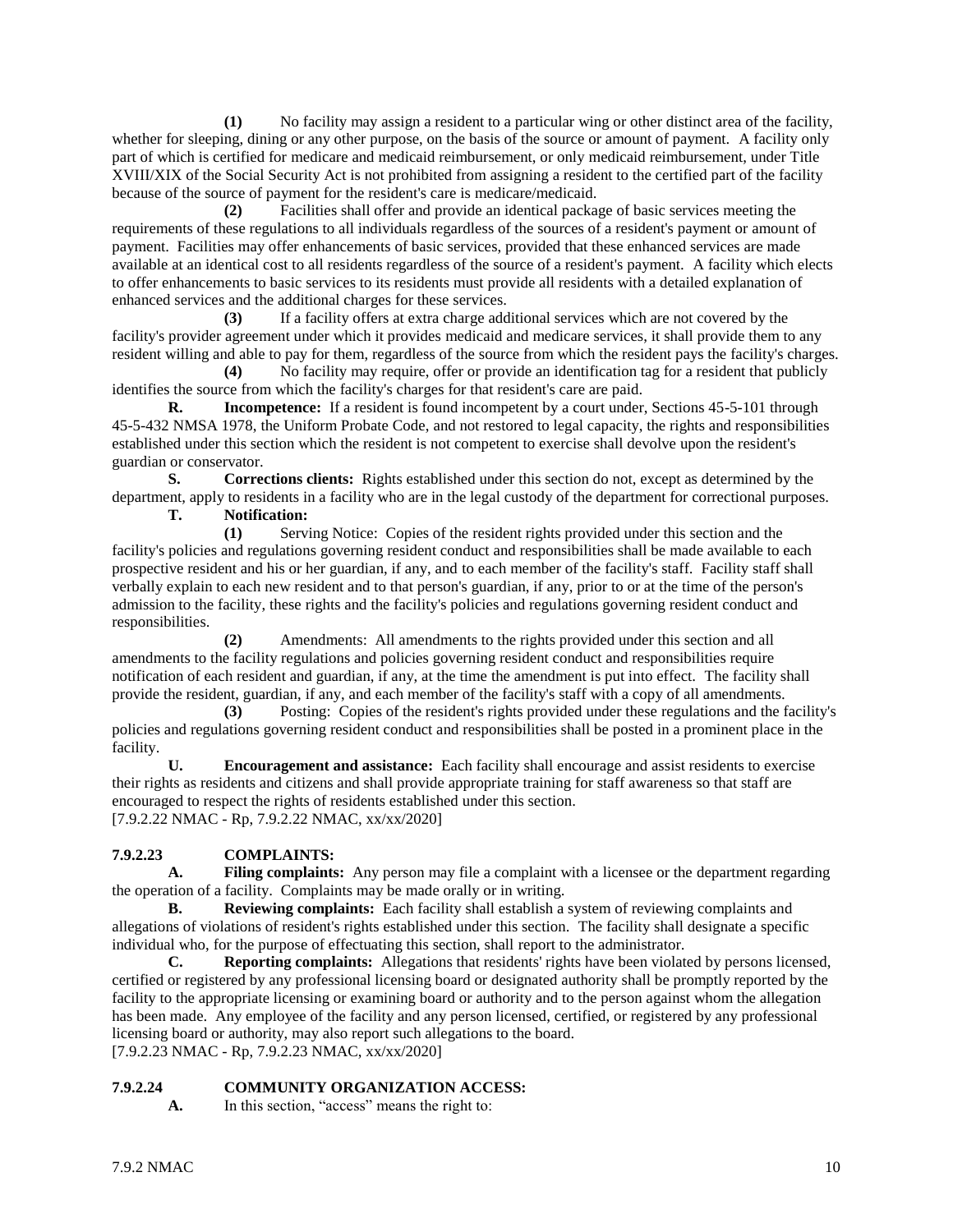- **(1)** Enter any facility;
- **(2)** Seek a resident's agreement to communicate privately and without restriction with the

resident.

**(3)** Communicate privately and without restriction with any resident who does not object to

communication.

**B.** Any employee, agent, or designated representative of a community legal services program or community service organization shall be permitted access to any facility whenever visitors are permitted by the written visitation policy referred to in these regulations, but not before 8:00 am., nor after 5:00 p.m. The facility visitation policy shall include provisions for scheduling visits after 5:00 p.m.

# **C. Conditions:**

**(1)** The employee, agent, or designated representative shall, upon request of the facility's administrator or administrator's designee, present valid and current identification signed by the principal officer of the agency, program or organization represented.

**(2)** Access shall be granted for visits which are consistent with an express purpose of an organization the purpose of which is to:

**(a)** Visit, talk with, or offer personal, social, and legal services to any resident, or obtain information from the resident about the facility and its operations.

**(b)** Inform residents of their rights and entitlements and their corresponding obligations under federal and state law, by means of educational materials and discussions in groups or with individual residents.

**(c)** Assist any residents in asserting legal rights regarding claims for public assistance, medical assistance and social security benefits, and in all other matters in which a resident may be aggrieved.

**(d)** Engage in any other method of advising and representing residents so as to assure them full enjoyment of their rights.

[7.9.2.24 NMAC - Rp, 7.9.2.24 NMAC, xx/xx/2020]

**7.9.2.25 HOUSING RESIDENTS IN LOCKED UNITS:** Definitions as used in this section:

**A. Locked unit:** means a ward, wing or room which is designated as a protected environment and is secured in a manner that prevents a resident from leaving the unit at will. A physical restraint applied to the body is not a locked unit. A facility locked for purposes of security is not a locked unit, provided that residents may exit at will. An alarmed unit does not constitute a locked unit.

**B. Consent:** means a written, signed request given without duress by a resident capable of understanding the nature of the locked unit, the circumstances of one's condition, and the meaning of the consent to be given.

**(1)** A resident or responsible party may give consent to reside in a locked unit.

**(2)** The consent shall be effective only for 90 days from the date of the consent, unless revoked. Consent may be renewed for 90 day periods pursuant to this subsection.

**(3)** The consent may be revoked by the resident if competent or by legal guardian at any time. The resident shall be transferred to an unlocked unit promptly following revocation.

**C. Emergencies:** In an emergency, a resident may be confined in a locked unit if necessary to protect the resident or others from injury or to protect property, providing the facility immediately attempts to notify the physician for instructions. A physician's orders for the confinement must be obtained within 12 hours. No resident may be confined for more than an additional 72 hours under order of the physician. [7.9.2.25 NMAC - Rp, 7.9.2.25 NMAC, xx/xx/2020]

**7.9.2.26 ADMINISTRATOR/STATUTORY REFERENCE:** A nursing home shall be supervised by an administrator licensed under Sections 61-13-16 through 61-13-16 NMSA 1978, the Nursing Home Administrators Act. Supervision shall include, but not be limited to, taking all reasonable steps to provide qualified personnel to assure the health, safety, and rights of the residents.

**A. Full-time administrator:** Every nursing home shall be supervised full-time by an administrator licensed under the Nursing Home Administrators Act, except multiple facilities. If more than one nursing home or other licensed health care facility is located on the same or contiguous property, one full-time administrator may serve all the facilities.

**B. Absence of administrator:** A person present in and competent to supervise the facility shall be designated to be in charge whenever there is not an administrator in the facility and shall be identified to all staff.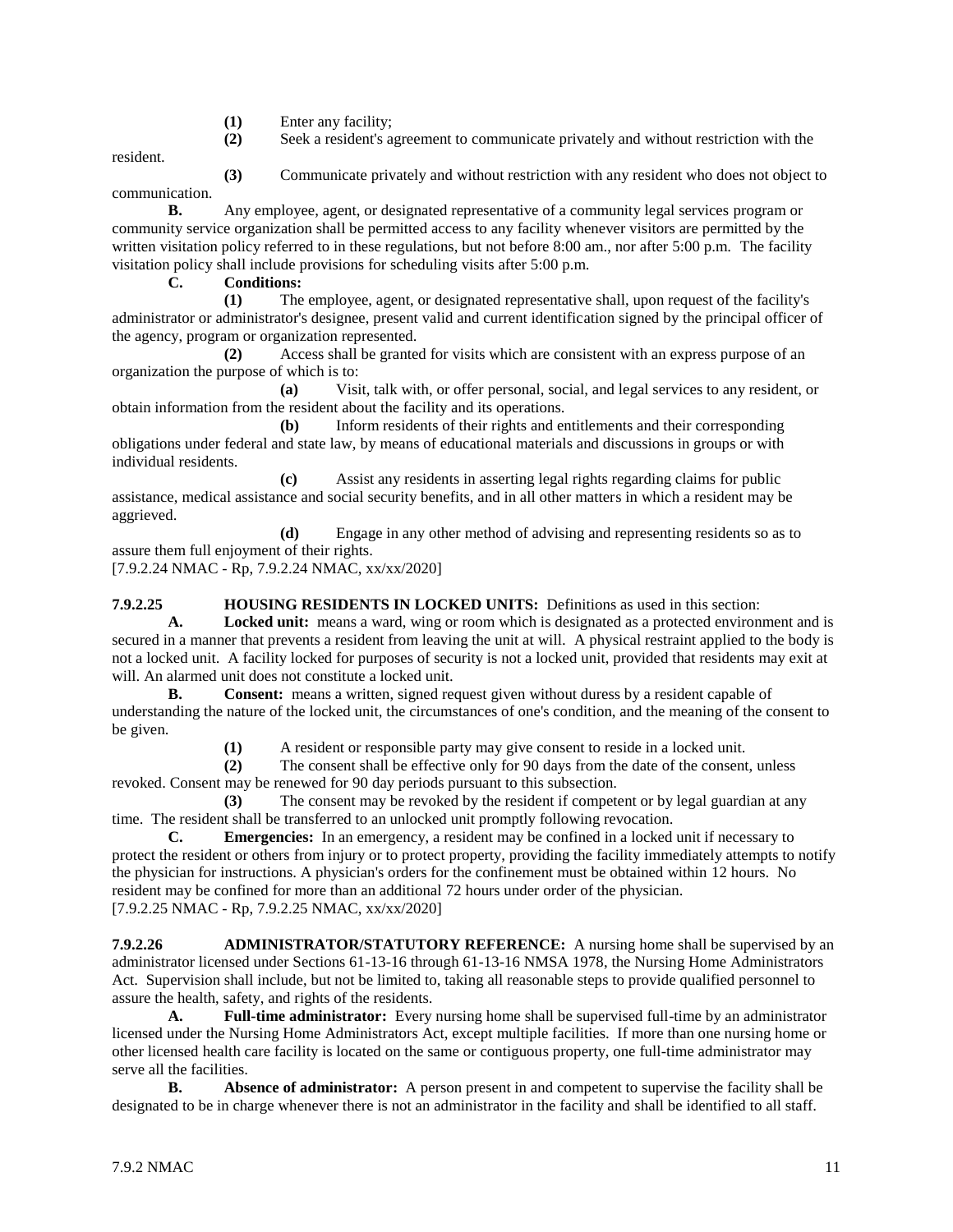# **C. Change of administrator:**

**(1)** Replacement of administrator: If it is necessary immediately to terminate an administrator, or if the licensee loses an administrator for other reasons, a replacement shall be employed or designated as soon as possible within 120 days of vacancy.

**(2)** Temporary replacement: During any vacancy in the position of administrator, the licensee shall employ or designate a person competent to fulfill the functions of an administrator immediately.

**(3)** Notice of change of administrator: When the licensee loses an administrator, the licensee shall notify the department within two department working days of such loss and provide written notification to the department of the name and qualifications of the person in charge of the facility during the vacancy; and the name and qualifications of the replacement administrator, when known.

[7.9.2.26 NMAC - Rp, 7.9.2.26 NMAC, xx/xx/2020]

**7.9.2.27 EMPLOYEES:** In this section, "employee" means anyone directly employed by the facility on other than a consulting or contractual basis.

**A. Qualifications and restrictions:** No person under 16 years of age shall be employed to provide direct care to residents.

**B. Physical health certifications:** Every new employee shall be certified in writing by a physician as having been screened for tuberculosis infection and provide a statement of medical evidence that they are currently free from communicable disease prior to beginning work.

**C. Disease surveillance and control:** Facilities shall develop and implement written policies for control of communicable diseases which ensure that employees and volunteers with systems or signs of communicable disease or infected skin lesions are not permitted to work unless authorized to do so by a physician or physician extender.

**D. Volunteers:** Facilities may use volunteers provided that the volunteers receive the orientation, training, and supervision necessary to assure resident health, safety and welfare.

**E. Abuse of residents:**

**(1)** Orientation for all employees: Except in an emergency, before performing any duties, each new employee, including temporary help, shall receive appropriate orientation to the facility and its policies, including, but not limited to, policies relating to fire prevention, accident prevention, and emergency procedures. All employees shall be oriented to resident's rights and to their position and duties by the time they have worked 30 days.

**(2)** Training: Except for nurses, all employees who provide direct care to residents shall be trained through a program approved by the department.

**(3)** Assignments: Employees shall be assigned only to resident care duties consistent with their training.

**(4)** Reporting: All employees will be instructed in the reporting requirements of 27-7-14 NMSA 1978, the Adult Protective Services Act, of abuse, neglect or exploitation of any resident.

**F. Continuing education:**

**(1)** Nursing in-service: The facility shall require employees who provide direct care to residents to attend educational programs desired to develop and improve the skill and knowledge of the employees with respect to the needs of the facility's residents, including rehabilitative therapy, oral health care, wheelchair safety and transportation and special programming for developmentally disabled residents if the facility admits developmentally disabled person. These programs shall be conducted quarterly to enable staff to acquire the skills and techniques necessary to implement the individual program plans for each resident under their care.

**(2)** Dietary in-service: Educational programs shall be held quarterly for dietary staff, and shall include instruction in the proper handling of food, personal hygiene and grooming, and nutrition and modified diet patterns served by the facility.

**(3)** All other staff in-service: The facility shall provide in-service designed to improve the skills and knowledge of all other employees.

[7.9.2.27 NMAC - Rp, 7.9.2.27 NMAC, xx/xx/2020]

**7.9.2.28 RECORDS - GENERAL:** The administrator or administrator's designee shall provide the department with any information required to document compliance with these regulations and shall provide reasonable means for examining records and gathering the information. [7.9.2.28 NMAC - Rp, 7.9.2.28 NMAC, xx/xx/2020]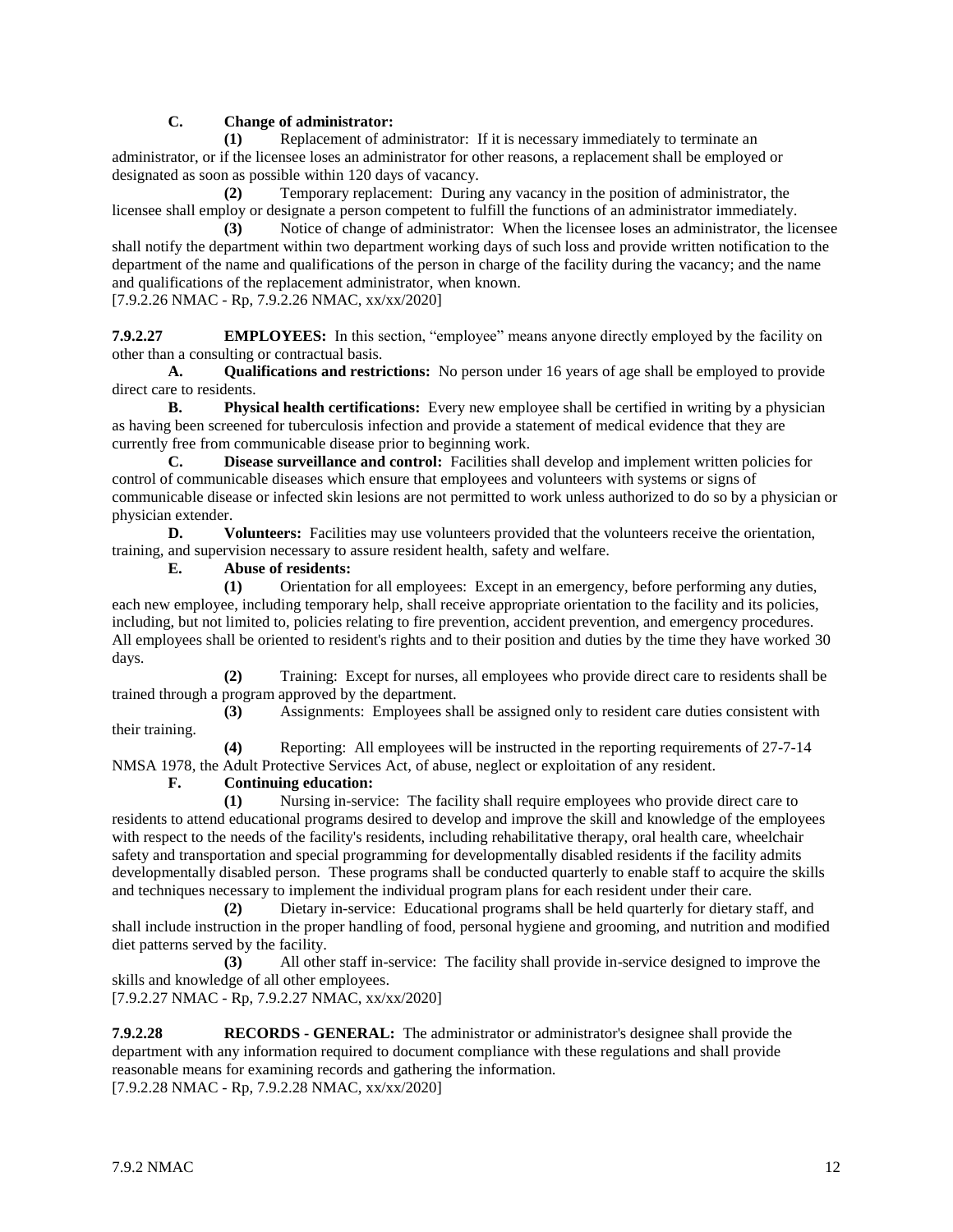**7.9.2.29 PERSONNEL RECORDS:** A separate record of each employee shall be maintained, be kept current, and contain sufficient information to support assignment to the employee's current position and duties. [7.9.2.29 NMAC - Rp, 7.9.2.29 NMAC, xx/xx/2020]

# **7.9.2.30 MEDICAL RECORDS - STAFF:**

**A. Timeliness:** Duties relating to medical records shall be completed in a timely manner.

**B.** Each facility shall designate an employee of the facility as the person responsible for the medical record service, who:

**(1)** is a graduate of a school of medical record science that is accredited jointly by the council on medical education of the American medical association; or

**(2)** receives regular consultation but not less than four hours quarterly as appropriate from a person who meets the requirements of Paragraph (2) of Subsection B of 7.9.2.30 NMAC. Such consultation shall not be substituted for the routine duties of staff maintaining records. The records consultant shall evaluate the records and records service, identify problem areas, and submit written recommendations for change to the administrator;

**(3)** sufficient time will be allocated to the person who is designated responsible for medical record service to insure that accurate records are maintained. [7.9.2.30 NMAC - Rp, 7.9.2.30 NMAC, xx/xx/2020]

# **7.9.2.31 MEDICAL RECORDS - GENERAL:**

**A. Availability of records:** Medical records of current residents shall be stored in the facility and shall be easily accessible, at all times, to persons authorized by the resident to obtain the release of the medical records.

**B. Organization:** The facility shall maintain a systematically organized records system appropriate to the nature and size of the facility for the collection and release of resident information.

**C. Unit record:** A unit record shall be maintained for each resident and day care client.

**D. Indexes:** A master resident index shall be maintained.

**E. Maintenance:** The facility shall safeguard medical records against loss, destruction, or unauthorized use, and shall provide adequate space and equipment to efficiently review, index, file and promptly retrieve the medical records.

#### **F. Retention and destruction:**

**(1)** the medical record shall be completed and stored within 60 days following a resident's discharge or death;

**(2)** an original medical record and legible copy or copies of court orders or other documents, if any, authorizing another person to speak or act on behalf of this resident shall be retained for a period of at least 10 years following a resident's discharge or death. All other records required by these regulations shall be retained for the period for which the facility is under review;

**(3)** medical records no longer required to be retained under this section may be destroyed, provided:

**(a)** the confidentiality of the information is maintained; and

**(b)** the facility permanently retains at least identification of the resident, final diagnosis, physician, and dates of admission and discharge;

**(4)** a facility shall arrange for the storage and safekeeping of records for the periods and under the conditions required by this paragraph in the event the facility closes;

**(5)** if the ownership of a facility changes, the medical records and indexes shall remain with the facility.

#### **G. Records documentation:**

**(1)** All entries in medical records shall be legible, permanently recorded, dated, and authenticated with the name and title of the person making the entry.

**(2)** Symbols and abbreviations may be used in medical records if approved by a written facility policy which defines the symbols and abbreviations and which controls their use. [7.9.2.31 NMAC - Rp, 7.9.2.31 NMAC, xx/xx/2020]

**7.9.2.32 MEDICAL RECORDS - CONTENT:** Except for persons admitted for short-term care, each resident's medical record shall contain:

**A. Identification and summary sheet.**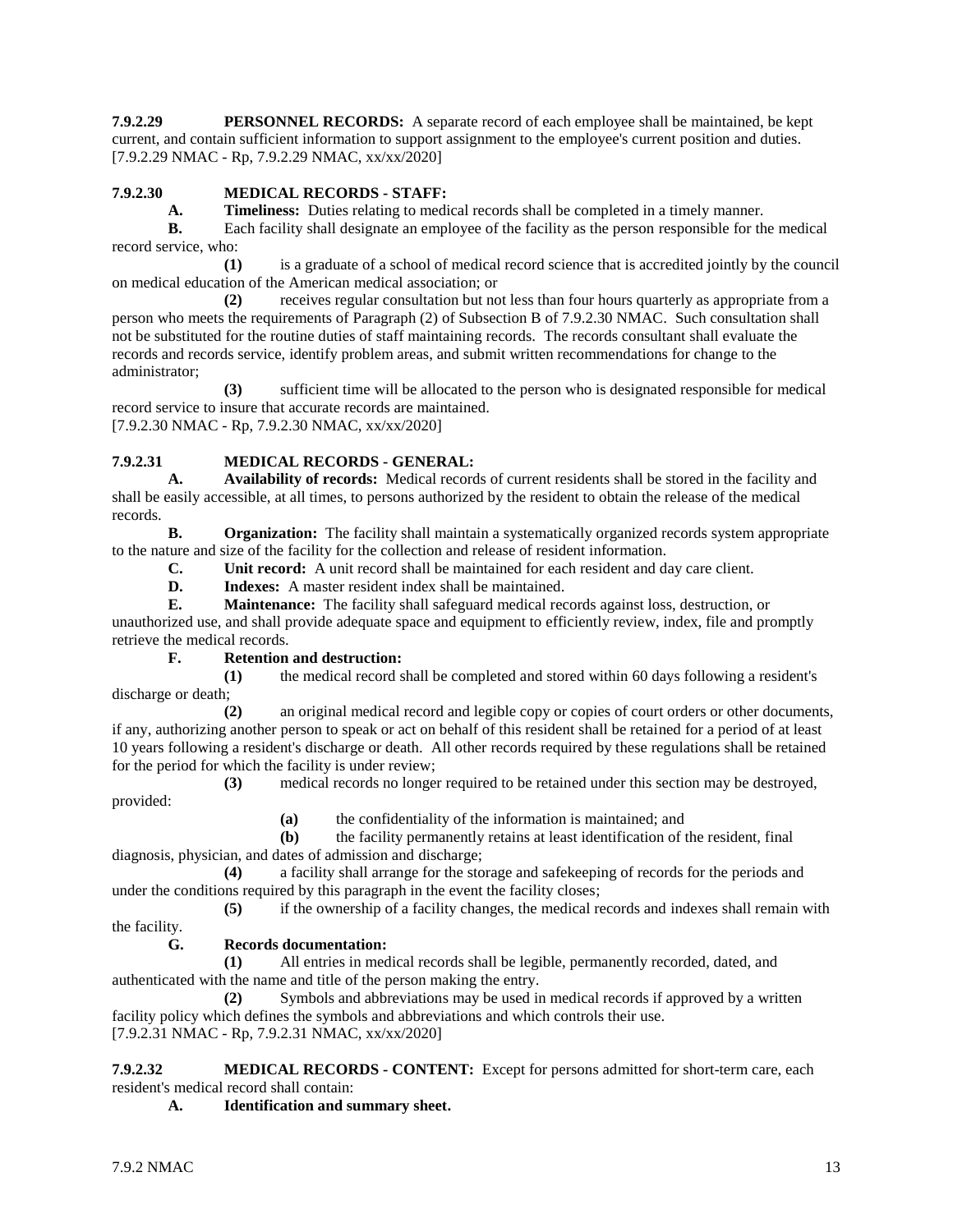# **B. Physician's documentation:**

- **(1)** An admission medical evaluation by a physician, including:
	- **(a)** a summary of prior treatment;
	- **(b)** current medical findings;
	- **(c)** diagnosis at the time of admission to the facility;
	- **(d)** the resident's rehabilitation potential;
	- **(e)** the results of the required physical examination;
	- **(f)** level of care.
- **(2)** All physician's orders including:
	- **(a)** admission to the facility;
	- **(b)** medications and treatments;
	- **(c)** diets;
	- **(d)** rehabilitative services;
	- **(e)** limitations on activities;
	- **(f)** restraint orders;
	- **(g)** discharge or transfer orders.
- **(3)** Physician progress notes following each visit.
- **(4)** Annual physical examination.
- **(5)** Alternate visit schedule, and justification for such alternate visits, not to exceed 90 days.
- **C. Nursing service documentation:**
	- **(1)** An assessment of the resident's nursing needs.
	- **(2)** Initial nursing care plan and any revisions.
	- **(3)** Nursing notes are required as follows:

**(a)** for residents requiring skilled care, a narrative nursing note shall be required as often as needed to document the resident's condition, but at least weekly; and

- **(b)** for residents not requiring skilled care, a narrative nursing note shall be required as often as needed to document the resident's condition, but at least monthly.
	- **(4)** In addition to the nursing care plan, nursing documentation describing:
		- **(a)** the general physical and mental condition of the resident, including any unusual
- symptoms or actions;

**(b)** all incidents or accidents including time, place, injuries or potential

complications from injury or accident, details of incident or accident, action taken, and follow-up care;

**(c)** the administration of all medications, the need for PRN medications and the resident's response, refusal to take medication, omission of medications, errors in the administration of medications, and drug reactions;

- **(d)** food intake, when the monitoring of intake is necessary;
- **(e)** fluid Intake when monitoring of intake is necessary;
- **(f)** any unusual occurrences of appetite or refusal or reluctance to accept diets;
- **(g)** summary of restorative nursing measures which are provided;
- **(h)** summary of the use of physical and chemical restraints;
- **(i)** other non-routine nursing care given;
- **(j)** the condition of a resident upon discharge; and
- **(k)** the time of death, the physician called, and the person to whom the body was

released.

#### **D. Social services records:**

- **(1)** a social history of the resident; and
- **(2)** notes regarding pertinent social data and action taken.

**E. Activities records:** Documentation of activities programming, a history and assessment, a summary of attendance, and quarterly progress notes.

#### **F. Rehabilitative services:**

- **(1)** An evaluation of the rehabilitative needs of the resident.
- **(2)** Plan of treatment.
- **(3)** Progress notes detailing treatment given, evaluation, and progress.
- **G. Dietary assessment:** Record of the dietary assessment.
- **H. Dental services:** Summary of all dental services resident has received.
- **I. Diagnostic services:** Records of all diagnostic tests performed during the resident's stay in the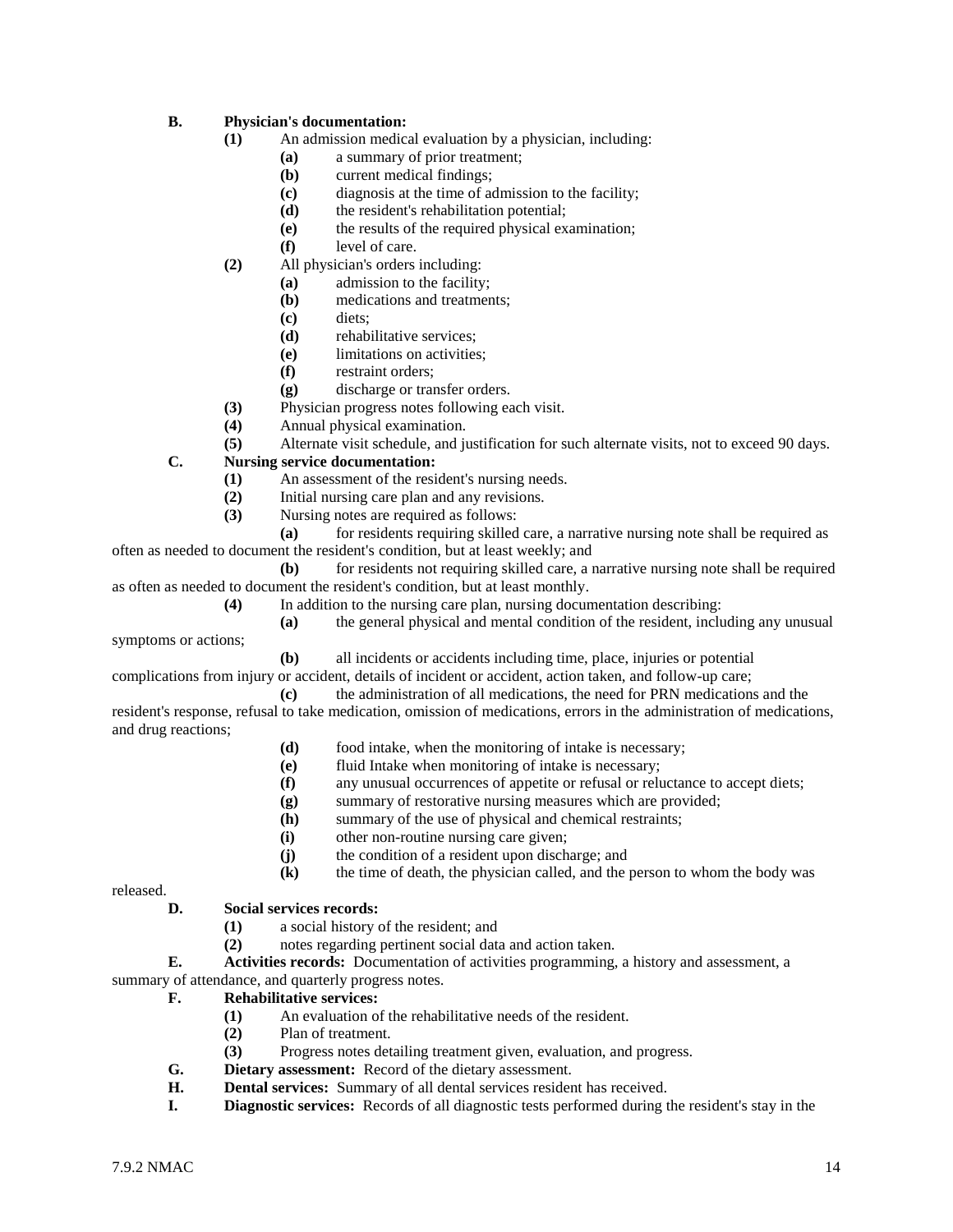facility.

**J. Plan of care:** Plan of care which includes integrated program activities, therapies and treatments designed to help each resident achieve specific goals as developed by an interdisciplinary team.

**K. Authorization or consent:** A photocopy of any court order, power of attorney or living will authorizing another person to speak or act on behalf of the resident and any resident consent forms.

**L. Discharge or transfer information:** Documents, prepared upon a resident's discharge or transfer from the facility, summarizing, when appropriate:

- **(1)** current medical finding and condition;
	- **(2)** final diagnosis;
- **(3)** rehabilitation potential;
- **(4)** a summary of the course of treatment;
- **(5)** nursing and dietary information;
- **(6)** ambulation status;
- **(7)** administrative and social information; and
- **(8)** needed continued care and instructions.

[7.9.2.32 NMAC - Rp, 7.9.2.32 NMAC, xx/xx/2020]

# **7.9.2.33 OTHER RECORDS:** The facility shall retain:

- **A. Dietary records:** All menus and therapeutic diets for one year.
- **B. Staffing records:** Records of staff work schedules and time worked for one year.
- **C. Safety tests:** Records of tests of fire detection, alarm, and extinguishment equipment.

**D. Resident census:** At least a daily census of all residents, indicating number of residents requiring each level of care.

**E. Professional consultations:** Documentation of professional consultations by:

- **(1)** A dietician.
- **(2)** A registered nurse.
- **(3)** Others, as may be used by the facility.

**F. In-service and orientation programs:** Subject matter, instructors and attendance records of all in-service and orientation programs.

**G. Transfer agreements:** Transfer agreements.

**H. Funds and property statement:** The statement prepared upon a resident's discharge or transfer from the facility that accounts for all funds and receipted property held by the facility for the resident.

**I. Court orders and consent forms:** Copies of court orders or other documents, if any, authorizing another person to speak or act on behalf of the resident.

[7.9.2.33 NMAC - Rp, 7.9.2.33 NMAC, xx/xx/2020]

# **7.9.2.34 LICENSE LIMITATIONS:**

**A. Bed capacity:** No facility may house more residents than the maximum bed capacity for which it is licensed. Persons participating in a day care program are not residents for purposes of these regulations.

**B. Care levels:** No person who requires care greater than that which the facility is licensed to provide may be admitted to or retained in the facility, unless under waiver according to state guidelines.

**C. Other conditions:** The facility shall comply with all other conditions of the license. [7.9.2.34 NMAC - Rp, 7.9.2.34 NMAC, xx/xx/2020]

#### **7.9.2.35 OTHER LIMITATIONS ON ADMISSION:**

**A. Persons requiring unavailable services:** Persons who require services which the facility does not provide or make available shall not be admitted or retained.

#### **B. Communicable diseases:**

**(1)** Restriction: No person suspected of having a disease in a communicable state shall be admitted or retained unless the facility has the means to manage the condition.

**(2)** Isolation techniques: Persons suspected of having a disease in a communicable state shall be managed according to Isolation Techniques for use in hospitals, published by the U.S. department of health and human services, public health services, center for disease control, or with comparable methods as developed by facility policies.

**(3)** Reportable diseases: Suspected diseases reportable by law shall be reported to the local public health agency and the division of health, bureau of community health and prevention within time frames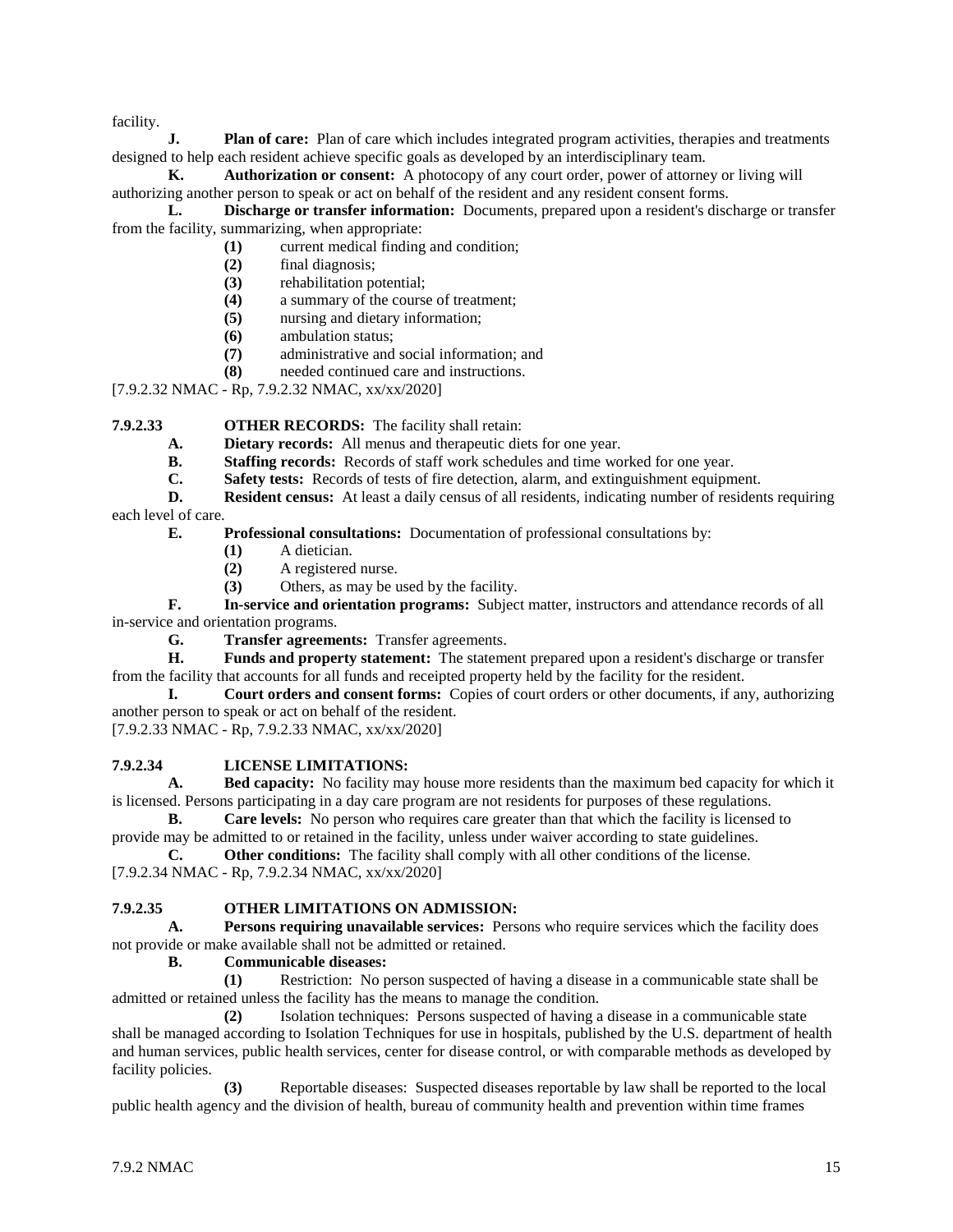specified by these agencies.

**C. Destructive residents:** Residents who are known to be destructive of property, self-destructive, disturbing or abusive to other residents, or suicide, shall not be admitted or retained, unless the facility has and uses sufficient resources to appropriately manage and care for them.

**D. Developmental disabilities:** No person who has a primary diagnosis of developmental disability may be admitted to a facility unless the facility is certified as in intermediate care facility for the mentally retarded, except that a person who has a developmental disability and who requires skilled nursing care services may be admitted to a skilled nursing facility if approved for such level of care by the state developmental disability authority.

**E. Mental illness:** No person with a primary diagnosis of mental illness may be admitted to long term care facilities except that a person who has a diagnosis of mental illness and who requires skilled nursing care services may be admitted to a long term care facility if approved for such level of care by the state mental illness authority.

**F. Admission seven days a week:** With prior approval, facilities shall take reasonable steps to admit residents seven days a week.

[7.9.2.35 NMAC - Rp, 7.9.2.35 NMAC, xx/xx/2020]

# **7.9.2.36 PROGRAM STATEMENT FOR DEVELOPMENTALLY DISABLED RESIDENTS:**

**A. Approval:** Each facility serving residents who have a developmental disability and require active treatment shall submit a written program statement to the department for approval.

- **B. Contents:** The program statement shall detail the following:
	- **(1)** services to be provided;
	- **(2)** admission policies for developmentally disabled persons;
	- **(3)** program goals for developmentally disabled residents;

**(4)** description of program elements, including relationships, contracted services and arrangements with other health and social services agencies and programs;

**(5)** a designation of staff assigned to the care of developmentally disabled residents. Staff scheduling shall demonstrate consistency of staff involvement. Staff members shall have demonstrated skill in the management of these residents; and

**(6)** a description of care evaluation procedures for developmentally disabled residents. These procedures shall require that case evaluation results be incorporated into the individual resident's care plan and that individual plans of care be reviewed and revised as indicated by resident need. [7.9.2.36 NMAC - Rp, 7.9.2.36 NMAC, xx/xx/2020]

# **7.9.2.37 PROCEDURES FOR ADMISSION OF RESIDENTS:**

**A. "Applicability":** The procedures in this section apply to all persons admitted to facilities except persons admitted for short-term care.

**B. "Physicians orders":** No person may be admitted as a resident except upon:

- **(1)** order of a physician;
- **(2)** receipt of information from a physician, before or on the day of admission, about the

person's current medical condition and diagnosis, and receipt of a physician's initial plan of care and orders from a physician for immediate care of the resident; and

**(3)** receipt of certification in writing from a physician that the person is free of active tuberculosis and clinically apparent communicable disease the person may be found to have.

#### **C. "Medical examination and evaluation":**

**(1)** Examination: Each resident shall have a physical examination by a physician or physician extender within 48 hours following admission unless an examination was performed within 15 days before admission.

**(2)** Evaluation: Within 48 hours after admission the physician or physician extender shall complete the resident's medical history and physical examination record. If copies of previous evaluations are used, the physician must authenticate such findings within 48 hours of admission.

**D. "Resident assessment":** A comprehensive accurate assessment of each resident's functional capacity and impairment, as basis for care delivery, shall be conducted by designated qualified staff. A preliminary assessment shall be completed within 48 hours of admission, a comprehensive assessment within 30 days of admission, after significant change and repeated at least annually.

[7.9.2.37 NMAC - Rp, 7.9.2.37 NMAC, xx/xx/2020]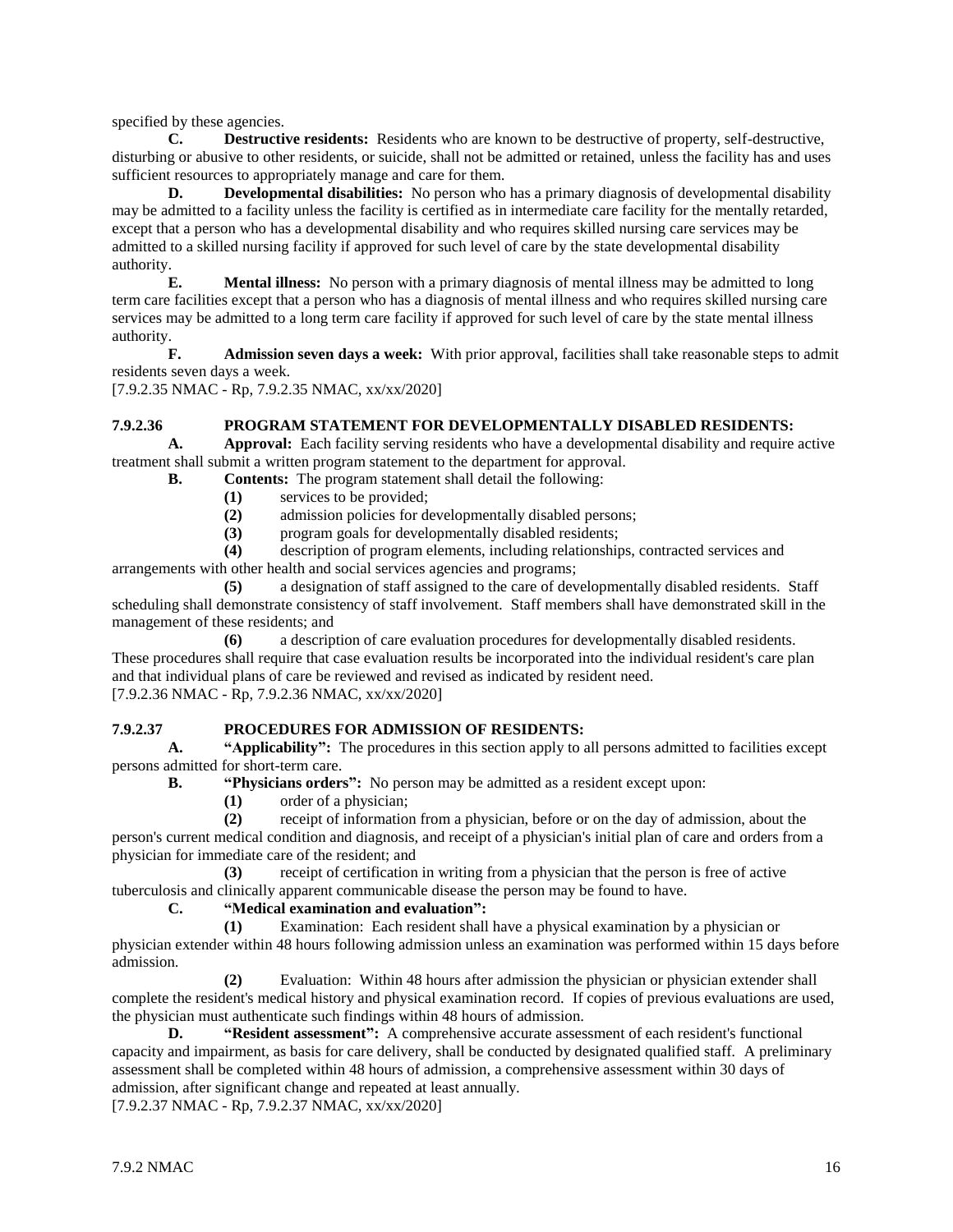| 7.9.2.38<br>removals. | <b>REMOVALS FROM THE FACILITY:</b> The provisions of this section shall apply to all resident |                                                                                                                                                                                            |                                                                                         |  |
|-----------------------|-----------------------------------------------------------------------------------------------|--------------------------------------------------------------------------------------------------------------------------------------------------------------------------------------------|-----------------------------------------------------------------------------------------|--|
| A.                    | (1)                                                                                           | <b>Conditions:</b> No resident may be temporarily or permanently removed from this facility except:<br>Voluntary removal: Upon the request or with the informed consent of the resident or |                                                                                         |  |
| guardian.             |                                                                                               |                                                                                                                                                                                            |                                                                                         |  |
|                       | (2)                                                                                           | Involuntary removal:                                                                                                                                                                       |                                                                                         |  |
|                       |                                                                                               | (a)                                                                                                                                                                                        | for nonpayment of charges, following seven days notice and opportunity to pay           |  |
| any deficiency;       |                                                                                               |                                                                                                                                                                                            |                                                                                         |  |
|                       |                                                                                               | ( <b>b</b> )                                                                                                                                                                               | if the resident requires care other than that which the facility is licensed to         |  |
| provide.;             |                                                                                               |                                                                                                                                                                                            |                                                                                         |  |
|                       |                                                                                               | (c)                                                                                                                                                                                        | for medical reasons as ordered by a physician;                                          |  |
|                       |                                                                                               | (d)                                                                                                                                                                                        | in case of a medical emergency or disaster;                                             |  |
|                       |                                                                                               | (e)                                                                                                                                                                                        | for the resident's welfare or the welfare of other residents;                           |  |
|                       |                                                                                               | (f)                                                                                                                                                                                        | if the resident does not need nursing home care, and alternate placement is             |  |
|                       |                                                                                               |                                                                                                                                                                                            | identified and arrangements for transfer have been completed;                           |  |
|                       |                                                                                               | (g)                                                                                                                                                                                        | if the short-term care period for which the resident was admitted has expired;          |  |
| and                   |                                                                                               |                                                                                                                                                                                            |                                                                                         |  |
|                       |                                                                                               | (h)                                                                                                                                                                                        | as otherwise permitted by law.                                                          |  |
|                       | (3)                                                                                           |                                                                                                                                                                                            | Alternate placement: Except for removal under the preceding section, no resident may be |  |
|                       |                                                                                               |                                                                                                                                                                                            | involuntarily removed unless an alternate placement is arranged for the resident.       |  |
| В.                    | <b>Permanent removals:</b>                                                                    |                                                                                                                                                                                            |                                                                                         |  |
|                       | (1)                                                                                           |                                                                                                                                                                                            | Notice: The facility shall provide a resident, the resident's physician and guardian,   |  |
|                       |                                                                                               |                                                                                                                                                                                            | $\sim$ 0.1 $\sim$ 0.1 $\sim$ 1 0.1 $\sim$ 1 0.500,000 $\sim$ 0.1                        |  |

relative, or other responsible person, at least 30 days notice of removal under Subsection A of 7.9.2.38 NMAC, except Subparagraph (a) of Paragraph (2) of Subsection A of 7.9.2.38 NMAC, unless the continued presence of the resident endangers the health, safety, or welfare of the resident or other residents.

**(2)** Removal procedures:

**(a)** The resident, shall be given a notice containing the time and place of a planning conference; a statement informing the resident that any persons of the resident's choice may attend the conference; and the -procedure for submitting a complaint to the department.

**(b)** Unless the resident is receiving respite care or unless precluded by circumstances posing a danger to the health, safety, or welfare of a resident, prior to involuntary removal under Subsection A of Section 7.9.2.38 NMAC a planning conference shall be held at least three days before removal with the resident, guardian, if any, any appropriate county agency, and others designated by the resident, including the resident's physician, to review the need for relocation, assess the effect of relocation on the resident, discuss alternative placements, and develop a relocation plan which includes at least those activities listed below.

**(c)** Removal activities shall include: counseling regarding the impending removal; arrangements for the resident to visit the potential alternative placement or meeting with that facility's admissions staff, unless medically contra-indicated or waived by the resident; assistance to the resident in planning the moving of belongings and funds to the new facility or quarters; and provisions for needed medications and treatments during relocation.

**(d)** Discharge records. Upon removal of a resident, all relevant documents shall be prepared and provided to the facility admitting the resident. [7.9.2.38 NMAC - Rp, 7.9.2.38 NMAC, xx/xx/2020]

# **7.9.2.39 TRANSFER AGREEMENTS:**

**A. Requirement:** Each facility shall have in effect a transfer agreement with one or more hospitals under which in-patient hospital care or other hospital services are available promptly to the facility's resident's when needed. Facilities under same management having identified distinct parts are exempt from transfer agreements.

**B. Transfer of residents:** A hospital and a facility shall be considered to have a transfer agreement in effect if there is a written agreement between them or, when the two institutions are under common control, if there is a written statement by the person or body which controls them, which gives reasonable assurance that:

**(1)** transfer of residents will take place between the hospital and the facility ensuring timely admission, whenever such transfer is medically appropriate as determined by the attending physician; and

**(2)** there shall be interchange of medical and other information necessary for the care and treatment of individuals transferred between the institutions or for determining, whether such individuals can be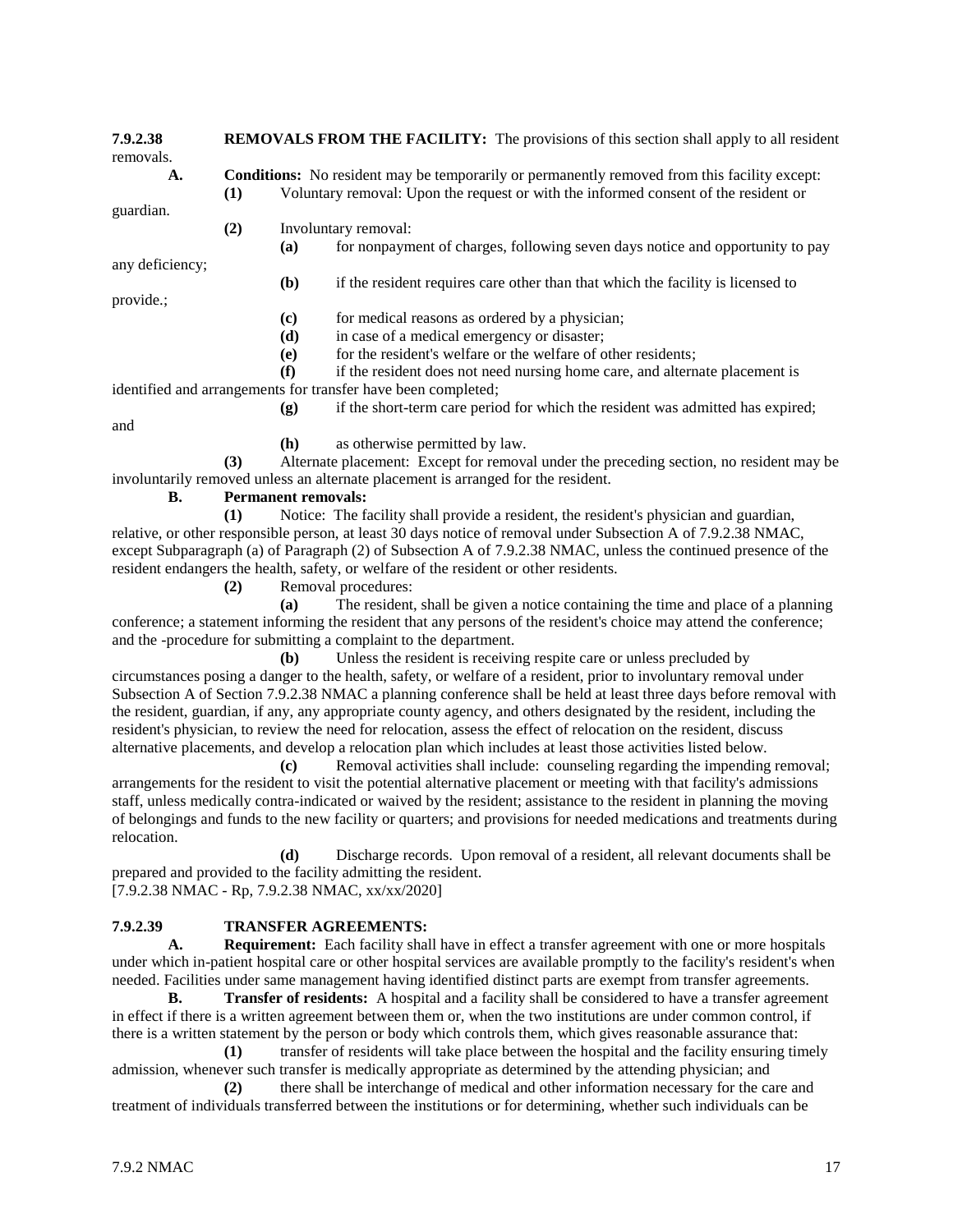adequately cared for somewhere other than in either of the institutions.

**C. Exemption:** A facility which does not have a resident transfer agreement in effect, but which is found by the department to have attempted in good faith to enter into such an agreement with a hospital sufficiently close to the facility to make feasible the transfer between the two facilities and the information referred to in Subsection B of 7.9.2.39 NMAC above, shall be considered to have such an agreement in effect if and for so long as the department finds that to do so is in the public interest and essential to ensuring nursing facility services in the community.

[7.9.2.39 NMAC - Rp, 7.9.2.39 NMAC, xx/xx/2020]

# **7.9.2.40 BEDHOLD:**

**A. Bedhold:** A resident who is on leave or temporarily discharged has expressed an intention to return to the facility under the terms of the admission policy for bed hold, shall not be denied readmission, if level of care remains the same.

**B. Limitation:** The facility shall hold a resident's bed until the resident returns, until the resident waives his right to have the bed held or until the maximum time allowable as defined by facility policies expires. The facility is responsible for notifying resident or family of their bed hold policy. [7.9.2.40 NMAC - Rp, 7.9.2.40 NMAC, xx/xx/2020]

**7.9.2.41 TRANSFER WITHIN THE FACILITY:** Prior to any transfer of a resident between rooms or beds within a facility, the resident or guardian, if any, and any other person designated by the resident shall be given a reasonable notice and explanation of the reasons for transfer. Transfer of a resident between rooms or beds within a facility may be made only for medical reasons or for the resident's welfare or the welfare of other residents, or voluntarily with the residents' approval.

[7.9.2.41 NMAC - Rp, 7.9.2.41 NMAC, xx/xx/2020]

**7.9.2.42 INDIVIDUAL CARE:** Each resident shall receive care based upon individual needs. **A. Hygiene:**

**(1)** Each resident shall be kept comfortably clean and well groomed.

**(2)** Beds shall be made daily, with a complete change of linen to be provided as often as necessary, but at least once a week.

**(3)** Residents shall have clean clothing as needed to present a neat appearance and to be free of odors. Residents who are not bedfast shall be dressed each day, in their own clothing, as appropriate to their activities, preferences, and comforts.

**B. Decubiti prevention:** Nursing personnel shall employ appropriate nursing management techniques to promote the maintenance of skin integrity and to prevent development of decubiti filed in the resident's clinical record, except as provided in this section.

**(1)** Verbal orders: Verbal orders from physicians or dentists may be accepted by a nurse or pharmacist, or, in the case of verbal orders for rehabilitative therapy, by a therapist. Verbal orders shall be immediately written, signed and dated by the nurse, pharmacist or therapist on a requirement may be waived if:

**(a)** facility has made unsuccessful good faith effort; and

**(b)** the health and environment department determines residents will not be

endangered; or

**(c)** staffing is sufficient to meet residents' needs.

**(2)** Nursing personnel shall provide care, including proper hydration, designated to maintain current functioning and to improve the resident's ability to carry out activities of daily living, including assistance with maintaining good body alignment and proper positioning to prevent deformities.

**(3)** Each resident shall be encouraged to be up and out of bed as possible, unless otherwise ordered by a physician.

**(4)** Any significant changes in the condition of any resident shall be reported to the nurse in charge or on call, who shall take appropriate action.

**C. Rehabilitative measures:** Residents shall be assisted in carrying out rehabilitative measures initiated by a rehabilitative therapist ordered by a physician, including assistance with adjusting to any disabilities and using any prosthetic devices.

**D. Tuberculosis retesting:** Resident's shall be retested for tuberculosis infection based on the prevalence of tuberculosis in the community and the likelihood of exposure to tuberculosis in the facility.

**E. Nourishment:**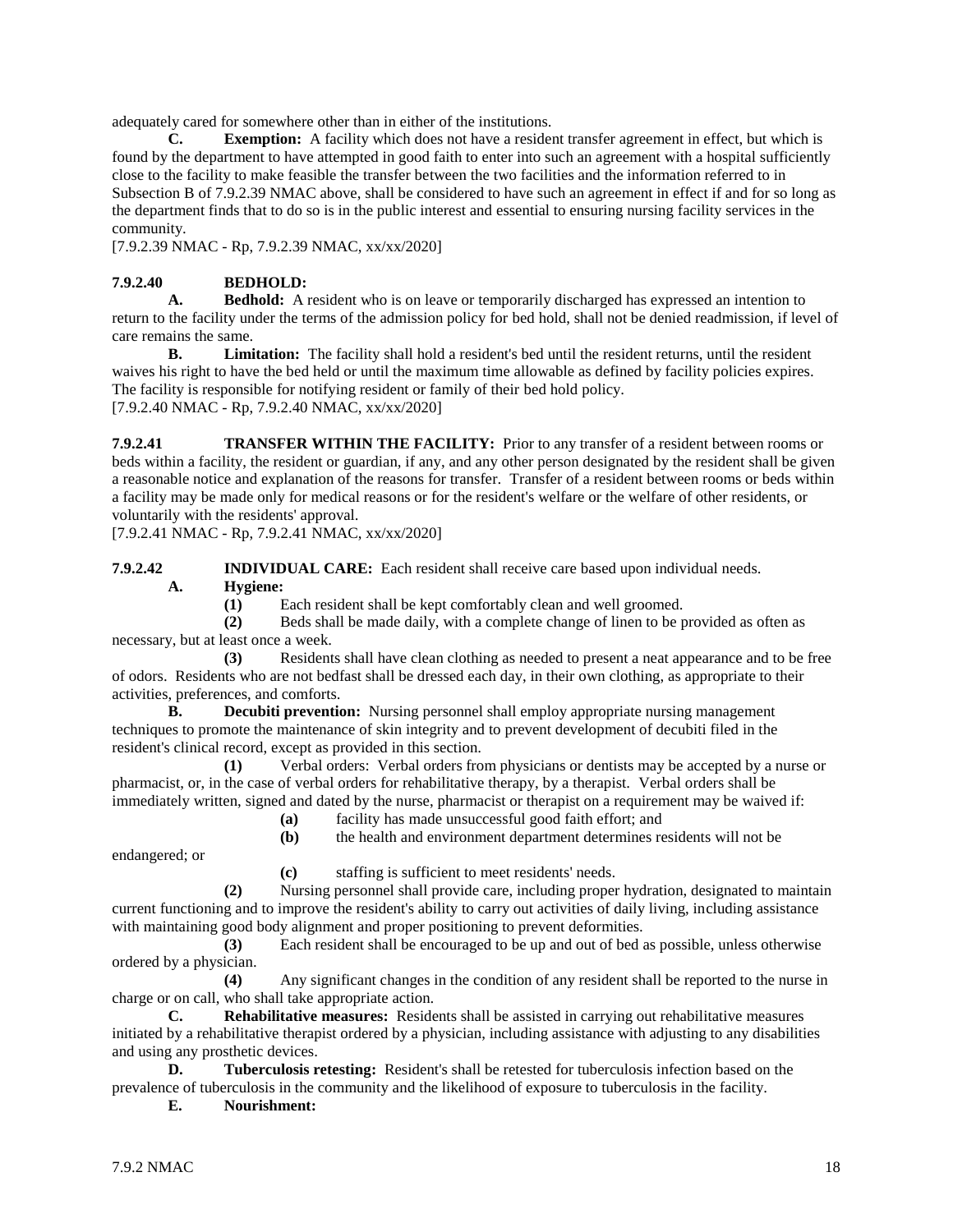**(1)** Diets: Residents shall be served diets as prescribed by a physician.

**(2)** Adaptive devices: Adaptive self-help devices shall be available to residents assessed as capable of using such devices and these residents shall be trained in their use to contribute to independence in eating.

**(3)** Assistance: Residents who require assistance with food or fluid intake shall be helped as necessary.

**(4)** Food and fluid intake and diet acceptance: A resident's food and fluid intake and acceptance of diet shall be monitored and documented, and significant deviations from normal eating patterns shall be reported to the nurse and either the resident's physician or dietician as appropriate. [7.9.2.42 NMAC - Rp, 7.9.2.42 NMAC, xx/xx/2020]

# **7.9.2.43 NOTIFICATION OF CHANGES IN CONDITION OR STATUS OF RESIDENT:**

**A. Changes in condition:** A resident's physician, guardian, if any, and any other responsible person designated in writing by the resident or guardian to be notified shall be notified promptly of any significant accident, injury, or adverse change in the resident's condition.

**B. Changes in status:** A resident's guardian and other person designated in writing by the resident or guardian shall be notified promptly of any significant nonmedical change in the resident's status, including financial situation, any plan to discharge the resident, or any plan to transfer the resident within the facility or to another facility.

[7.9.2.43 NMAC - Rp, 7.9.2.43 NMAC, xx/xx/2020]

# **7.9.2.44 TREATMENT AND ORDERS:**

**A. Orders:**

**(1)** Restriction. Medications, treatments and rehabilitative therapies shall be administered as ordered by a physician or dentist subject to the resident's rights to refuse them. No medication, treatment or changes in medication or treatment may be administered to a resident without a physician's or dentists written order which shall be filed in the resident's clinical record, except as provided in this section.

**(2)** Verbal orders: Verbal orders from physicians or dentists may be accepted by a nurse or pharmacist, or, in the case of verbal orders for rehabilitative therapy, by a therapist. Verbal orders shall be immediately written, signed and dated by the nurse, pharmacist or therapist on a not specifically limited as to time or number of doses when ordered shall be automatically stopped in accordance with the stop order policy required by Subsection A of 7.9.2.57 NMAC of these regulations.

**(3)** Notice to physicians or dentists: Each resident's attending physician or dentist shall be notified of stop order policies and contacted promptly for renewal of orders which are subject to automatic termination.

**B. Stop orders:** Medications shall be in accordance with the stop order policy required by Subsection E of 7.9.2.57 NMAC of these regulations.

**(1)** Notice to physicians: Each resident's attending physician shall be notified of stop order policies and contacted promptly for renewal of orders which are subject to automatic termination.

**(2)** Notice to dentists: Each resident's dentist shall be notified of stop order policies and contacted promptly for renewal of orders which are subject to automatic termination.

**C. Release of medications to residents:** Medications shall be released to residents who are on leave or have been discharged only on order of the physician.

# **D. Administration of medications:**

**(1)** Personnel who may administer medications: In a nursing home, medications may be administered only by a nurse or other licensed medical professional whose, licensed scope of practice permits administration of medication.

**(2)** Responsibility for administration: Policies and procedures designed to provide safe and accurate administration of medications shall be developed by the facility and shall be followed by personnel assigned to prepare and administer medication except when a single unit dose package distribution system is used. Person administering medication will immediately record in the resident's clinical records.

**(3)** Omitted doses: If, for any reason, a medication is not administered as ordered the omission shall be noted in the resident's medication record with explanation of the omission.

**(4)** Self-administration: Self-administration of medications by residents shall be permitted on order of the resident's physician.

**(5)** Errors and reactions: Medication errors and suspected or apparent drug reactions shall be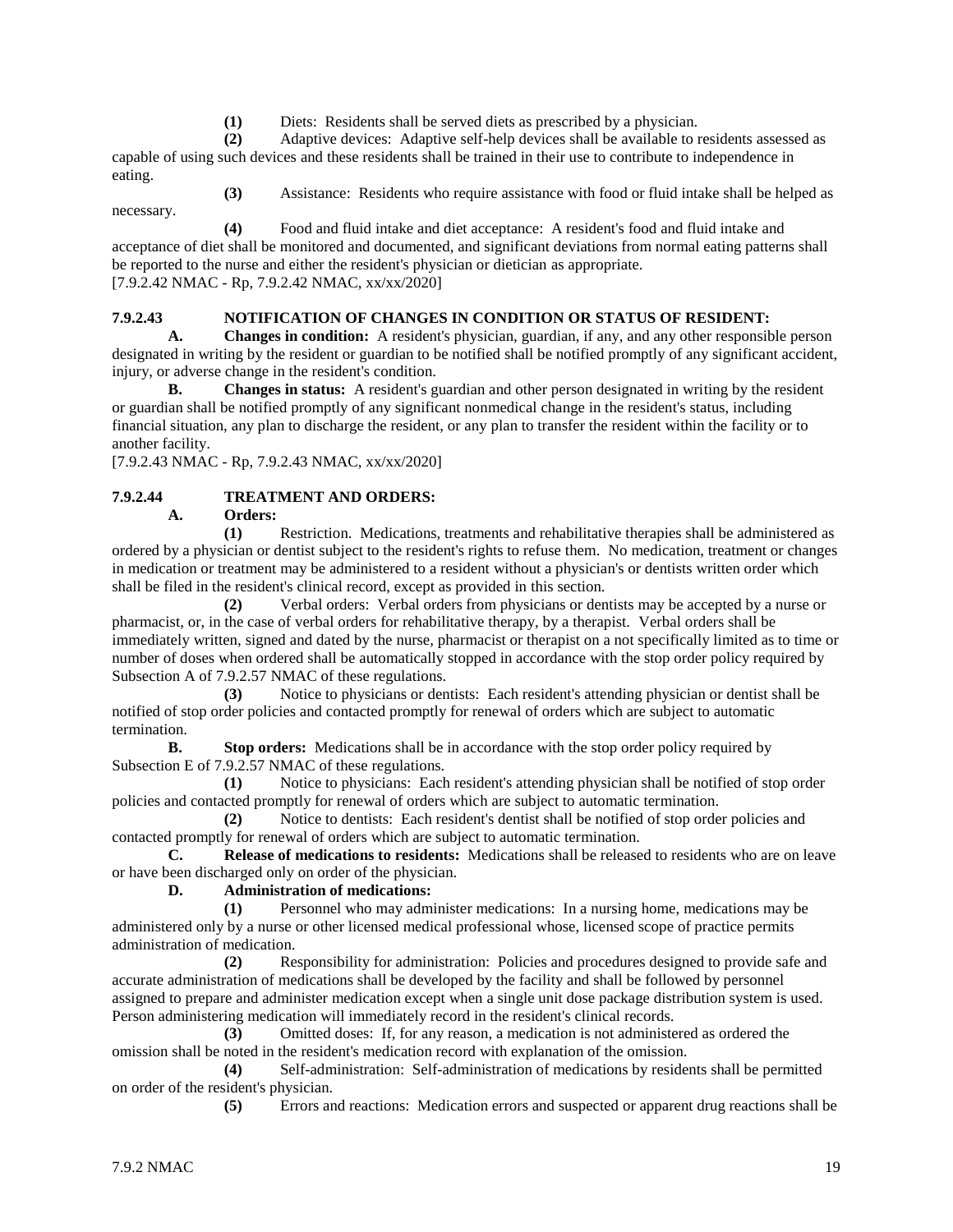reported to the nurse in charge or on call as soon as discovered and any entry made in the resident's clinical record. The nurse shall take appropriate action, including notifying the physician.

**(6)** Day care: The handling and administration of medications for day care clients shall comply with the requirements of this subsection. [7.9.2.44 NMAC - Rp, 7.9.2.44 NMAC, xx/xx/2020]

# **7.9.2.45 PHYSICAL AND CHEMICAL RESTRAINTS:**

**A. Definitions:** As used in this subsection, the following definitions apply:

**(1)** Physical restraint: means any article, device, or garment which is used primarily to modify, resident behavior by interfering with the free movement of the resident, and which the resident is unable to remove easily, or confinement in a locked room. Mechanical supports shall not be considered physical restraints.

**(2)** Mechanical support: means any article, device, or garment which is used only to achieve the proper position or balance of the resident, which may include but is not limited to a geriatric chair, posey belt, or jacket, waist belt, pillows, or wedges. Necessity for mechanical support use must be documented in the resident's record and such use must be outlined in the resident's care plan.

**(3)** Chemical restraint: means a medication used primarily to modify behavior by interfering with the resident's freedom of movement or mental alertness.

**B. Orders required:** Physical or chemical restraints shall be applied or administered only on the written order of a physician which shall indicate the resident's name, the type of restraint(s), the reason for restraint, the type of restraint authorized, and the period during which the restraint(s) is to be applied.

**C. Emergencies:** A physical restraint may be applied temporarily without an order if necessary to protect the resident or another person from injury or to prevent physical harm to the resident or another person resulting from the destruction of property, provided that the physician is notified immediately and authorization for continued use is obtained from the physician within 12 hours.

**D. Restriction:** If the mobility of a resident is required to be restrained and can be appropriately restrained either by a physical or chemical restraint or by a locked unit, the provisions of this section shall apply.

**E. Type of restraints:** Physical restraints shall be of a type which can be removed promptly in an emergency, and shall be the least restrictive type appropriate to the resident.

**F. Periodic care:** Nursing personnel shall check a physically restrained resident as necessary, but at least every 30 minutes to see that the resident's personal needs are met and to change the resident's position if necessary. The restrained resident shall have restraints released and shall have opportunity for toileting, hydration, and exercise at least every two hours. Cheeks and releases will be documented.

**G. Records:** Any use of restraints shall be noted, dated, and documented in the resident's clinical record on each tour of duty during which the restraints are in use.

[7.9.2.45 NMAC - Rp, 7.9.2.45 NMAC, xx/xx/2020]

#### **7.9.2.46 USE OF OXYGEN:**

**A. Orders of oxygen:** Except in an emergency, oxygen shall be administered only on order of a physician.

**B. Person administering:** Oxygen shall be administered to residents only by a capable person trained in its administration and use.

**C. Signs:** "No Smoking" signs shall be posted at the entrance of the room in which oxygen is in use.

**D. Flammable goods:** Prior to administering oxygen, all matches and other smoking material shall be removed from the room.

[7.9.2.46 NMAC - Rp, 7.9.2.46 NMAC, xx/xx/2020]

#### **7.9.2.47 RESIDENT CARE PLANNING:**

**A. Developmental and content of care plans:** Except In the case of a person admitted for shortterm care, within two weeks following admission a written care plan shall be developed, based on the resident's history and assessments from all appropriate disciplines and the physician's evaluations and orders, which shall include:

**(1)** Measurable goals with specific time limits for attainment.

**(2)** The specific approaches for delivery needed care, and indication of which professional disciplines are responsible for delivering the care.

**B. Evaluations and updates:** The care of each resident shall be reviewed by each of the services involved in the resident's care and the care plan evaluated and updated no less than quarterly or more often as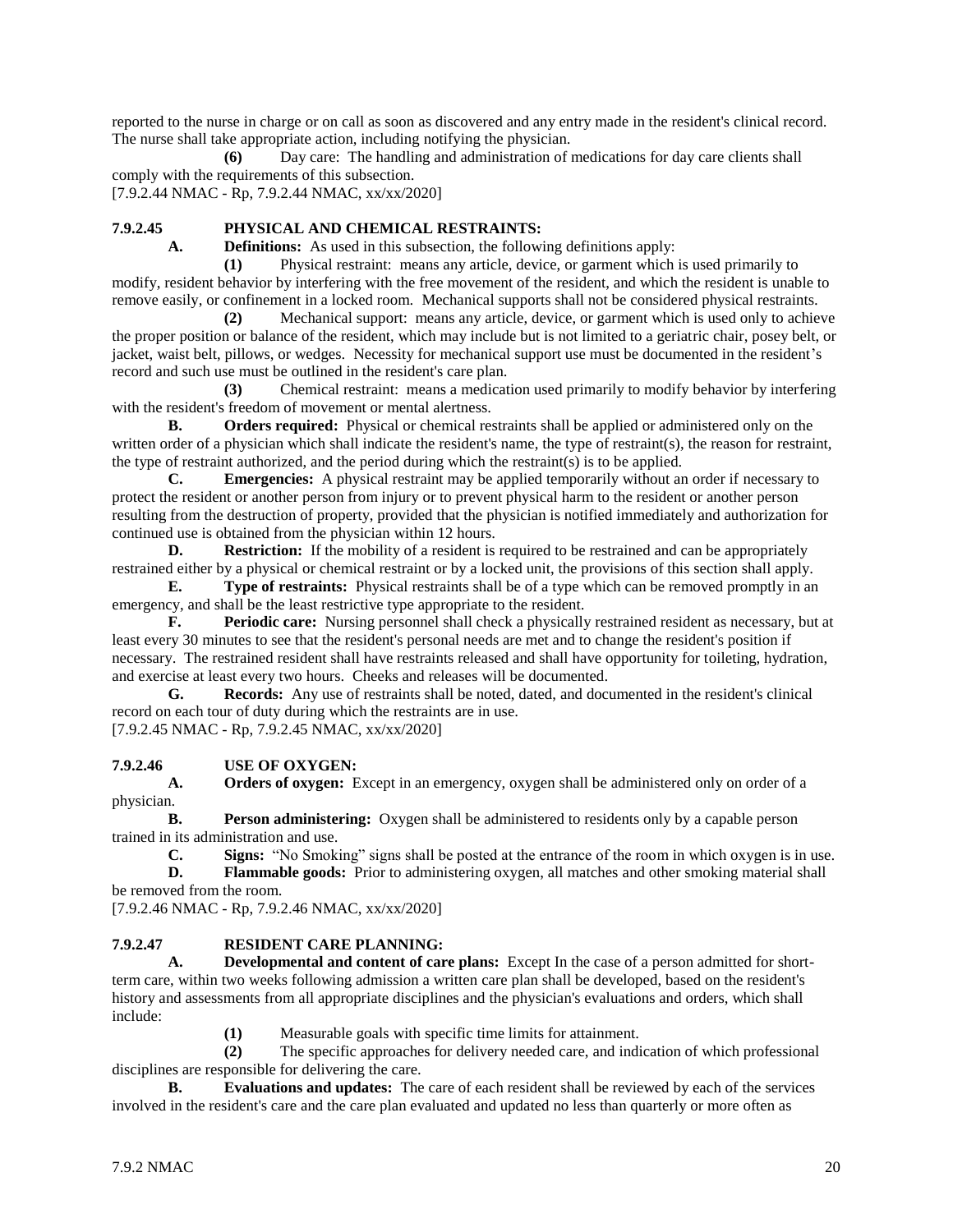needed.

**C. Implementation:** The care plans shall be substantially followed. [7.9.2.47 NMAC - Rp, 7.9.2.47 NMAC, xx/xx/2020]

# **7.9.2.48 MEDICAL DIRECTION IN SKILLED CARE FACILITIES:**

**A. Medical director:** Every skilled care facility shall retain, pursuant to a written agreement, a physician to serve as medical director on a part-time or full-time basis as is appropriate for the needs of the residents and the facility. If the facility has an organized medical staff, the medical director shall be designated by the medical staff with approval of the licensee.

**B. Coordination of medical care:** Medical direction and coordination of medical care in the facility shall be provided by the medical director. The medical director shall be responsible for development of written rules and regulations which shall be approved by the licensee and include delineation of the responsibilities of attending physicians. If there is an organized medical staff, by-laws also shall be developed by the medical director and approved by the licensee. Coordination of medical care shall include liaison with attending physician to provide that physicians' orders are written promptly upon admission of a resident, that periodic evaluations of the adequacy and appropriateness of health professional and supportive staff and services are conducted, and that the medical needs of the residents are met.

**C. Responsibilities to the facility:** The medical director shall monitor the health status of the facility's employees. Incidents and accidents that occur on the premises shall be reviewed by the medical director to identify hazards to health and safety.

[7.9.2.48 NMAC - Rp, 7.9.2.48 NMAC, xx/xx/2020]

**7.9.2.49 PHYSICIAN SERVICES IN ALL FACILITIES:** The facility shall assure that the following services are provided:

**A. Attending physicians:** Each resident shall be under the supervision of a physician of the resident's or guardian's choice who evaluates and monitors the resident's immediate and long-term needs and prescribes measures necessary for the health, safety and welfare of the resident. Each attending physician shall make arrangements for the medical care of the physician's residents in the physician's absence.

# **B. Physician's visit:**

**(1)** Each resident who requires skilled nursing care shall be seen by a physician at least every 30 days and an intermediate care resident at least every 60 days unless the physician specifies and justifies in writing an alternate schedule of visits.

- **(2)** The physician shall review the plan of care required at the time of each visit.
- **(3)** The physician shall review the resident's medications and other orders at least at the time

of each visit.

**(4)** The physician shall review the resident's medications and orders at least at the time of

each visit.

**C. Availability of physicians for emergency patient care:** The facility shall have written procedures, available at each nurse's station, for procuring a physician to furnish necessary medical care in emergencies and for providing care pending arrival of a physician. The names and telephone numbers of the physicians or medical service personnel available for emergency care shall be posted at each nursing station. [7.9.2.49 NMAC - Rp, 7.9.2.49 NMAC, xx/xx/2020]

# **7.9.2.50 NURSING SERVICES:**

- **A. Definitions:**
	- **(1)** Nursing personnel: means nurses, nurse aides, nursing assistants, and orderlies.

**(2)** Ward clerk: means an employee who performs clerical duties of the nursing personnel.

**B. Director of nursing services in skilled care and intermediate care facilities:**

**(1)** Staffing requirement: Every skilled care facility and every intermediate care facility shall employ a full-time director of nursing services who may also serve as a charge nurse. The director of nursing services shall work only on the day shift except as in an emergency or required for the proper supervision of nursing personnel.

- **(2)** Qualifications: The director of nursing services shall:
	- **(a)** be a registered or licensed practical nurse; and
	- **(b)** be trained or experienced in areas such as nursing service administration,

restorative nursing, psychiatric nursing, or geriatric nursing.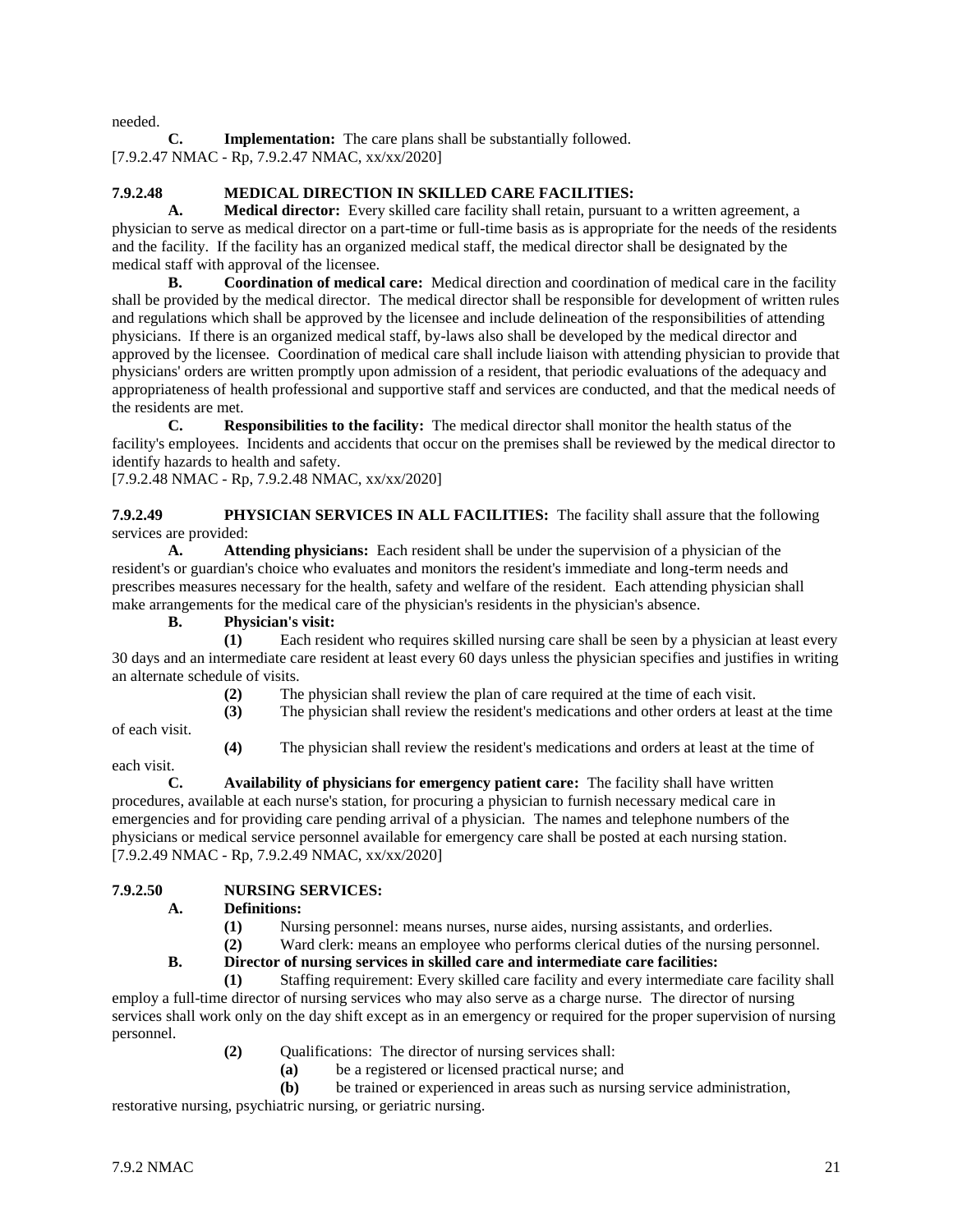- **(3)** Duties: The director of nursing services shall be responsible for:
	- **(a)** supervising the functions, activities and training of the nursing personnel;
	- **(b)** developing and maintaining standard nursing practice, nursing policy and

procedure manuals, and written job descriptions for each level of nursing personnel;

- **(c)** coordinating nursing services with other resident services;
- **(d)** designating the charge nurses provided for by this section;
- **(e)** ensuring that the duties of nursing personnel shall be clearly defined and

assigned to staff members consistent with the level of education, preparation, experience, and licensing of each.

- **C. Charge nurses in skilled care facilities and intermediate care facilities:**
	- **(1)** Staffing requirement:
		- **(a)** a skilled nursing facility shall have at least one charge nurse on duty at all times;
		- **(b)** an intermediate care facility shall have a charge nurse during every tour of duty.

**(2)** Qualifications: Unless otherwise required under this paragraph, the charge nurses shall be registered nurses or licensed practical nurses, and shall have had training, or be acquiring training, or have had experience in areas such as nursing service administration, restorative nursing, psychiatric nursing, or geriatric nursing.

**(3)** Duties:

**(a)** the charge nurse, if a registered nurse, shall supervise the nursing care of all assigned residents, and delegate the duty to provide for the direct care of specific residents, including administration of medications by nursing personnel based upon individual resident needs, the facility's physical arrangement, and the staff capability;

**(b)** the charge nurse, if a licensed practical nurse, shall manage and direct the nursing and other activities of other licensed practical nurse and less skilled assistants and shall arrange for the provision of direct care to specific residents, including administration of medications, by nursing personnel based upon individual resident needs, the facility's physical arrangement, and the staff capability. [7.9.2.50 NMAC - Rp, 7.9.2.50 NMAC, xx/xx/2020]

**7.9.2.51 NURSING STAFF:** In addition to the requirements of Section 7.9.2.50 NMAC, the following conditions shall be met:

**A. Assignments:** There shall be sufficient nursing service personnel assigned to care for the specific needs of each resident on each tour of duty. Those personnel shall be briefed on the condition and appropriate care of each resident prior to beginning hands-on care of residents.

**B. Relief personnel:** Facilities shall obtain qualified relief personnel.

**C. Records, weekly schedules:** Weekly time schedules shall be planned at least one week in advance, shall be posted and dated, shall indicate the names and classifications of nursing personnel and relief personnel assigned on each nursing unit for each tour of duty, and shall be updated as changes occur.

**D. Staff meetings:** Meetings shall be held at least quarterly for the nursing personnel to brief them on new developments, raise issues relevant to the service, and for such other purposes as are pertinent.

**E. Twenty-four hour coverage:** All facilities shall have at least one nursing staff person on duty at all times.

**F. Staffing patterns:** The assignment of the nursing personnel required by this subsection to each tour of duty shall be sufficient to meet each resident's needs and implement each resident's comprehensive care plan.

**(1)** Nursing department personnel means, the director of nursing, the assistant director of nursing, nursing department directors, licensed nursing personnel, certified nursing assistants, nursing assistants who have completed 16 hours or more of orientation and demonstrated competency and restorative nursing assistants.

**(2)** The director of nursing, the assistant director of nursing, and nursing department directors may be counted towards the minimum staffing requirements only for the time spent on the shift providing direct resident care services.

**(a)** A skilled nursing facility or facility that offers intermediate and skilled nursing shall maintain a nursing department minimum staffing level of two and a half hours per patient day calculated on a seven day average.

**(b)** An intermediate care facility shall maintain a nursing department minimum staffing level of two and three-tenths hours per patient day calculated on a seven day average.

**(c)** Within one hour of shift change, facilities shall post the number of nursing personnel on duty in a conspicuous and consistent location for public review. Shifts are informally defined as the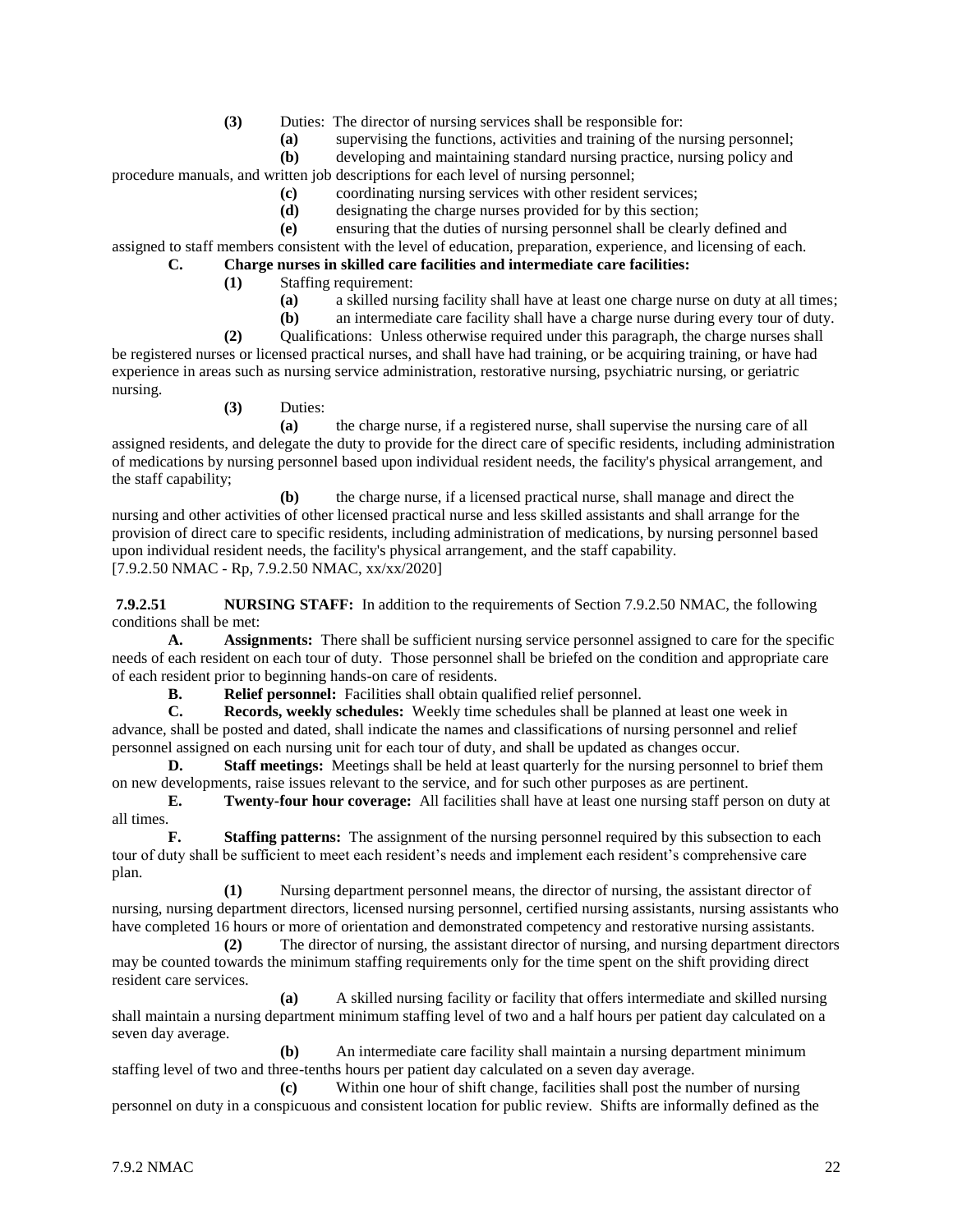day shift, evening shift, and night shift. Employees working variations of these shifts shall be included within the shift count where a majority of the hours fall. An example would be for a facility with 100 patients, two point three hours per patient day averages one nursing department employee on duty for approximately every 10 to 11 patients. For a facility with 100 patients, two point five hours per patient day averages one nursing department employee for every nine to 10 patients. These are daily averages that will vary from shift to shift so that actual staffing might approximate:

|               | 2.3 Hours Per Patient Day                                                | 2.5 Hours Per Patient Day |
|---------------|--------------------------------------------------------------------------|---------------------------|
| Day Shift     | 1 staff for 8 patients                                                   | 1 staff for 7 patients    |
| Evening Shift | 1 staff for 10 patients                                                  | 1 staff for 10 patients   |
| Night Shift   | 1 staff for 13 patients                                                  | 1 staff for 12 patients   |
|               | $[7.9.2.51 \text{ NMAC} - \text{Rp}, 7.9.2.51 \text{ NMAC}, xx/xx/2020]$ |                           |

**7.9.2.52 DIETARY SERVICE:** The facility shall provide a dietary service or contract for a dietary service which meets the requirements of this section.

**A. Staff:**

**(1)** Full or part-time supervisor: The dietary service shall be supervised by a full-time supervisor, except that an intermediate care facility with fewer than 50 residents may employ a person to work as supervisor part-time.

**(2)** Qualifications: The dietary service supervisor shall be either:

**(a)** a dietitian; or

**(b)** shall receive necessary consultation from a dietitian and shall have completed a course of study of not less than 90 hours credit in food service supervision at a vocational, technical, or adult education school or equivalent, or presently be enrolled in such a course of study; or hold an associate degree as a dietetic technician.

**(3)** Staff: There shall be dietary service personnel on duty at least 12 hours daily who may include the supervisor.

**B. Hygiene of staff:** Dietary staff and other personnel who participate in dietary service shall be in good health and practice hygienic food handling techniques.

**C. Menus:**

**(1)** Menus shall be planned and written at least two weeks in advance of their use, and shall be adjusted for seasonal availability of foods.

**(2)** Menus shall be planned, to the extent medically possible, in accordance with the "recommended daily dietary allowances", of the food and nutrition board of the national research council, national academy of sciences.

**(3)** Food sufficient to meet the needs of each resident shall be planned, prepared and served for each meal. When changes in the menu are necessary, substitutions shall provide equal nutritive value. Record of menus as served, including substitutions shall be retained for one year.

**(4)** The facility shall make reasonable adjustments to accommodate each resident's preferences, habits, customs, appetite, and physical condition.

**(5)** A file of tested recipes shall be maintained.

**(6)** A variety of protein food, fruits, vegetables, dairy products, breads, and cereals shall be

**(2)** Therapeutic menus shall be planned with supervision or consultation from a qualified

provided.

#### **D. Therapeutic diets:**

**(1)** Therapeutic diets shall be served only on order of the physician and shall be consistent with such orders.

dietitian.

**(3)** Vitamin and mineral supplements shall be given only on order of the physician.

**E. Meal service:** All diets shall be prescribed by the attending physician.

**(1)** Schedule: At least three meals or their equivalent shall be offered to each resident daily, not more than six hours apart, with not more than a 14 hour span between a substantial evening meal and the following breakfast.

**(2)** Identification to trays: Trays, if used, shall be identified with the resident's name and type diet.

**(3)** Table service: Table service shall be provided for all residents who can and want to eat at a table.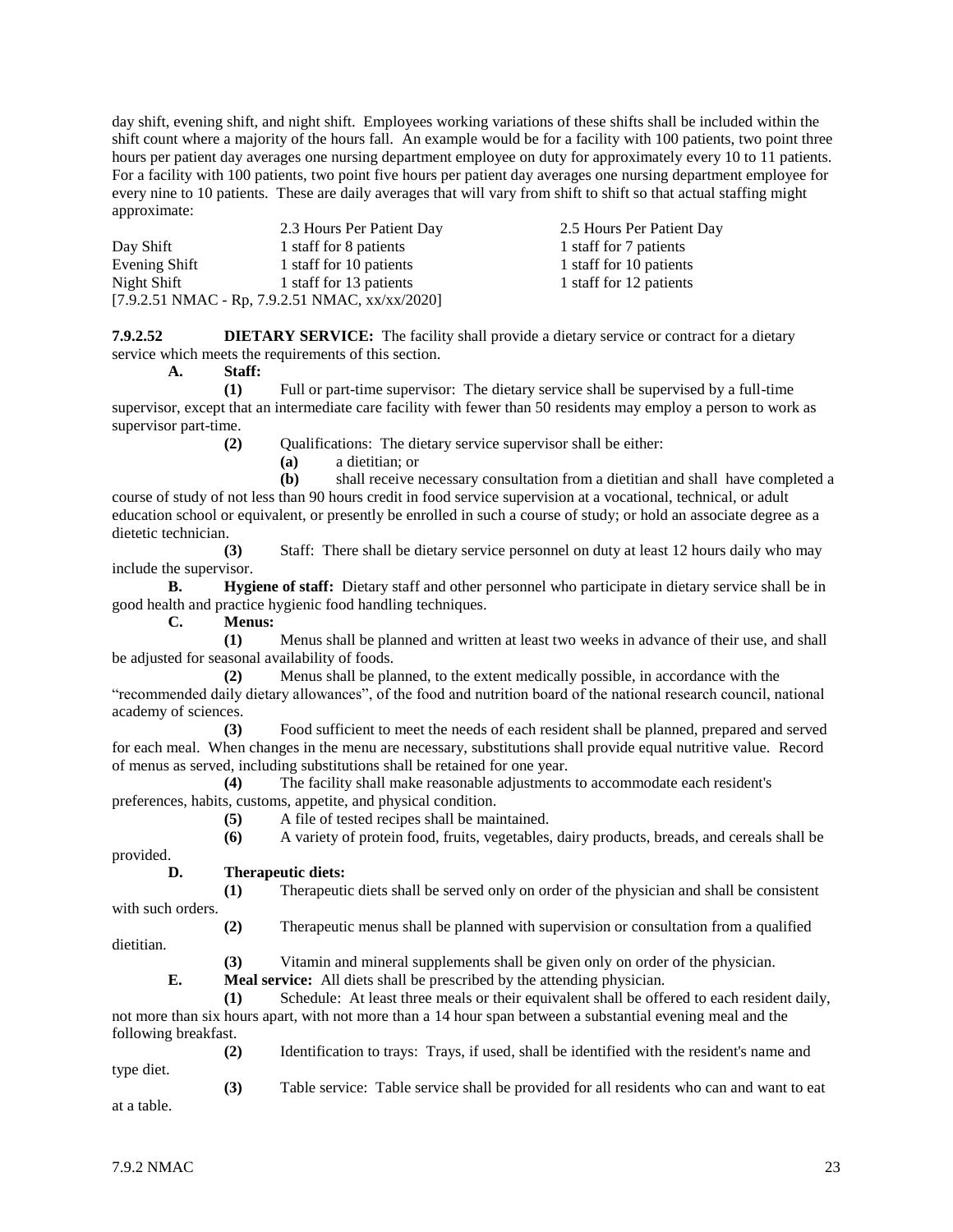**(4)** Re-service: Food served to a resident in an unopened manufacturer's package may not be re-served unless the package remains unopened and maintained at the proper temperature.

**(5)** Temperature: Food shall be served and maintained at proper temperatures, according to standards established by the environmental improvement division.

**(6)** Snacks: If not prohibited by the resident's diet or condition, nourishments shall be offered routinely to all residents between the evening meal and bedtime.

**(7)** Drinking water: When a resident is confined to bed, a covered pitcher of drinking water and a glass shall be provided on a beside stand. The water shall be changed frequently during the day, and pitchers and glasses shall be sanitized daily. Single-service disposable pitchers and glasses may be used. Common drinking utensils shall not be used.

**(8)** Food transportation: Food transported into public areas other than the dining room shall be protected from environmental contamination.

[7.9.2.52 NMAC - Rp, 7.9.2.52 NMAC, xx/xx/2020]

#### **7.9.2.53 FOOD SUPPLIES AND PREPARATION:**

**A. Supplies:** Food shall be purchased or procured from approved sources or sources meeting federal, state, and local standards or laws.

**B. Preparation:** Food shall be cleaned and prepared by methods that conserve nutritive value, flavor and appearance. Food shall be cut, chopped, or ground as needed for individual residents.

**C. Milk:** Only pasteurized fluid milk which is certified Grade A shall be used for beverages. Powdered milk may be used for cooking if it meets Grade A standards or is heated to a temperature of 165 degrees Fahrenheit during cooking

[7.9.2.53 NMAC - Rp, 7.9.2.53 NMAC, xx/xx/2020]

#### **7.9.2.54 SANITATION:**

#### **A. Equipment and utensils:**

**(1)** All equipment, appliances and utensils used in preparation or serving of food shall be maintained in a functional, sanitary, and safe condition. Replacement equipment shall meet criteria established in "listing of food service equipment" by the national sanitation foundation.

**(2)** The floors, walls, and ceilings of all rooms in which food or drink is stored or prepared or In which utensils are washed shall be kept clean, smooth, and in good repair.

**(3)** All furnishings, table linens, drapes, and furniture shall be maintained in a clean and sanitary condition.

**(4)** Single-service, individually packaged, utensils shall be stored in the original, unopened wrapper until used, may not be made of toxic material and may not be re-used or re-distributed if the original wrapper has been opened.

#### **B. Storage and handling of food:**

**(1)** Food shall be stored, prepared, distributed, and served under sanitary conditions which prevent contamination.

**(2)** All readily perishable food and drink, except when being prepared or served, shall be kept in a refrigerator which shall have a temperature maintained at or below 40 degrees Fahrenheit.

**C. Animals:** Animals shall not be allowed where food is prepared, served or stored, or where utensils are washed or stored except in eating areas when food is not being served.

**D. Dishwashing:** Whether washed by hand or mechanical means, all dishes, plates, cups, glasses, pots, pans, and utensils shall be cleaned in accordance with accepted procedures which shall include separate steps for prewashing, washing, rinsing, and sanitizing by means of hot water or chemicals or a combination approved by the department.

[7.9.2.54 NMAC - Rp, 7.9.2.54 NMAC, xx/xx/2020]

**7.9.2.55 REHABILITATIVE SERVICES:** Each facility shall either provide or arrange for, under written agreement, specialized rehabilitative services as needed by residents to improve and maintain functioning.

**A. Conformity with orders and plan:** Rehabilitative services shall be administered under a written plan of care that is developed in consultation with the attending physician and the therapist(s). The plan of care will be based on physician orders and assessment by the therapist(s).

**B. Report to physician:** Within two weeks of the initiation of rehabilitative treatment, a report of the resident's progress shall be made to the physician.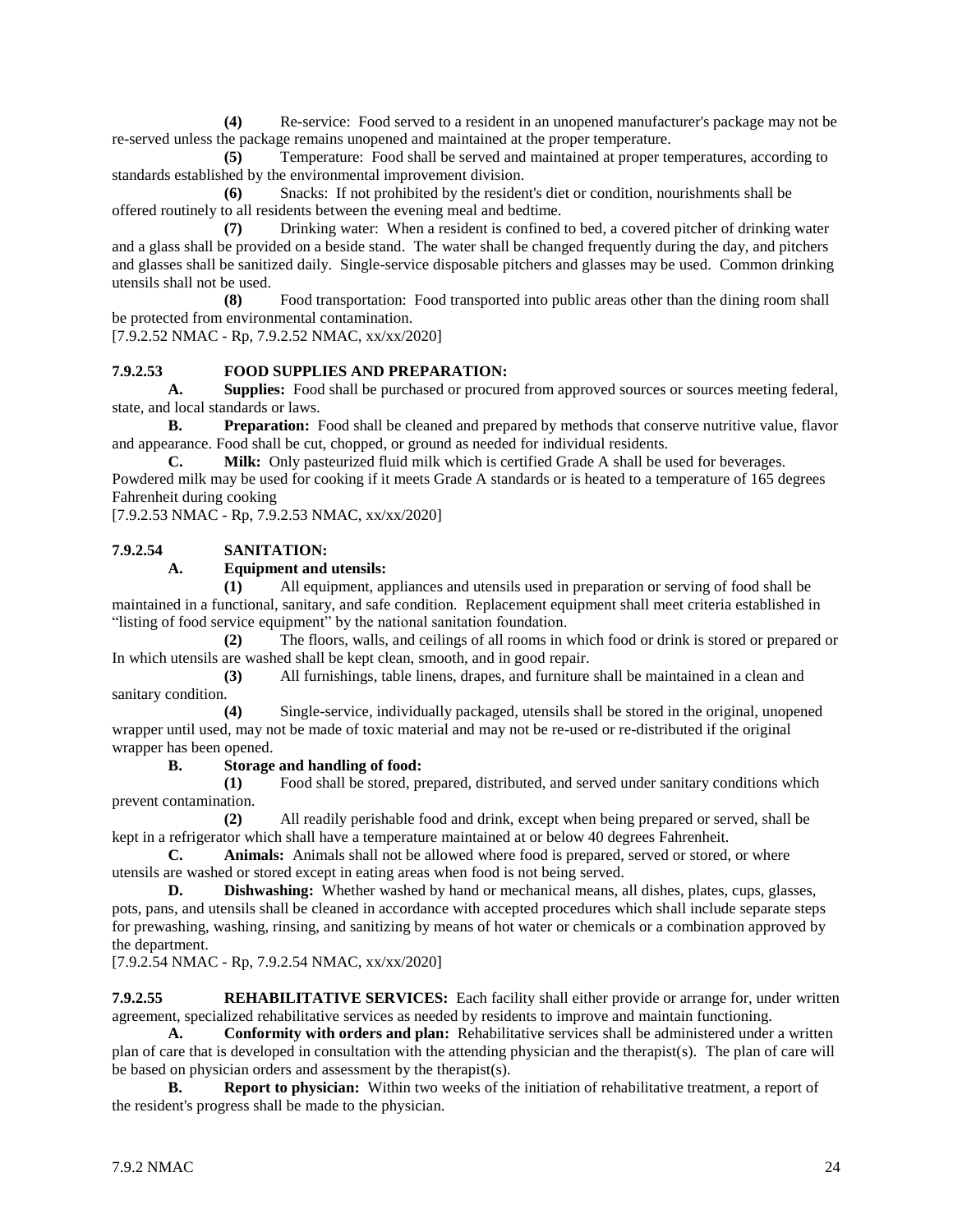**C. Review of plan:** Rehabilitative services shall be reevaluated at least quarterly by the physician and therapists, and the plan of care updated as necessary. [7.9.2.55 NMAC - Rp, 7.9.2.55 NMAC, xx/xx/2020]

#### **7.9.2.56 SPECIALIZED SERVICES-QUALIFICATIONS:**

**A. Physical therapy:** Physical therapy shall be given or supervised only by a licensed physical therapist.

#### **B. Speech and hearing therapy:**

**(1)** Speech and hearing therapy shall be given or supervised only by a therapist who is licensed under Sections 61-14B-1 through 61-14B-16 NMSA 1978, the Speech-Language Pathology, Audiology and Hearing Aid Dispensing Practices Act.

**(2)** Meets the educational standards and is in the process of acquiring the supervised experience required for the certification of speech-language pathologists.

**C. Occupational therapy:** Occupational therapy shall be given or supervised only by a therapist who meets the standard for registration as an occupational therapist of the American occupational therapy association.

**D. Equipment:** Equipment necessary for the provision of therapies required by the residents shall be available and used as needed.

[7.9.2.56 NMAC - Rp, 7.9.2.56 NMAC, xx/xx/2020]

# **7.9.2.57 PHARMACEUTICAL SERVICES:**

**A. Definitions:** As used in this section:

**(1)** Medication: has the same meaning as the term "drug".

**(2)** Prescription medication: has the same meaning as the term "prescription drug".

**B. Services:** Each facility shall provide for obtaining medications for the residents from licensed

pharmacies.

# **C. Supervision:**

**(1)** Medication consultant: Each facility shall retain a registered pharmacist who shall visit the facility at least monthly to review the drug regimen of each resident and medication practices.

**(2)** The pharmacist shall submit a written report of findings at least monthly to the facility's administrator.

#### **D. Emergency medication kit:**

**(1)** A facility may have one or more emergency medication kits available to each charge nurse. All emergency kits shall be under the control of a pharmacist.

**(2)** The emergency kit shall be sealed and stored in a locked area. The facility shall have a policy and procedures for access by staff to the emergency kit in case of need.

# **E. Requirements for all medication systems:**

**(1)** Obtaining new medications: When medications are needed which are not stocked, a licensed nurse shall telephone an order to the pharmacist who shall fill the order.

**(2)** Storing and labeling medications: All medications shall be handled in accordance with the following provisions:

**(a)** The storage and labeling of medications shall be based on currently acceptable

**(b)** The consulting pharmacist shall be responsible to develop policies and procedures governing all aspects of storage and labeling of medications.

**(c)** The consulting pharmacist shall be responsible for assuring the facility meets all requirements for storage and labeling as required by the New Mexico board of pharmacy.

**(3)** Destruction of medications:

**(a)** Time limit: Unless otherwise ordered by a physician, a resident's medication not returned to the pharmacy for credit shall be removed to a locked storage area when discontinued by a physician's order. Such discontinued medications will be destroyed within 30 days of the physician's discontinuance of use.

**(b)** Procedure: Records shall be kept of all medication returned for credit or

**(c)** Remaining controlled substances: Any controlled substances remaining after the discontinuance of physician's orders or the discharge or death of the resident shall be inventoried on the appropriate U.S. drug enforcement agency form and one copy shall be kept on file in the facility.

disposal.

professional practices.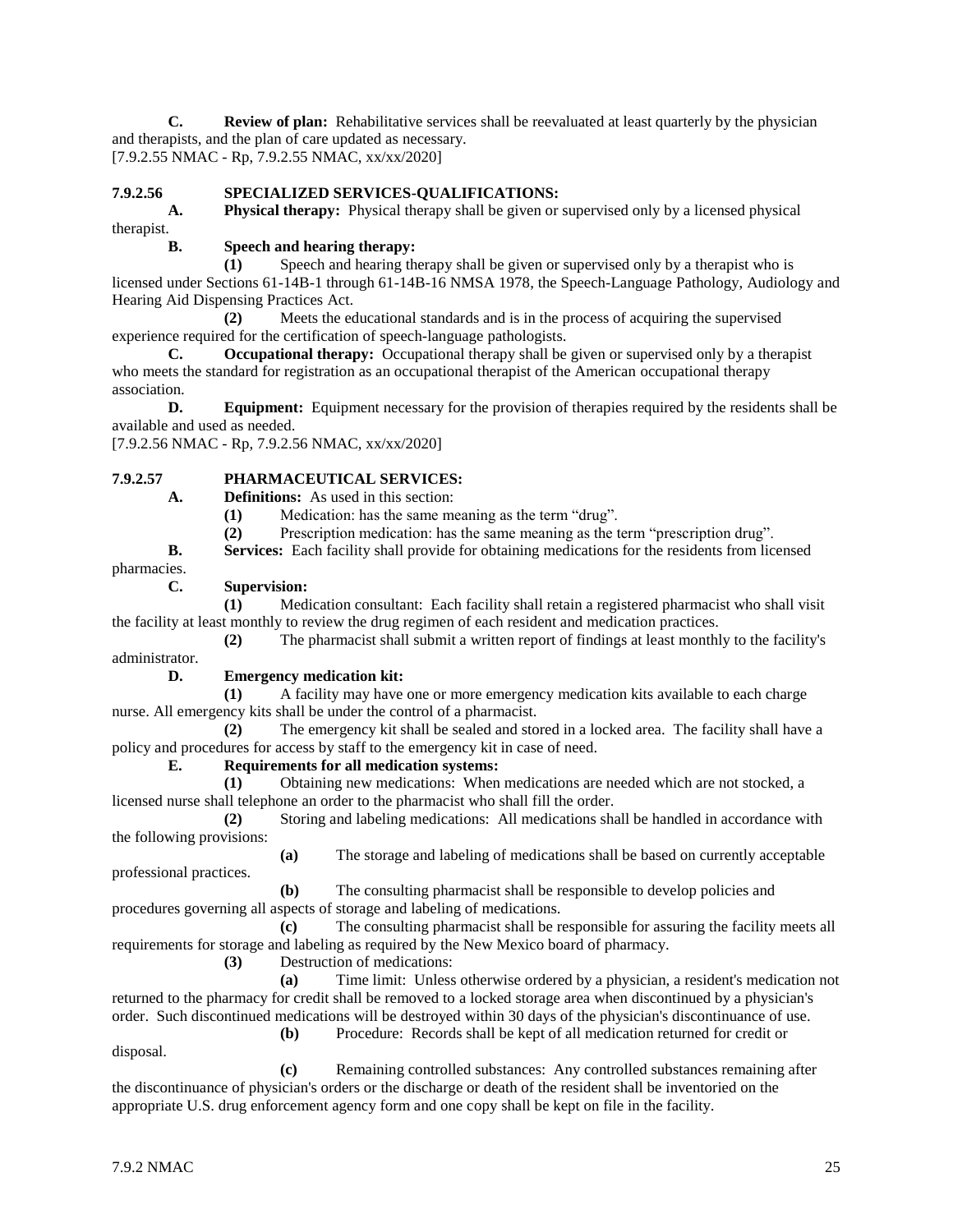**(4)** Control of medication:

**(a)** Receipt of medications: The administrator or a physician, nurse, or pharmacist, may be an agent of the resident for the receipt of medications.

**(b)** Signatures: When the medication is received by the facility, the person completing the control record shall sign the record indicating the amount received.

**(c)** Discontinuance of medications: The consulting pharmacist shall assist the facility to develop policies for the automatic discontinuance of medications.

**(5)** Proof-of-use record:

**(a)** For schedule II drugs, a proof-of-use record shall be maintained which lists, on separate proof-of-use sheets for each type and strength of schedule II drug, the date and time administered, resident's name, physician's name, dose, signature of the person administering dose, and balance.

**(b)** Proof-of-use records shall be audited daily by the registered nurse or licensed

practical nurse.

**(6)** Resident control and use of medications:

**(a)** Residents may have medications in their possession or stored at their bedside on the order of a physician.

**(b)** Medications which, if ingested or brought into contact with the nasal or eye mucosa, would produce toxic or irritant effects shall be stored and used only in accordance with the health, safety, and welfare of all residents.

[7.9.2.57 NMAC - Rp, 7.9.2.57 NMAC, xx/xx/2020]

# **7.9.2.58 DIAGNOSTIC SERVICES:**

**A. Requirement of services:** The facility shall provide for promptly obtaining required laboratory, x-ray, and other diagnostic services.

**B. Facility-provided services:** Any laboratory and x-ray services provided by the facility shall meet the applicable requirements for hospitals.

**C. Outside services:** If the facility does not provide these services, arrangements shall be made for obtaining the services from a physician's office, hospital, nursing facility, portable x-ray supplier, or independent laboratory.

**D. Physician's order:** No services under the subsection may be provided without an order of a physician.

**E. Notice of findings:** The attending physician shall be notified promptly of the findings of all tests provided under this subsection.

**F. Transportation:** The facility shall assist the resident, if necessary, in arranging for transportation to and from the provider of service.

**(1)** Any employee or agent of a regulated facility or agency who is responsible for assisting a resident in boarding or alighting from a motor vehicle must complete a state-approved training program in passenger transportation assistance before assisting any resident. The passenger transportation assistance program shall be comprised of but not limited to the following elements: resident assessment, emergency procedures, supervised practice in the safe operation of equipment, familiarity with state regulations governing the transportation of persons with disabilities, and a method for determining and documenting successful completion of the course. The course requirements above are examples and may be modified as needed.

**(2)** Any employee or agent of a regulated facility or agency who drives a motor vehicle provided by the facility or agency for use in the transportation of clients must complete:

**(a)** a state approved training program in passenger assistance and

**(b)** a state approved training program in the operation of a motor vehicle to

transport clients of a regulated facility or agency. The motor vehicle transportation assistance program shall be comprised of but not limited to the following elements: resident assessment, emergency procedures, supervised practice in the safe operation of motor vehicles, familiarity with state regulations governing the transportation of persons with disabilities, maintenance and safety record keeping, training on hazardous driving conditions and a method for determining and documenting successful completion of the course. The course requirements above are examples and may be modified as needed;

**(c)** a valid New Mexico drivers license for the type of vehicle being operated consistent with state of New Mexico requirements.

**(3)** Each regulated facility and agency shall establish and enforce written polices (including training) and procedures for employees who provide assistance to clients with boarding or alighting from motor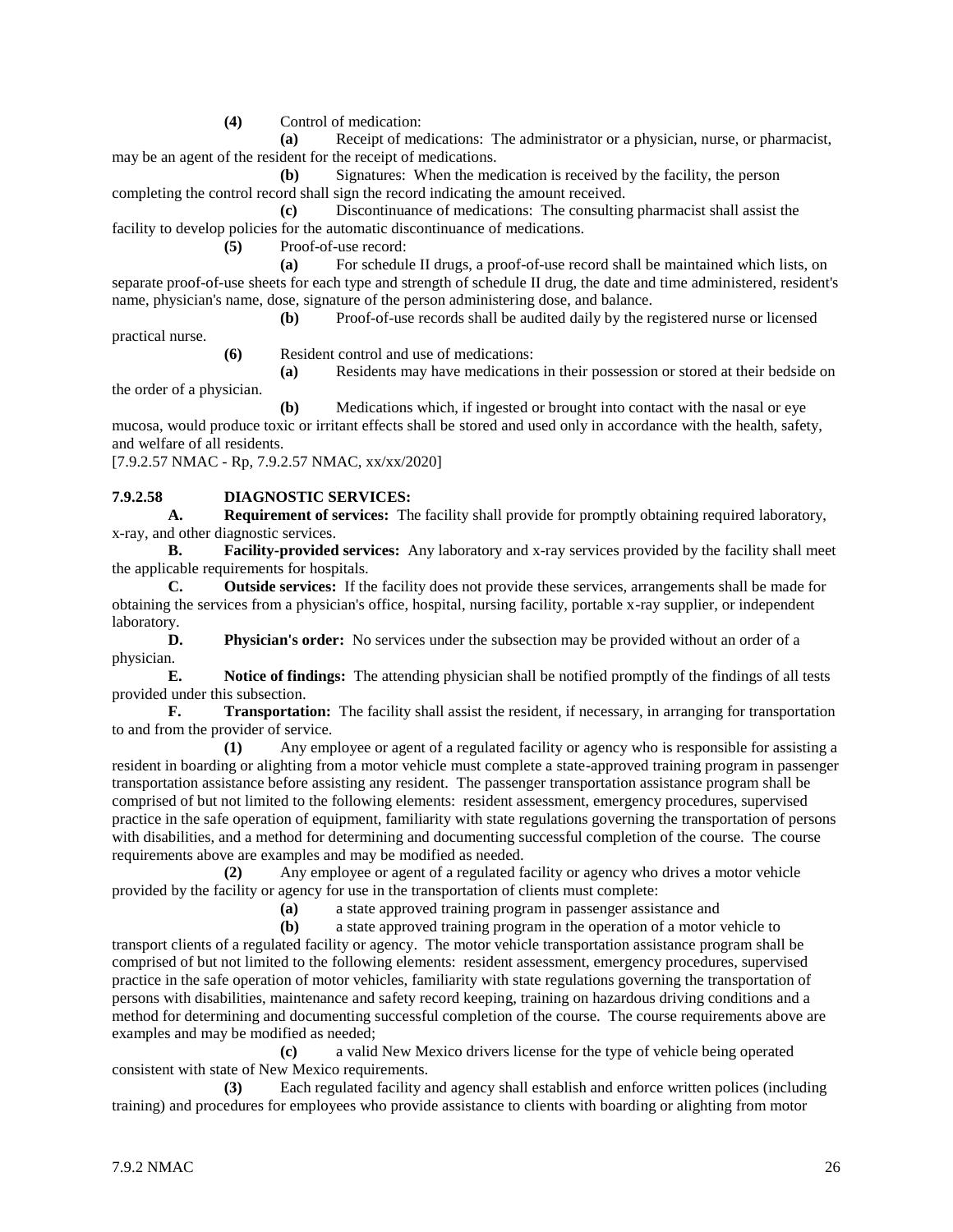vehicles.

**(4)** Each regulated facility and agency shall establish and enforce written polices including training and procedures for employees who operate motor vehicles to transport clients. [7.9.2.58 NMAC - Rp, 7.9.2.58 NMAC, xx/xx/2020]

**7.9.2.59 BLOOD AND BLOOD PRODUCTS:** Any blood-handling and storage facilities shall be safe, adequate, and properly supervised. If the facility provides for maintaining and transferring blood and blood products, it shall meet the appropriate requirements for licensed hospitals. If the facility only provides transfusion services, it shall meet the requirements of applicable regulations. [7.9.2.59 NMAC - Rp, 7.9.2.59 NMAC, xx/xx/2020]

# **7.9.2.60 DENTAL SERVICES:**

**A. Advisory dentist:** The facility shall retain an advisory dentist to participate in the staff development program for nursing and other appropriate personnel to recommend oral hygiene policies and practices for the care of residents.

#### **B. Attending dentists:**

**(1)** Arrangements for dental care: The facility shall make arrangements for dental care for residents who do not have a private dentist.

**(2)** Transportation: The facility shall assist the resident, if necessary, in arranging for transportation to and from the dentist's office.

**C. Dental examination of residents:** Dental health care shall be provided or arranged for the resident as needed.

**D. Emergency dental care:** The facility shall arrange for emergency dental care when a resident's attending dentist is unavailable.

[7.9.2.60 NMAC - Rp, 7.9.2.60 NMAC, xx/xx/2020]

#### **7.9.2.61 SOCIAL SERVICES:**

**A. Provision of services:** Each facility shall provide for social services in conformance with this section.

**B. Staff:**

**(1)** Social worker: Each facility shall employ or retain a person full-time or part-time to coordinate the social services, to review the social needs of residents, and to make referrals.

**(2)** Qualifications: The person shall:

**(a)** Have a bachelor's degree in social work, sociology, or psychology; and have one year of social work experience in a health care setting; or

**(b)** Have a master's degree in social work from a graduate school of social work accredited by the council on social work Education; or

**(c)** If the designated person is not a qualified social worker, the facility shall receive at least monthly consultation from a social worker who meets the required standards.

**C. Admission:**

**(1)** Interviews: Before or at a time of admission, each resident and guardian, if any, and any other person designated by the resident or guardian, shall be interviewed by the social service designee to assist the patient in adjusting to the social and emotional aspects of illness, treatment, and stay in the facility.

**(2)** Admission history: A social history of each resident shall be prepared.

#### **D. Care planning:**

**(1)** Within two weeks after admission, an evaluation of social needs and potential for discharge shall be completed for each resident.

**(2)** A social component of the plan of care, including preparation for discharge, if appropriate, shall be developed and included in the plan of care; required by these regulations.

**(3)** Social services care and plan shall be evaluated every 90 days.

**E. Services:** Social services staff shall provide the following:

**(1)** Referrals: If necessary, referrals for legal services, or to appropriate agencies in cases of legal, financial, psychiatric, rehabilitative or social problems which the facility cannot serve.

**(2)** Adjustment assistance: Assistance with adjustment to the facility, and continuing assistance to and communication with the resident, guardian, family, or other responsible persons.

**(3)** Discharge planning: Assistance to other facility staff and the resident in discharge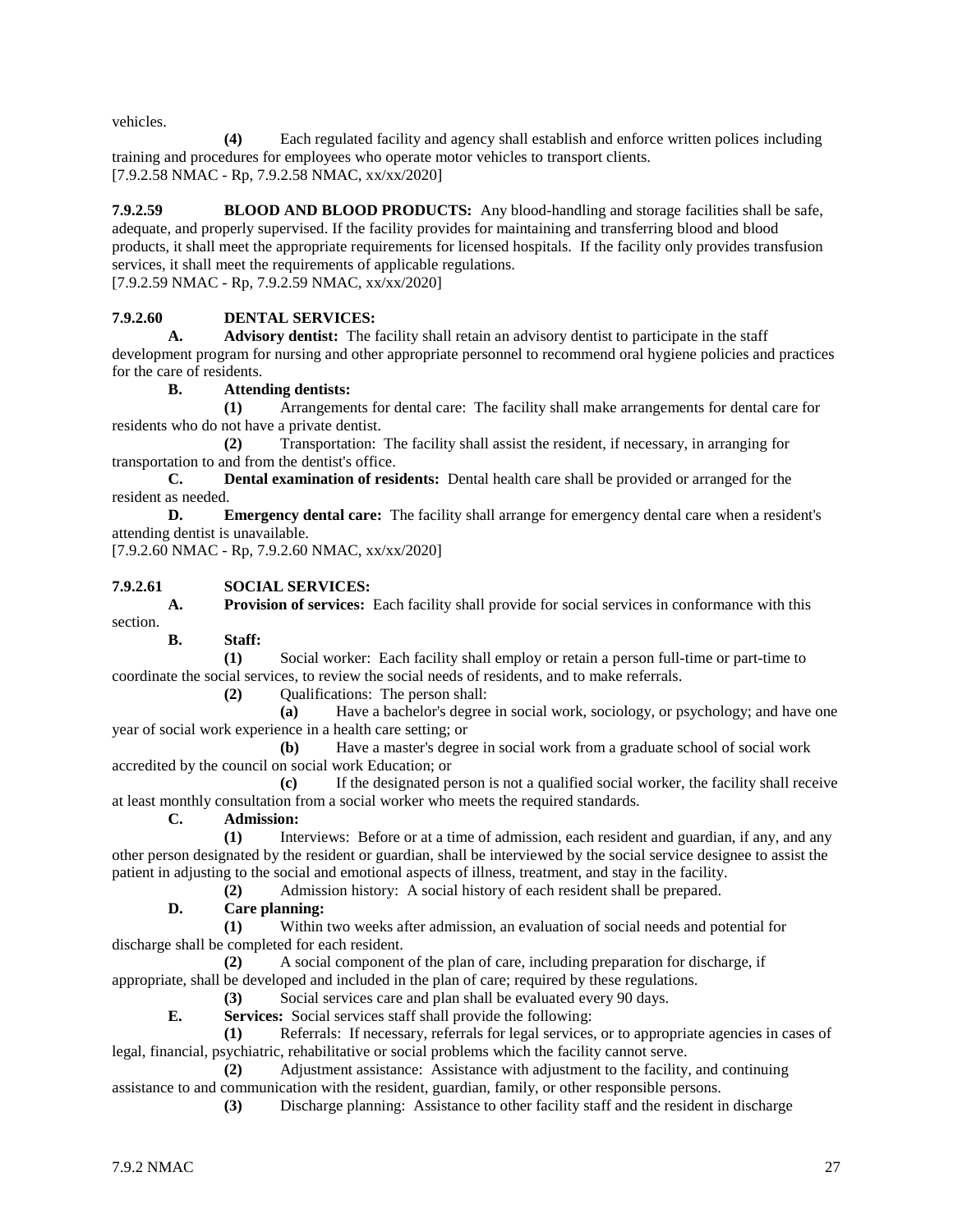planning at the time of admission and prior to removal under this chapter.

**(4)** Training: Participation in in-service training for direct care staff on the emotional and social problems and needs of the aged and ill and on methods for fulfilling these needs. [7.9.2.61 NMAC - Rp, 7.9.2.61 NMAC, xx/xx/2020]

# **7.9.2.62 ACTIVITIES:**

# **A. Program:**

**(1)** Every facility shall provide an activities program which meets the requirements of this section. The program may consist of any combination of activities provided by the facility and those provided by other community resources.

**(2)** The activities program shall be planned for group and individual activities, and, shall be designed to meet the needs and interests of each resident and to be consistent with each resident's plan of care.

**B. Staff:**

**(1)** Definition: "qualified activities coordinator" means, in a skilled nursing facility, a person

**(a)** has a bachelor's degree in recreation therapy and is eligible for registration as a therapeutic recreation specialist with the National therapeutic recreation society; or

**(b)** is an occupational therapist or occupational therapy assistant who meets the requirements for certification by the American occupational therapy association; or

**(c)** has two years of experience in a social or recreational program within the last five years, one year of which was full-time in a patient activities program in a health care setting; or

**(d)** has completed a state approved program.

**(e)** In an intermediate care facility, a staff member who is qualified by experience or training in directing group activity.

**(2)** Supervision: The activity program shall be supervised by:

**(a)** a qualified activities coordinator; or

**(b)** an employee who receives at least monthly consultation from a qualified

activities coordinator.

who:

[7.9.2.62 NMAC - Rp, 7.9.2.62 NMAC, xx/xx/2020]

# **7.9.2.63 EQUIPMENT AND SUPPLIES:**

**A. Beds:**

**(1)** Each resident shall be provided a bed which is at least 36 inches wide, is equipped with a headboard of sturdy construction and is in good repair. Roll-away beds, day beds, cots, or double or folding beds shall not be used.

**(2)** Each bed shall be in good repair and provided with a clean, firm mattress of appropriate

condition.

size for the bed.

**(3)** Side rails shall be installed for both sides of the bed when required by the resident's

**B. Bedding:**

**(1)** Each resident shall be provided at least one clean, comfortable pillow. Additional pillows shall be provided if requested by the resident or required by the resident's condition.

**(2)** Each bed shall have a mattress pad unless contraindicated by special use equipment.

**(3)** If mattress is not moisture-proof, a moisture-proof mattress cover shall be provided. A moisture-proof pillow cover shall be provided to keep each mattress and pillow clean and dry.

**(a)** A supply of sheets and pillow cases sufficient to keep beds clean, dry and odorfree shall be stocked. At least two sheets and two pillow cases shall be furnished to each resident each week.

**(b)** Beds occupied by bedfast or incontinent residents shall be provided drawsheets

or appropriate pads.

**(4)** A sufficient number of blankets shall be provided to keep each resident warm. Blankets shall be changed and laundered as often as necessary to maintain cleanliness and freedom from odors.

**(5)** Each bed shall have a clean, washable bedspread.

**C. Other furnishings:**

**(1)** Each resident who is confined to bed shall be provided with a bedside storage unit containing at least one drawer for personal items and a drawer or compartment for necessary nursing equipment. All other residents shall be provided with a storage unit in the resident's room, containing at least one drawer for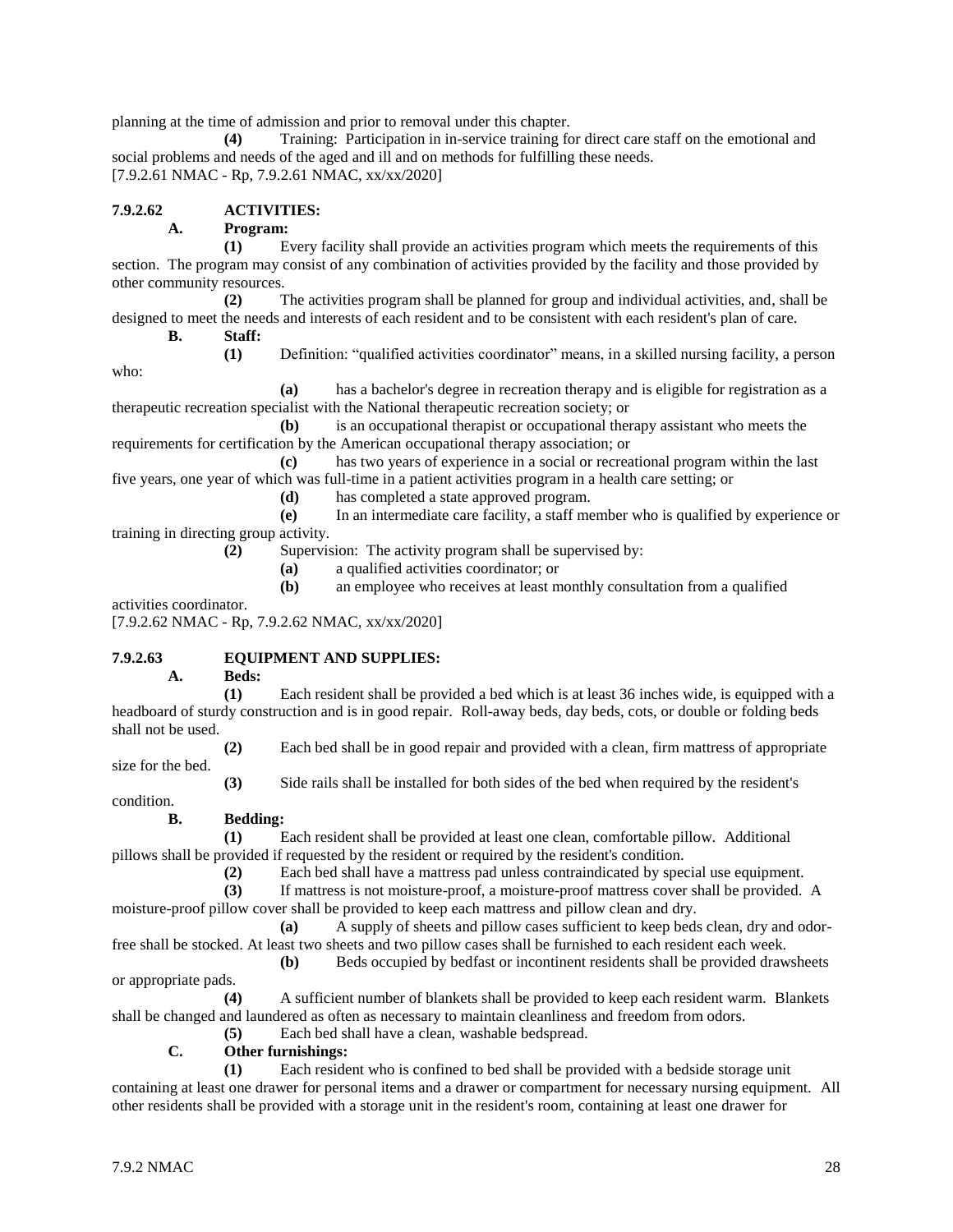personal items and a drawer or compartment for necessary nursing equipment.

**(2)** At least one arm chair shall be available for each room for each bed. A folding chair shall not be used.

**(3)** A properly shaded reading light in working condition shall be installed over or at each bed.

**(4)** Adequate compartment or drawer space shall be provided in each room for each resident to store personal clothing and effects and to store, as space permits, other personal possessions in a reasonably secure manner.

**(5)** A sturdy and stable table that can be placed over the bed or armchair shall be provided to every resident who does not eat in the dining room.

#### **D. Towels, washcloths, and soap:**

**(1)** Clean towels and washcloths shall be provided to each resident as needed. Towels shall not be used by more than one resident between launderings.

**(2)** An individual towel rack shall be installed at each resident's bedside or at the lavatory.

**(3)** Single service towels and soap shall be provided at each lavatory for use by staff.

**E. Window coverings:** Every window in patient care area shall be supplied with flame retardant shades, draw drapes or other covering material or devices which, when properly used and maintained, shall afford privacy and light control for the resident.

[7.9.2.63 NMAC - Rp, 7.9.2.63 NMAC, xx/xx/2020]

# **7.9.2.64 RESIDENT CARE EQUIPMENT:**

**A. Personal need items:** When a resident because of his or her conditions needs a mouthwash cup, a wash basin, a soap dish, a bedpan, an emesis basin, or a standard urinal and cover, that item shall be provided to the resident. This equipment may not be interchanged between residents until it is effectively washed and sanitized.

**B. Thermometers:** If reusable oral and rectal thermometers are used, they shall be cleaned and disinfected between use.

**C. First aid supplies:** Each nursing unit shall be supplied with first aid supplies, including bandages, sterile gauze dressings, bandage scissors, tape, and a sling tourniquet.

**D. Other equipment:** Other equipment, such as wheelchairs with brakes, footstools, commodes, foot cradles, footboards, under-the-mattress bed boards, walkers, trapeze frames, transfer boards, parallel bars, reciprocal pulleys, suction machines, patient lifts and stryker or froster frames, shall be used as needed for the care of the residents.

[7.9.2.64 NMAC - Rp, 7.9.2.64 NMAC, xx/xx/2020]

**7.9.2.65 MAINTENANCE:** All facility furnishings and equipment shall be maintained in a usable, safe and sanitary condition.

[7.9.2.65 NMAC - Rp, 7.9.2.65 NMAC, xx/xx/2020]

**7.9.2.66 STERILIZATION OF SUPPLIES AND EQUIPMENT:** Each facility shall provide sterilized supplies and equipment by one or more of the following methods:

**A.** use of an autoclave;

**B.** use of disposable, individually wrapped, sterile supplies such as dressings, syringes, needles, catheters, and gloves;

**C.** sterilization services under a written agreement with another facility; or

**D.** other sterilization procedures when approved in writing by the department.

[7.9.2.66 NMAC - Rp, 7.9.2.66 NMAC, xx/xx/2020]

**7.9.2.67 SANITIZATION OF UTENSILS:** Utensils such as individual bedpans, urinals and wash basins which are in use shall be sanitized in accordance with acceptable sanitization procedures on a routine schedule. These procedures shall be done in an appropriate area. [7.9.2.67 NMAC - Rp, 7.9.2.67 NMAC, xx/xx/2020]

**7.9.2.68 DISINFECTION OF RESIDENT GROOMING UTENSILS:** Hair care tools such as combs, brushes, metal instruments, and shaving equipment which are used for more than one resident shall be disinfected before each use.

[7.9.2.68 NMAC - Rp, 7.9.2.68 NMAC, xx/xx/2020]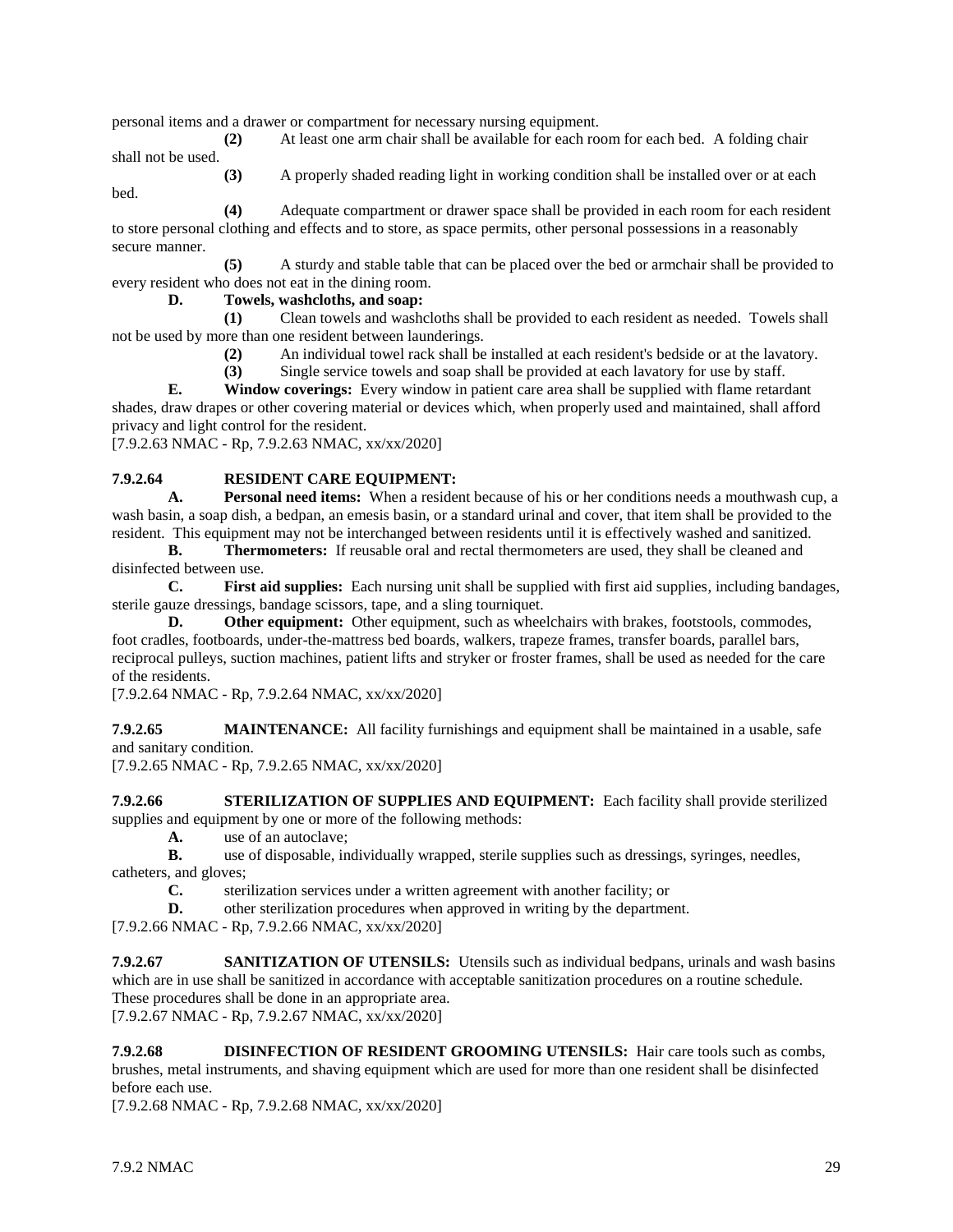# **7.9.2.69 OXYGEN:**

**A.** No oil or grease shall be used on oxygen equipment.

**B.** When placed at the resident's bedside, oxygen tanks shall be securely fastened to a tip-proof carrier or base.

**C.** Oxygen regulators shall not be stored with solution left in the attached humidifier bottle.

**D.** When in use at the resident's bedside, cannulas, hoses, and humidifier bottles shall be changed at least every 30 days.

**E.** Disposable inhalation equipment shall be pre-sterilized and kept in contamination-proof containers until used and shall be replaced at least every 30 days when in use.

**F.** With other inhalation equipment such as intermittent positive pressure breathing equipment, the entire resident breathing circuit, including nebulizers and humidifiers, shall be changed at least every seven days. [7.9.2.69 NMAC - Rp, 7.9.2.69 NMAC, xx/xx/2020]

#### **7.9.2.70 HOUSEKEEPING SERVICES:**

**A. Requirement:** Facilities shall develop and implement written policies that ensure a safe and sanitary environment for personnel and residents at all times.

**B. Cleaning:**

**(1)** General: The facility shall be kept clean and free from offensive odors, accumulations of dirt, rubbish, dust, and safety hazards.

**(2)** Floors: Floors and carpeting shall be kept clean. Polishes on floors shall provide a nonslip finish. Carpeting or any other material covering the floors that is worn, damaged, contaminated or badly soiled shall be replaced, repaired or cleaned.

**(3)** Other surfaces: Ceiling and walls shall be kept clean and in good repair at all times. The interior and exterior of the buildings shall be painted or stained as needed to protect the surfaces. Loose, cracked, or peeling wallpaper or paint shall be replaced or repaired.

**(4)** Furnishings: All furniture and other furnishings shall be kept clean and in good repair at all times.

**(5)** Combustibles in storage areas: Attics, cellars and other storage areas shall be kept safe and free from dangerous accumulations of combustible materials. Combustibles such as cleaning rags and compounds shall be kept in closed metal containers.

**(6)** Grounds: The grounds shall be kept free from refuse, litter, and wastewater. Areas around buildings, sidewalks, gardens, and patios shall be kept clear of dense undergrowth.

**C. Poisons:** All poisonous compounds shall be clearly labeled as poisonous and, when not in use, shall be stored in a locked area separate from food, kitchenware, and medications.

**D. Garbage:**

**(1)** Storage containers: All garbage and rubbish shall be stored in leak-proof, non-absorbent containers with close-fitting covers, and in areas separate from those used for the preparation and storage of food. Containers shall be cleaned regularly. Paperboard containers shall not be used.

**(2)** Disposal: Garbage and rubbish shall be disposed of promptly in a safe and sanitary manner.

**E. Linen and towels:** Linens shall be handled, stored, processed, and transported in such a manner as to prevent the spread of infection. Soiled linen shall not be sorted, rinsed, or stored in bathrooms, residents' rooms, kitchens, food storage areas, nursing units, common hallways.

#### **F. Pest control:**

**(1)** Requirement: The facility shall be maintained reasonably free from insects and rodents, with harborage and entrances of insects and rodents eliminated.

**(2)** Provision of service: Pest control shall be provided when required for the control of insects and rodents.

**(3)** Screening of windows and doors: All windows and doors used for ventilation purposes shall be provided with wire screening of not less than number 16 mesh or its equivalent, and shall be properly installed and maintained to prevent entry of insects. Hinged screen days when in use.

**(4)** With other inhalation equipment such as intermittent positive pressure breathing equipment, the entire resident breathing circuit, including nebulizers and humidifiers, shall be changed at least every seven days.

[7.9.2.70 NMAC - Rp, 7.9.2.70 NMAC, xx/xx/2020]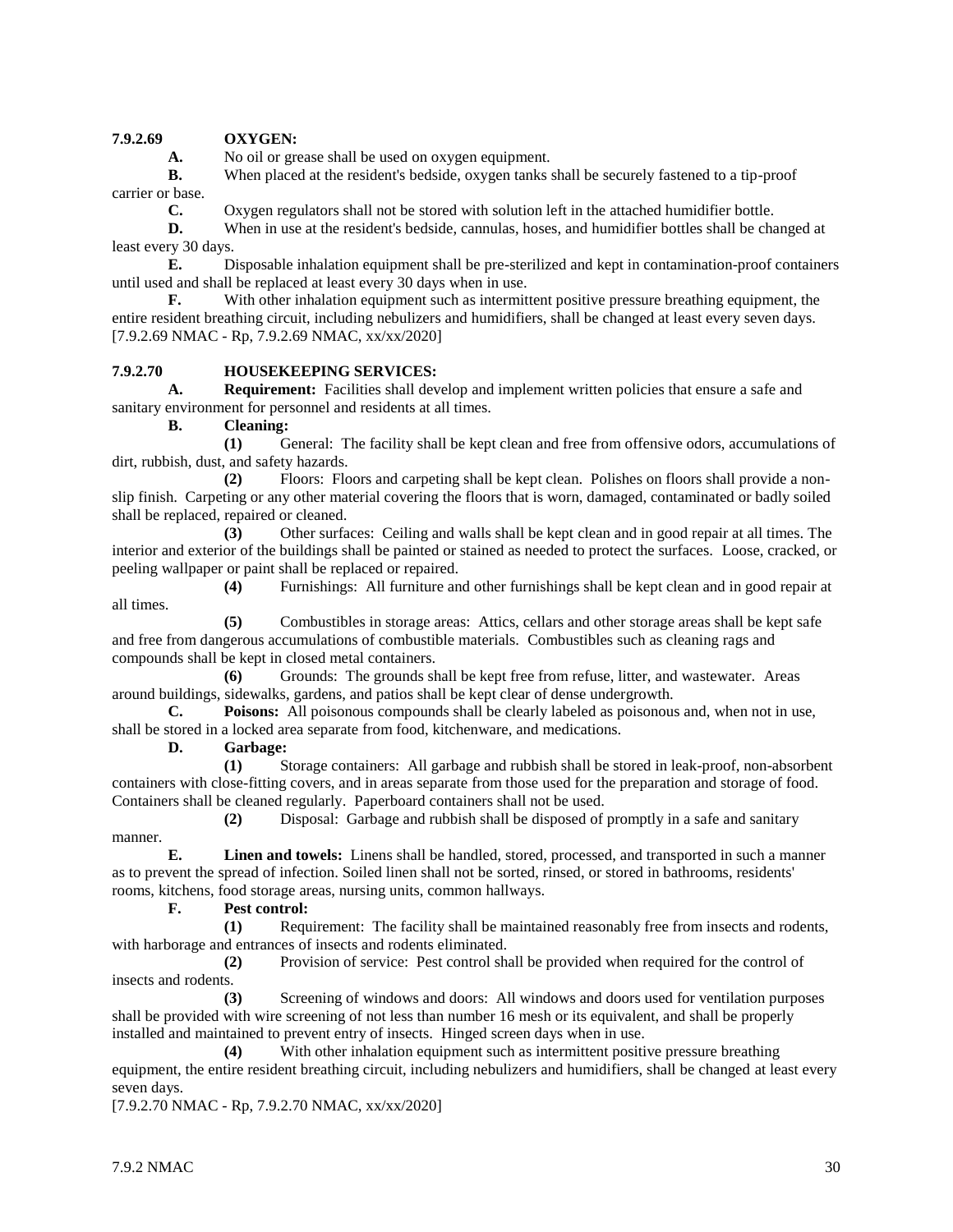# **7.9.2.71 PHYSICAL ENVIRONMENT:**

**A. General:** The buildings of the nursing facility shall be constructed and maintained so that they are functional for diagnosis and treatment and for the delivery services appropriate to the needs of the community and with due for protecting the health and safety of the patients. The provisions of this section apply to all new, remodeled and existing construction unless otherwise noted. Existing waivers at the time these regulations are enacted would continue to be accepted unless it is determined that the facility is unable to protect the health and safety of the resident.

**B. Definitions:** The definitions in the applicable life safety code required under these regulations apply to this subchapter. In addition, in this subchapter:

**(1)** Existing construction: means a building which is in place or is being constructed with plans approved by the department prior to the effective date of this chapter.

**(2)** Life safety code: means the National Fire Protection Association's standard 101.

**(3)** 1981 Code: means facilities with construction plans first approved by the department on or after November 26, 1982, shall be free from dangerous accumulations of combustible materials. Combustibles such as cleaning rags and compounds shall be kept in closed metal containers.

**(4)** Fire safety evaluation system: means a proposed or existing facility not meeting all requirements of the applicable life safety code shall be considered in compliance if it achieves a passing score on the fire safety evaluation system (FSES), developed by the United State department of commerce, National bureau of standards, to establish safety equivalencies under the Life Safety Code.

**(5)** New construction: means construction for the first time of any building or addition to an existing building, the plans for which are approved after the effective date of this chapter.

**(6)** Remodeling: means to make over or rebuild any portion of a building or structure and thereby modify its structural strength, fire hazard character, exists, heating and ventilating system, electrical system or internal circulation, as previously approved by the department. Where exterior walls are in place but interior walls are not in place at the time of the effective date of this chapter, construction of interior walls shall be considered remodeling. Remodeling does not include repairs necessary for the maintenance of a building structure.

**C. Approvals:** The facility shall keep documentation of approvals on file in the facility following all inspections by state and local authorities.

**D. Fire protection:**

**(1)** Basic responsibility: The facility shall provide fire protection adequate to ensure the safety of patients, staff and others on the premises. Necessary safeguards such as extinguishers, sprinkling and detection devices, fire and smoke barriers, and ventilation control barriers shall be installed to ensure rapid and effective fire and smoke control.

**(2)** New construction: Any new construction or remodeling shall meet the applicable provisions of the 1981 edition of the Life Safety Code.

**(3)** Existing facilities: Any existing facility shall be considered to have met the requirements of this subsection if, prior to the promulgation of this chapter, the facility complied with and continues to comply with the applicable provisions of the 1967, 1973, or 1981 edition of the Life Safety Code, with or without waivers.

**(4)** Equivalent compliance: An existing facility that does not meet all requirements of the applicable Life Safety Code may be considered in compliance with it if it achieves a passing score on the fire safety evaluation system (FSES) developed by the U.S. department of commerce National bureau of standard, to establish safety equivalencies under the Life Safety Code.

**(5)** Note: See Appendix C of the 1981 Life Safety Code.

**E. General construction:** All capital investment plans subject to these regulations, shall be submitted to the Department for review and approval.

**(1)** One copy of preliminary or schematic plans shall be submitted to the department for review and approval.

**(2)** One copy of final plans and specifications which are used for bidding purposes shall be submitted to the department for review and approval before construction is started. Plans must be prepared and stamped by an architect registered in the state of New Mexico.

**(3)** If on-site construction above the foundation is not started within 12 months of the date of approval of the final plans and specifications, the approval under these regulations shall be void and the plans and specifications shall be resubmitted for reconsideration of approval.

**(4)** Any changes in the approved final plans affecting the application of the requirements of this subchapter shall be shown on the approved final plans and shall be submitted to the department for approval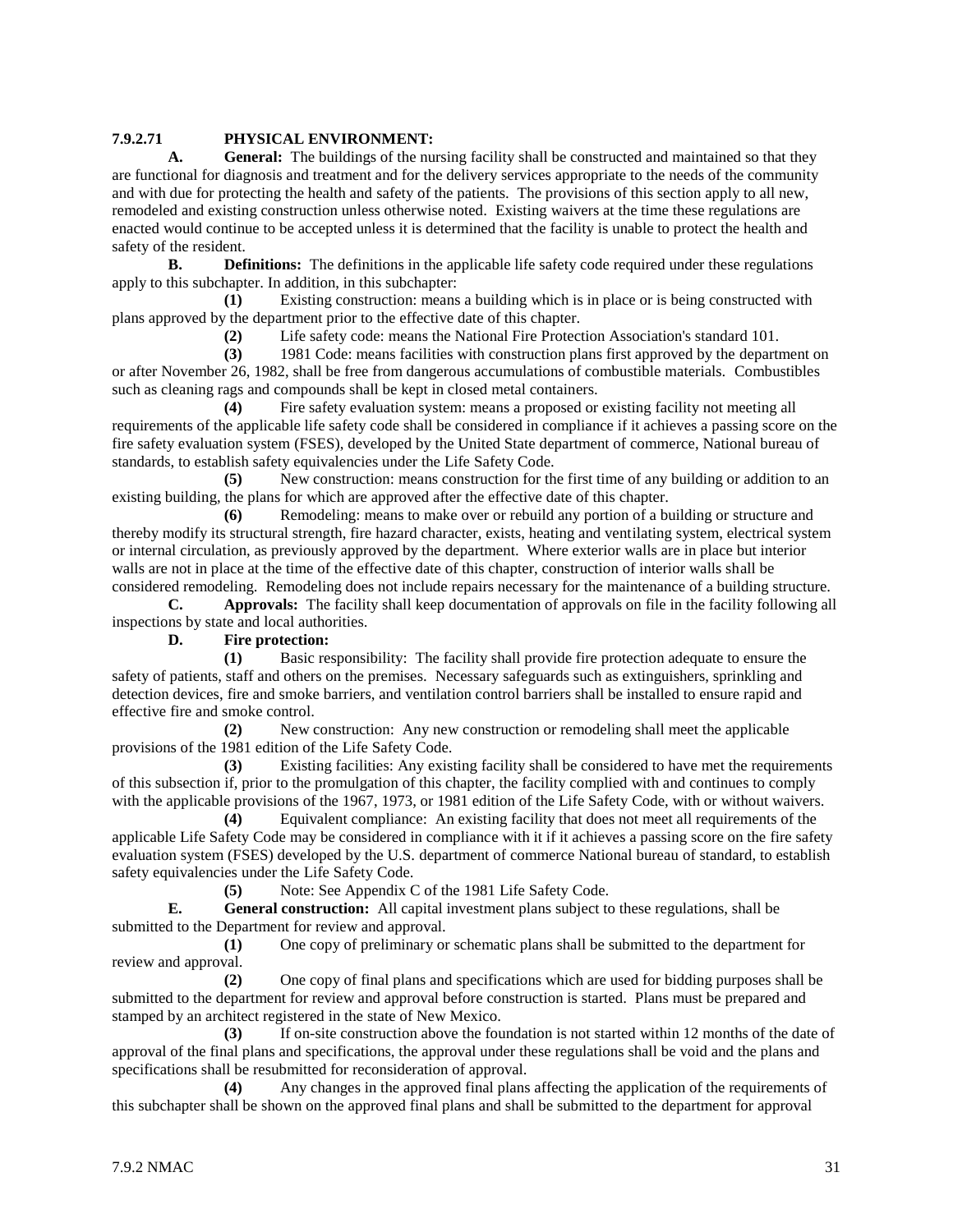before construction is undertaken. The department shall notify the facility in writing of any conflict with this subchapter found in its review of modified plans and specifications.

**(5)** General: Projects involving alterations of and additions to existing buildings shall be programmed and phased so that on-site construction will minimize disruptions of existing functions. Access, exit ways, and fire protection shall be so maintained that the safety of the occupants will not jeopardized during construction.

**(6)** Minimum requirements: All requirements listed in new construction, relating to new construction projects, are applicable to renovation projects involving additions or alterations, except that when existing conditions make changes impractical to accomplish, minor deviations from functional requirements may be permitted if the intent of the requirements is met and if the care and safety of patients will not be jeopardized.

**(7)** Non-conforming conditions: When doing renovation work, if it is found to be unfeasible to correct all of the nonconforming conditions in the existing facility in accordance with these standards, acceptable compliance status may be recognized by the licensing agency if the operation of the facility, necessary access by the handicapped, and safety of the patients, are not jeopardized by the remaining non-conforming conditions.

**(8)** Note 1: Plan approval by construction industries division, labor and human relations under these regulations is also required for any new construction or remodeling.

**(9)** Note 2: Copies of the 1967, 1973, and 1981 Life Safety Codes and related codes can be obtained from the National Fire Protection Association, Battery March Park, Quincy, PA 02269.

#### **F. Constructions and inspections:**

**(1)** General: Construction, of other than minor alterations, shall not be commenced until plan-review deficiencies have been satisfactorily resolved.

**(a)** The completed construction shall be in compliance with the approved drawings and specifications, including all addenda or modifications approved for the project.

**(b)** A final inspection of the facility will be scheduled for the purpose of verifying compliance with the approved drawings and specifications including all addenda or modifications approved for the project.

**(2)** In addition to compliance with these standards, all other applicable building codes, ordinances, and regulations under city, county, or other state agency jurisdiction shall be observed. Compliance with local codes shall be prerequisite for licensing. In areas not subject to local building codes, the state building codes, as adopted, shall apply insofar as such codes are not in conflict with these standards.

**(a)** New construction is governed by the current editions of the following Codes Standards:

**(b)** Uniform Building Code (UBC), Uniform Plumbing Code (UPC), Uniform Mechanical Code (UMC), National Electrical Code (NEC), National Fire Protection Association Standards (NFPA), American National Standard Institute (ANSI), American Society of Heating, Refrigerating, and Air Conditioning Engineers (ASHRAE), Department of Health and Human Services (DHHS) Guidelines for Construction and Equipment of Hospital and Medical Facilities.

#### **G. Resident safety and disaster plan:**

**(1)** Disaster plan:

**(a)** Each facility shall have a written procedure which shall be followed in case of fire or other disasters, and which shall specify persons to be notified, locations of alarm signals and fire extinguishers, evacuation routes, procedures for evacuating helpless residents, frequency of fire drills and assignment of specific tasks and responsibilities to the personnel of each shift and each discipline.

**(b)** The plan developed by the facility shall be submitted to qualified fire and safety experts, including the local fire authority, for review and approval. The facility shall maintain documentation of approval by the reviewing authority.

**(c)** All employees shall be oriented to this plan and trained to perform assigned

tasks.

**(d)** The plan shall be available at each nursing station.

**(e)** The plans shall include a diagram of the immediate floor area showing the exits, fire alarm stations, evacuation routes and location of fire extinguishers. The diagram shall be posted in conspicuous locations in the corridor throughout the facility.

**(2)** Drills: Fire drills shall be held at irregular intervals at least four times a year on each shift and the plan shall be reviewed and modified as necessary. Records of drills and dates of drills shall be maintained.

**(3)** Fire inspections: The administrator of the facility shall arrange for fire protection as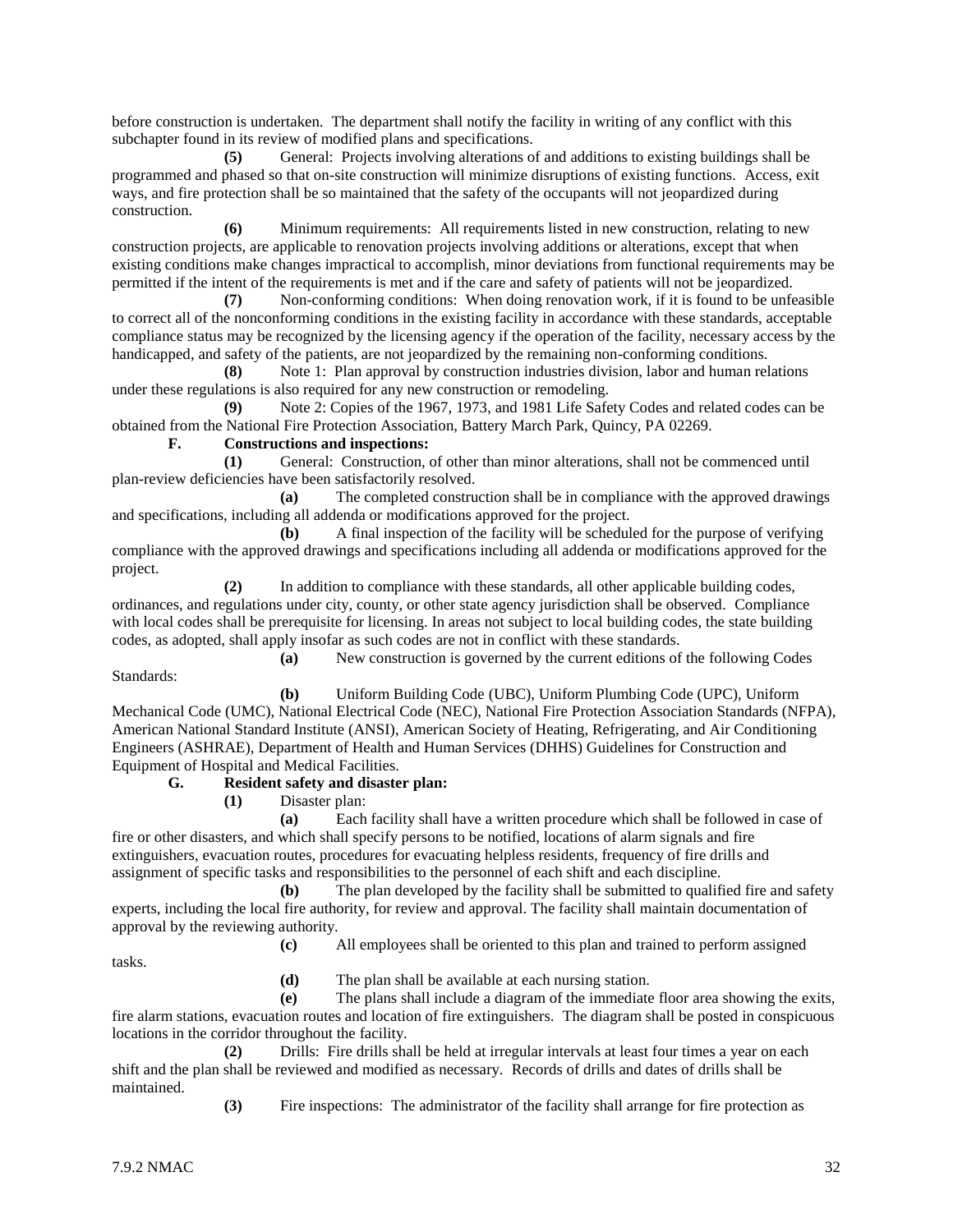follows:

**(a)** At least annual inspection of the facility shall be made by the local fire inspection authorities. Signed certificates of such inspections shall be kept on file in the facility.

**(b)** Certification by the local fire authority as to the fire safety of the facility and to the adequacy of a written fire plan for orderly evacuation of residents shall be obtained and kept on file in the facility.

**(c)** Where the facility is located in a city, village, or township that does not have an official established fire department, the licensee shall obtain and maintain a continuing contract for fire protection service with the nearest municipality providing such service. A certification of the existence of such contract shall be kept on file in the facility.

**(4)** Fire equipment: All fire protection equipment shall be maintained in readily usable condition and inspected annually. In addition to any other equipment, a fire extinguisher suitable for grease fires shall be provided in or adjacent to the kitchen. Each extinguisher shall be provided with a tag for the date of inspection.

72 hours.

**(5)** Fire Report: All incidents of fire in a facility shall be reported to the department within

**(6)** Smoking: Smoking by residents shall be permitted only in designated areas supervised in accordance with the conditions, needs, and safety of residents.

**(7)** Prevention of ignition: Heating devices and piping shall be designed or enclosed to prevent the ignition of clothing or furniture.

**(8)** Floor coverings: Scatter rugs and highly polished, slippery floors are prohibited, except for non-slip entrance mats. All floor coverings and edging shall be securely fastened to the floor or so constructed that they are free of hazards such as curled and broken edges.

**(9)** Roads and sidewalks: The ambulatory and vehicular access to the facility shall be kept passable and open at all times of the year. Sidewalks, drives, fire escapes, and entrances shall be kept free of ice, snow, and other obstructions.

**H. Safety and systems:**

**(1)** Maintenance: The building shall be maintained in good repair and kept free of hazards such as those created by any damaged or defective building equipment.

**(2)** Corridors:

**(a)** Handrails. Corridors used by residents shall be equipped with handrails firmly secured on each side of the corridor.

> **(b)** Size. All corridors in resident use areas shall be at least eight feet wide. **(3)** Doors:

**(a)** Size. Doors to residents' rooms shall not be less than three feet eight inches wide and six feet eight inches in height and shall be at least one and three-quarter inches solid core wood or equivalent construction.

**(b)** Latches. Each designated fire exit door shall have such latches or hardware that the door can be opened from the inside by pushing against a single bar or plate or by turning a single knob or handle.

**(c)** Locks on exit doors from the building and from nursing areas and wards may not be hooked or locked to prevent exit from the inside, shall be installed on the door of the resident's room, unless the lock is operable from inside the room with a simple one-hand, one-motion operation without the use of a key unless the resident is confined; a master-key is available to emergency personnel such as the fire department.

**(4)** Toilet room doors: Resident toilet room doors shall be not less than three feet zero inches by six feet eight inches and shall not swing into the toilet room unless they are provided with two-way hardware.

**(5)** Thresholds: Raised thresholds which cannot be traversed easily by a bed on wheels, a wheelchair, a drug cart, or other equipment on wheels shall not be used.

**I. Emergency power:** Emergency electrical service with an independent power source which covers lighting as nursing stations, telephone switchboards, exit and corridor lights, boiler room, and fire alarm systems, shall be provided. The service may be battery operated if effective for at least four hours.

**J. Fire protection:**

**(1)** Carpeting: Carpeting shall not be installed in rooms used primarily for the following purposes: food preparation and storage, dish and utensil washing, soiled utility workroom, janitor closet, laundry processing, hydro-therapy, toilet and bathing, resident isolation, and resident examination.

**(2)** Carpet fireproofing: Carpeting, including underlying padding, if any, shall have a flamespread rating of 75 or less when tested in accordance with standard 255 of the National fire protection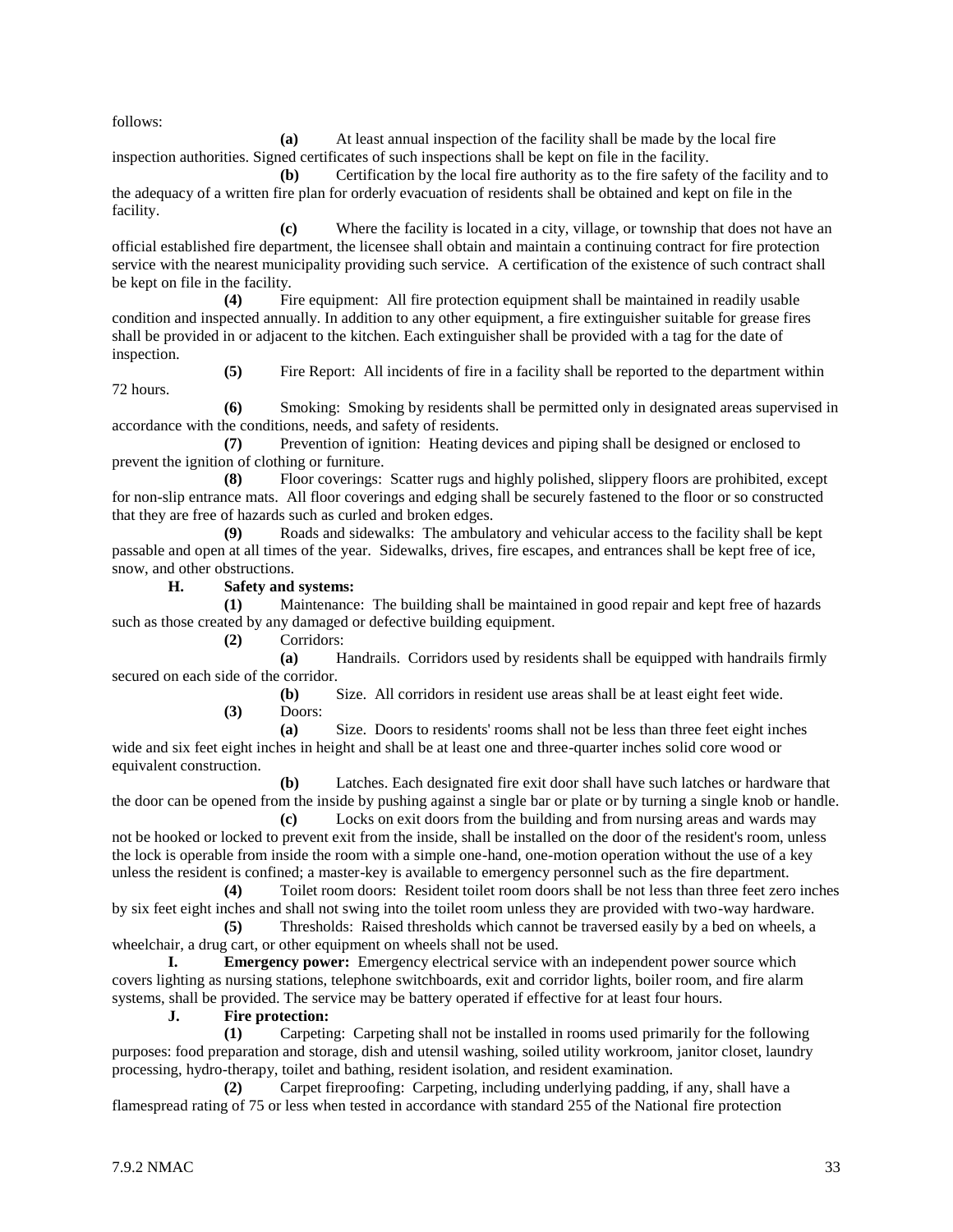Association (NFPA), or a critical radiant flux of more than 0.45 watts per square centimeter when tested in accordance with NFPA standard 253, 1978 edition. Certified proof by the manufacturer of the aforementioned test for the specific product shall be available in the facility. Certification by the installer that the material installed is the product referred to in the test shall be obtained by the facility. Carpeting shall not be applied to walls in any case except where the flamespread rating can be shown to 25 or less.

**(3)** Acoustical tile: Acoustical tile shall be non-combustible.

**(4)** Wastebaskets: Wastebaskets shall be of non-combustible materials.

**(5)** Vertical exit stairways: At least one interior exit stairway shall be provided to that an enclosed protected path of at least one-hour fire resistive construction is available for occupants to proceed with safety to the exterior of the facility.

**(6)** Housing blind, non-ambulatory, or handicapped residents: In an existing facility of two or more stories which is not of at least two-hour fire resistive construction, blind, non-ambulatory, or physically handicapped residents shall not be housed above the street level floor unless the facility is either of one-hour protected non-combustible construction (as defined in national fire protection standard 200), fully sprinklered onehour protected ordinary construction, or fully sprinklered one-hour protected wood frame construction.

**(7)** Storage of oxygen: Oxygen tanks, when not in use, shall be stored in a ventilated closet designated for that purpose only or stored outside the building of the home in an enclosed secured area. Oxygen storage areas must comply with NFPA 99.

**K. Sprinklers for fire protection:** Facilities shall have automatic sprinkler protection throughout buildings. In the event of an addition to, or remodeling of a facility, the entire facility shall have automatic sprinkler protection throughout unless there is a two-hour fire rated partition wall between the old and new construction, in which case only the new or remodeled area shall be sprinklered.

# **L. Mechanical systems:**

**(1)** Water supply:

**(a)** A portable water supply shall be available at all times. If a public water supply is available, it shall be used. If a public water supply is not available, the well or wells shall comply with applicable regulations.

**(b)** An adequate supply of hot water shall be available at all times. The temperature of hot water at plumbing fixtures used by residents may not exceed 110 degrees Fahrenheit (43 degrees C.) and shall be automatically regulated by control valves or by another approved device.

**(2)** Sewage disposal: All sewage shall be discharged into a municipal sewage system if available. Otherwise, the sewage shall be collected, treated, and disposed of by means of an independent sewage system approved under applicable state law and local authority.

**(3)** Plumbing: The plumbing for potable water and drainage for the disposal of excreta, infectious discharge, and wastes shall comply with applicable state plumbing standards.

**(4)** Heating and air conditioning:

**(a)** The heating and air conditioning systems shall be capable of maintaining adequate temperatures and providing freedom from drafts.

**(b)** A minimum temperature of at least 70 degrees Fahrenheit (21 degrees C.) in all bedrooms and in all other areas used by residents, unless resident preference is documented for deviations. **(5)** Incineration:

**(a)** Facilities for the incineration of soiled dressings and similar wastes, as well as garbage and refuse, shall be provided when other methods of disposal are not available.

**(b)** An incinerator shall not be flue fed nor shall any upper floor charging chute be connected with the combustion chamber.

**(6)** Telephone: There shall be at least one operational non-pay telephone on the premises and as many additional telephones as are deemed necessary in an emergency.

**(7)** General lighting:

**(a)** Adequate lighting shall be provided in all areas of the facility. Lighting shall be of a type that does not produce discomfort due to high brightness, glare or reflecting surface. No candles, oil lanterns, or other open flame method of illumination may be used.

**(b)** Facilities shall have lighting during the evening and night hours that is commensurate with staff needs.

**(8)** Ventilation:

**(a)** The facility shall be well-ventilated through the use of windows, mechanical ventilation, or a combination of both. Rooms and areas which do not have outside windows and which are used by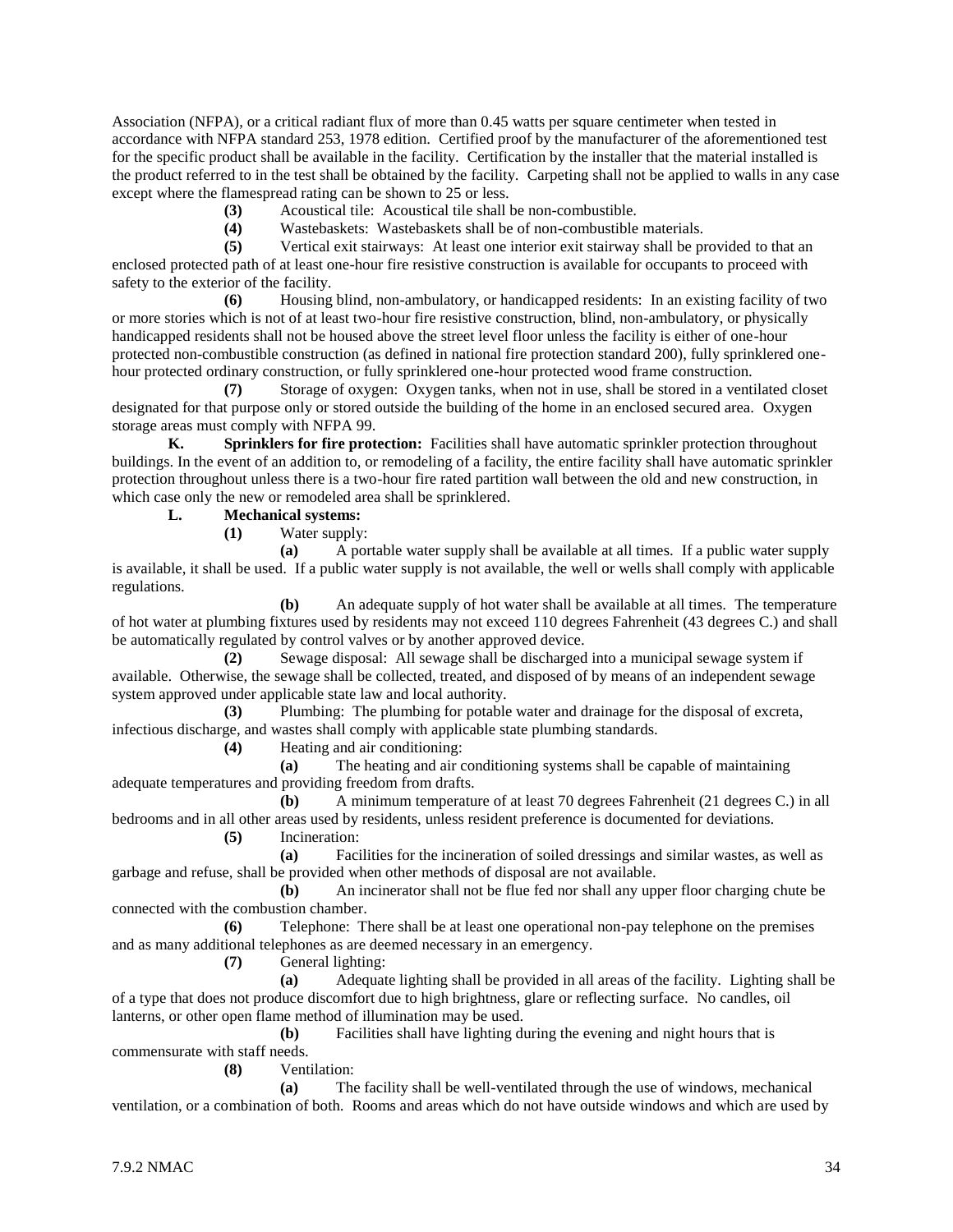residents or personnel shall be provided with functioning mechanical ventilation to change the air on a basis commensurate with the type of occupancy.

**(b)** All inside bathrooms and toilet rooms shall have mechanical ventilation to the outside. **(c)** Mechanical ventilation shall be provided to the resident area corridors, solaria,

dining, living and recreation areas, and nursing stations. These areas shall be under positive pressure;

**(d)** All rooms in which food is stored, prepared or served, or in which utensils are washed shall be well-ventilated. Refrigerated storage rooms need not be ventilated.

**(e)** Kitchens, bathrooms, utility rooms, janitor closets, and soiled linen rooms shall be ventilated.

**(9)** Elevators: At least one elevator shall be provided in the facility if resident beds or activities are located on more than one floor. The platform size of the elevator shall be large enough to hold a resident bed as and attendant.

**(10)** Electrical:

**(a)** In all facilities, non-conductive wall plates shall be provided where the system is not properly grounded.

**(b)** In new construction begun after the effective date of these regulations, at least two duplex-type outlets shall be provided for each bed. [7.9.2.71 NMAC - Rp, 7.9.2.71 NMAC, xx/xx/2020]

# **7.9.2.72 RESIDENTS' ROOMS:**

**A. Assignment of residents:** Residents co-habiting a double occupancy room or a ward shall be of the same sex unless residents are married, related, or are consenting adults.

**B. Location:** No bedroom housing or resident shall:

**(1)** Open directly to a kitchen or laundry.

**(2)** Be located so that a person must pass through a resident's bedroom, toilet room, or bathroom to gain access to any other part of the facility.

**(3)** Be located so that a person must pass through a kitchen or laundry to gain access to the resident's room or other part of the facility.

**C. Access to corridor and outside:** Each bedroom shall have direct access to a corridor and outside exposure with the floor at or above grade level.

**D. Size:**

**(1)** The minimum floor area per bed shall be 100 square feet in single rooms and 80 square feet per bed in multiple bedrooms, exclusive of vestibule, closets, built-in vanity and wardrobe, toilet rooms and built-in lockers. The department may waive this requirement in individual cases where the facility has demonstrated in writing that such variations are in accordance with the particular needs of the residents and will not adversely affect their health and safety.

**(2)** Resident rooms shall be large enough to permit the sides and feet of all beds to be not less than two feet from the nearest walls.

**(3)** Ceilings shall be at least eight feet in height.

**E. Windows:** The bottom sill of windows in bedrooms shall be no more than three feet from the floor.

**F. Bed capacity:** No rooms shall house more than four beds.

**G. Bed arrangements:** The beds shall be arranged so that the beds shall be at least three feet apart and clear aisle space of at least three feet from the entrance to the room to each bed shall be provided.

**H. Closet space:** A closet or locker shall be provided for each resident in each bedroom. Closets or lockers shall afford a space of not less than 15 inches wide by 18 inches deep by five feet in height for each resident bed.

**I. Cubicle curtains:** Each bed in a multiple-bed room shall have a flame retardant or flameproof cubicle curtain or an equivalent divider that will assure resident privacy.

**J. Room identification:** Each bedroom shall be identified with a unique number placed on or near the door.  $K$ .

**Design and proximity to baths:** Residents' bedrooms shall be designed and equipped for adequate nursing care and the comfort and privacy of residents. Each bedroom shall have or shall be conveniently located near adequate toilet and bathing facilities.

[7.9.2.72 NMAC - Rp, 7.9.2.72 NMAC, xx/xx/2020]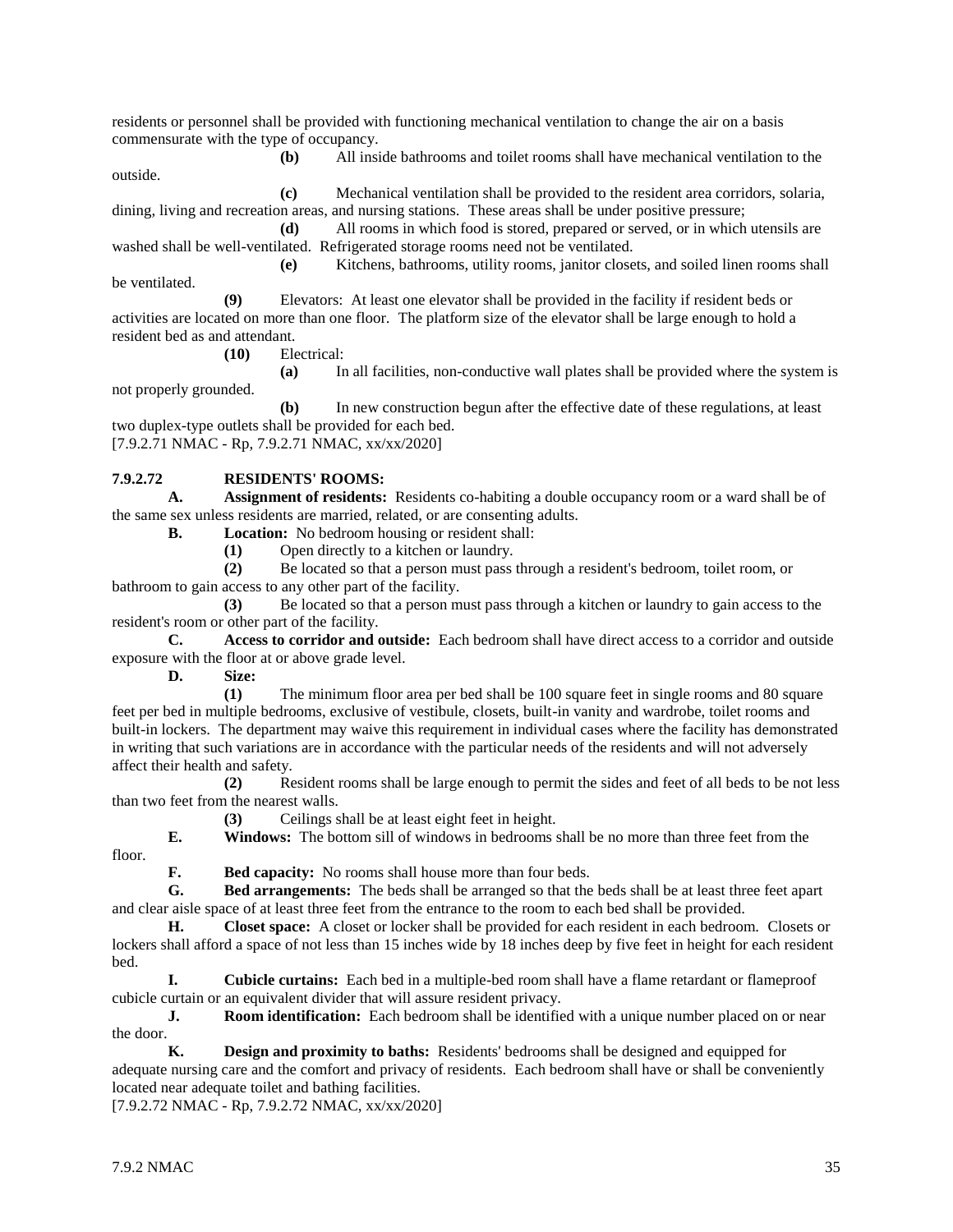#### **7.9.2.73 TOILET AND BATHING FACILITIES:**

**A. General:** All lavatories required by this subsection shall have hot and cold running water. Toilets shall be water flushed and equipped with open front seats without lids.

**(1)** Toilet facilities shall be provided in conjunction with each resident's rooms, with not more than two residents' rooms, and not more than four beds per toilet room.

**(2)** One toilet and one lavatory for not more than four residents shall be provided and separate facilities shall be provided for each sex.

**(3)** One tub or shower for every 20 residents shall be provided. The bath or shower shall be located on the same floor as the residents served. Facilities for showering with a wheeled shower chair shall be provided.

**(4)** Every tub, shower, or toilet shall be separated in such a manner that it can be used independently and afford privacy.

**(5)** On floors where wheelchair residents are cared for, there shall be a toilet room large enough to accommodate a wheelchair and attendant.

**B. Employee and family facilities:** Toilets, baths, and lavatories for use by employees or family members shall be separate from those used by residents.

**C. Grab bars:** Firmly secured grab ban shall be installed in every toilet and bathing compartment used by residents.

#### **D. Wheelchair facilities:**

**(1)** On floors housing residents who use wheelchairs, there shall be at least one toilet room large enough to accommodate wheelchairs.

**(2)** In all facilities licensed for skilled care, a bathtub or shower room large enough to accommodate a wheelchair and attendant shall be provided.

**E.** The requirement of separate facilities for male and female residents is not applicable to facilities used by married couples sharing a room, or those referenced in Subsection A of Section 9.2.72 NMAC if the facilities are not used by other residents.

[7.9.2.73 NMAC - Rp, 7.9.2.73 NMAC, xx/xx/2020]

#### **7.9.2.74 NURSING FACILITIES:**

**A. All facilities:** Each facility shall have:

- **(1)** A medicine storage area.
- **(2)** Space for storage of linen, equipment, and supplies.

**(3)** Utility rooms, which shall be located, designed and equipped to provide areas for the separate handling of clean and soiled linen, equipment, and supplies.

**B.** Each resident care area on each floor shall have:

**(1)** A centrally located nurse station located to provide visual control of all resident room corridors; equipped with storage for records and charts, a desk or work counter, operational telephone, and nurse call system as required in 7.9.2.75 NMAC.

**(2)** A medicine preparation room immediately adjacent to the nurse station with a work counter, refrigerator, sink, and a well-lighted medicine cabinet with lock and space for medicine cart. The room shall be mechanically ventilated.

**(3)** A soiled utility room with a flush-rim siphon jet service sink cabinet counter, and sink with hot and cold running water. The utility shall be mechanically ventilated and under negative pressure.

**(4)** A cleaning area or room with a sink with hot and cold running water, counter, and

**(5)** Staff toilet and lavatory facilities separate from those of residents, near nursing station.

**(6)** If a kitchen is not open at all times, a nourishment station with sink, hot and cold running water, refrigerator, and storage for serving between meal nourishment. Each station may service more than one nursing area.

[7.9.2.74 NMAC - Rp, 7.9.2.74 NMAC, xx/xx/2020]

**7.9.2.75 NURSE CALL SYSTEM:** A nurse call station shall be installed at each resident's bed, in each resident's toilet room, and at each bathtub and shower. The nurse call at the toilet, bath, and shower rooms shall be an emergency call equipped with pull cords of sufficient length to extend to within 18 inches off the floor. All calls shall register at the nurse station and shall actuate a visible signal in the corridor where visibility to corridors is

cabinets.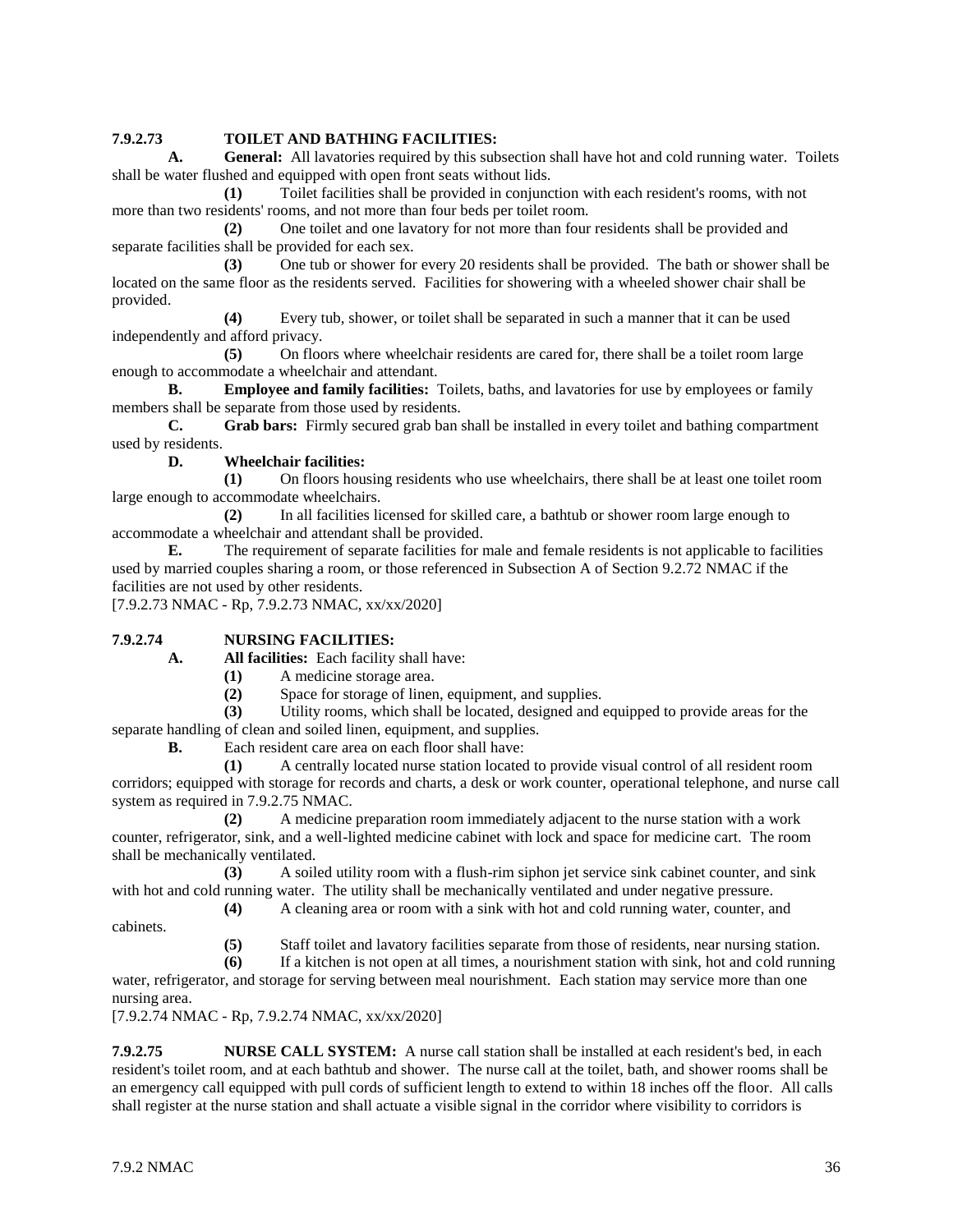obstructed at the room door. In multi-corridor nursing units, additional visible signals shall be installed at corridor intersections. An emergency call station shall also be provided in any enclosed room used by residents. [7.9.2.75 NMAC - Rp, 7.9.2.75 NMAC, xx/xx/2020]

# **7.9.2.76 DINING, RECREATION AND ACTIVITY AREAS:**

**A. Multi-purpose space:** The facility shall provide one or more furnished multi-purpose areas of adequate size for dining, diversional, and social activities of residents.

**B. Lounge:** At least one dayroom or lounge, shall be provided for use of the residents.

**C. Size of dining rooms:** Dining rooms shall be of sufficient size to seat all residents at no more than two shifts. Dining tables and chairs shall be provided. TV trays or portable card tables shall not be used as dining tables.

**D. Space:** If a multi-purpose room is used for dining and diversional and social activities of residents, there shall be sufficient space to accommodate all activities and minimize their interference with each other.

**E. Total area:** The combined floor space of dining, recreation, and activity areas shall not be less than 25 square feet per bed. Solaria and lobby sitting areas, exclusive of traffic areas, shall be categorized as living room space.

[7.9.2.76 NMAC - Rp, 7.9.2.76 NMAC, xx/xx/2020]

# **7.9.2.77 FOOD SERVICE - GENERAL:**

**A.** The facility shall have a kitchen or dietary area which shall be adequate to meet food service needs and shall be arranged and equipped for the refrigeration, storage and preparation, and serving of food, as well as for dish and utensil cleaning and refuse storage and removal.

**B.** Dietary areas shall comply with the local health or food handling codes. Food preparation space shall be arranged for the separation of functions and shall be located to permit efficient services to residents and shall not be used for non-dietary functions.

**(1)** Kitchen and dietary: Kitchen and dietary facilities shall be provided to meet food service needs and arranged and equipped for proper refrigeration, heating, storage, preparation, and serving of food. Adequate space shall be provided for proper refuse handling and washing of waste receptacles, and for storage of cleaning components.

**(2)** Traffic: Only traffic incidental to the receiving, preparation and serving of food and drink shall be permitted.

**(3)** Toilets: No toilet facilities may open directly into the kitchen.

**(4)** Food storage: Food day-storage space shall be provided adjacent to the kitchen and shall be ventilated to the outside.

**(5)** Handwashing: A separate handwashing sink with soap dispenser, single service towel dispenser, or other approved hand drying facility shall be located in the kitchen.

**(6)** Dishwashing: A separate dishwashing area, preferably a separate room, with mechanical ventilation shall be provided.

**(7)** Sink: At least a three-compartment sink shall be provided for washing, rinsing and sanitizing utensils, with adequate drainboards, at each end. In addition, a single-compartment sink located adjacent to the soiled utensil drainboard shall be available for prewashing. The additional sink may also be used for liquid waste disposal. The size of each sink compartment shall be adequate to permit immersion of at least fifty percent of the largest utensil used. In lieu of the additional sink for prewashing, a well type garbage disposal with overhead spray wash may be provided.

**(8)** Mechanical dishwashers: Mechanical dishwashers and utensil washers, where provided, shall meet the requirements of the current approved list from the national sanitation foundation or equivalent with approval of the department.

**(9)** Temperature: Temperature gauges shall be located in the wash compartment of all mechanical dishwashers and in the rinse water line at the machine of a spray-type mechanical dishwasher or in the rinse water tank of in immersion-type dishwasher. The temperature gauges shall be readily visible, fast-acting and accurate to plus or minus two degrees Fahrenheit or one degree (C.).

**(10)** Fire extinguishers: Approved automatic fire extinguishing equipment shall be provided in hoods and attached ducts above all food cooking equipment.

**(11)** Walls: The walls shall be of plaster or equivalent material with smooth, light- colored, non-absorbent, and washable surface.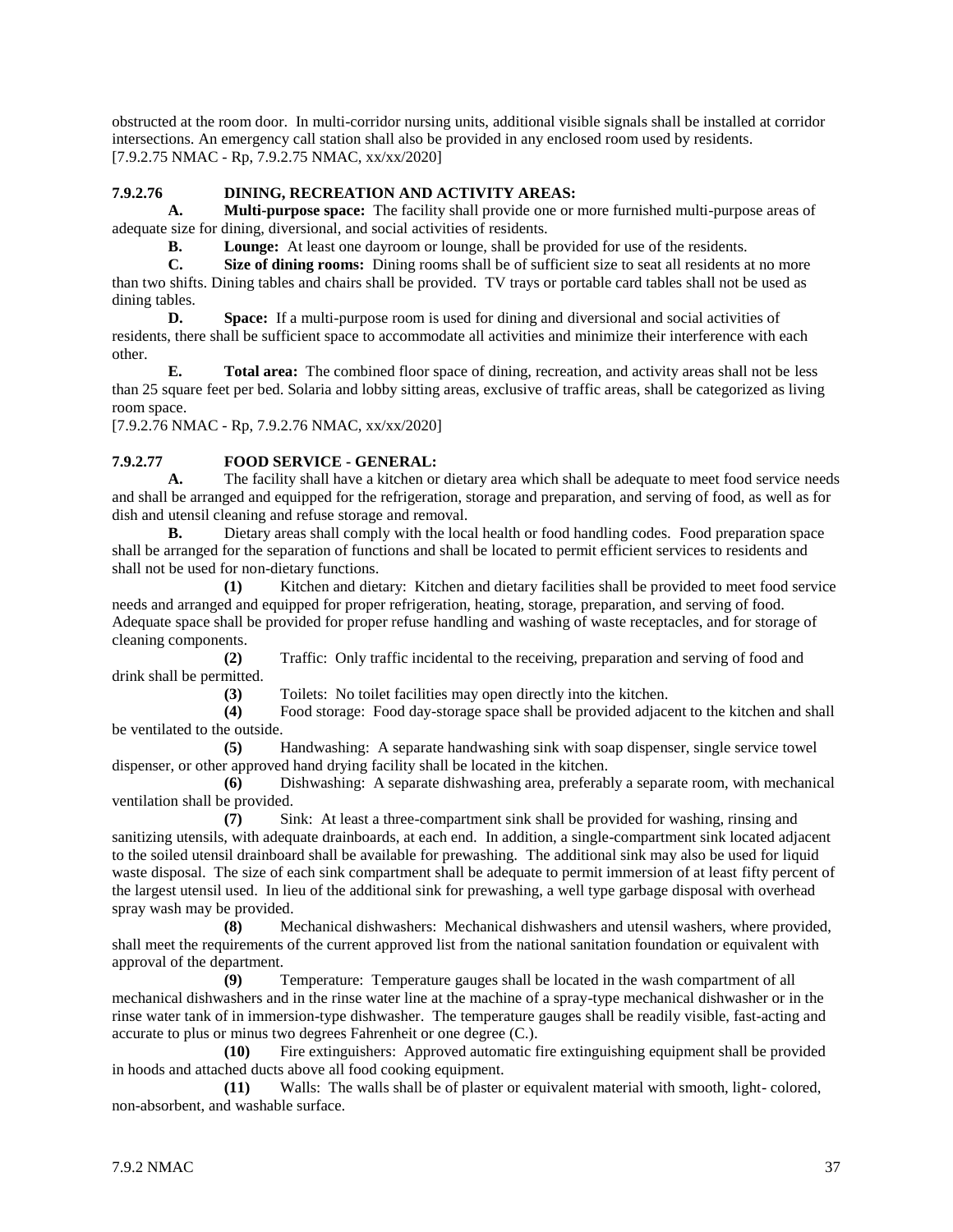**(12)** Ceiling: The ceiling shall be of plaster or equivalent material with smooth, light-colored, non-absorbent, washable, and seamless surface.

**(13)** Floors: The floors of all rooms, except the eating areas of dining rooms, in which food or drink is stored, prepared, or served, or in which utensils are washed, shall be of such construction as to be nonabsorbent and easily cleaned.

**(14)** Screens: All room openings to the out- of-doors shall be effectively screened. Screen doors shall be self-closing.

**(15)** Lighting: All rooms in which food or drink is stored or prepared or in which utensils are washed shall be well lighted.

**(16)** Sewage contamination: Rooms subject to sewage or wastewater backflow or to condensation or leakage from overhead water or waste lines shall not be used for storage of food preparation unless provided with acceptable protection from such contamination.

[7.9.2.77 NMAC - Rp, 7.9.2.77 NMAC, xx/xx/2020]

**7.9.2.78 STORAGE:**

**A. GENERAL STORAGE:** A general storage area shall be provided for supplies, equipment, and wheelchairs.

**B. LINEN:** Facilities shall provide a linen storage space or cabinet for each nursing unit. [7.9.2.78 NMAC - Rp, 7.9.2.78 NMAC, xx/xx/2020]

**7.9.2.79 FAMILY AND EMPLOYEE LIVING QUARTERS:** Any family and employee living quarters shall be separate from the residents' area.

[7.9.2.79 NMAC - Rp, 7.9.2.79 NMAC, xx/xx/2020]

**7.9.2.80 EMPLOYEE FACILITIES:** The following shall be provided for employees, and shall not be located in food preparation, food storage, utensil washing area or in resident's rooms:

**A.** An area, room, or rooms for employee wraps, with lockers for purses and other personal belongings when on duty.

**B.** Handwashing lavatories with soap dispenser, single service towel dispenser, or other approved hand drying equipment.

**C.** Toilet facilities separate from those used by residents. [7.9.2.80 NMAC - Rp, 7.9.2.80 NMAC, xx/xx/2020]

**7.9.2.81 JANITOR FACILITIES:** Facilities shall have a mechanically ventilated janitor closet of adequate size on each floor and in the food service area, equipped with hot and cold running water and a service sink or receptor.

[7.9.2.81 NMAC - Rp, 7.9.2.81 NMAC, xx/xx/2020]

#### **7.9.2.82 LAUNDRY FACILITIES:**

**A. Facilities:** A laundry room shall be provided unless commercial laundry facilities are used. Laundry facilities shall be located in areas separate from resident units and shall be provided with necessary washing and drying equipment.

**B. Work room:** When commercial laundries are used, a room for sorting, processing, and storing soiled linen shall be provided and shall have mechanical exhaust ventilation.

**C.** In addition to the requirements of Subsection A of Section 7.9.2.82 NMAC and Subsection B of Section 7.9.2.82 NMAC, facilities shall have:

**(1)** A soiled linen sorting room separate from the laundry, which shall be mechanically ventilated and under negative pressure.

**(2)** A lavatory with both hot and cold running water, soap, and individual towels in the laundry area.

[7.9.2.82 NMAC - Rp, 7.9.2.82 NMAC, xx/xx/2020]

**7.9.2.83 ISOLATION:** For every 100 beds or fraction thereof, facilities shall have available one separate room, equipped with separate toilet, handwashing, and bathing facilities, for the temporary isolation of a resident. The isolation room bed shill be considered part of the licensed bed capacity of the facility. [7.9.2.83 NMAC - Rp, 7.9.2.83 NMAC, xx/xx/2020]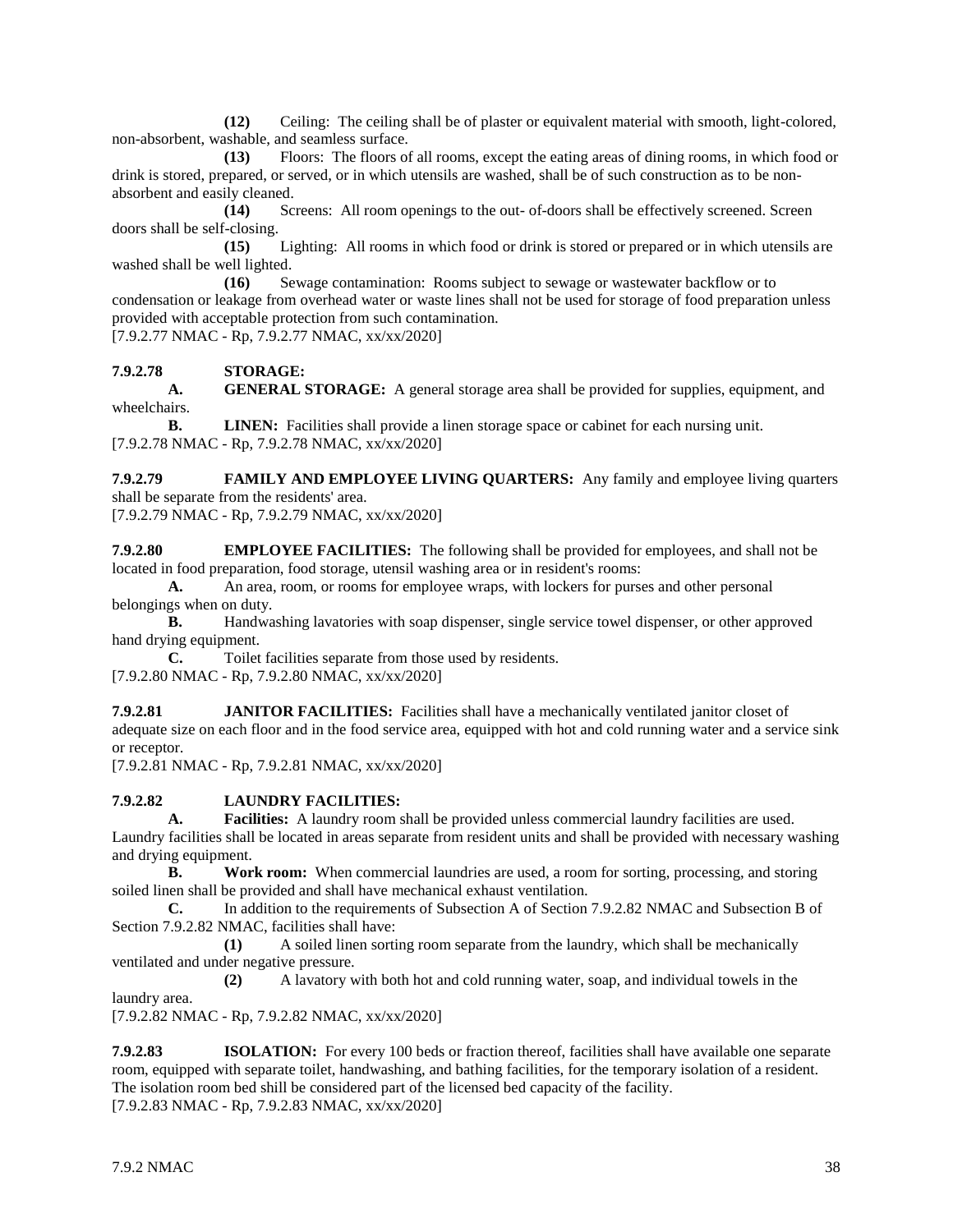# **7.9.2.84 ADMINISTRATION AND ACTIVITY AREAS:**

**A. Administration and resident activity areas:** Administration and resident activities areas shall be provided. The sizes of the various areas will depend upon the requirements of the facility. Some functions allotted separate spaces or rooms under Subsection B of Section 7.9.2.84 NMAC may be combined, provided that the resulting plan will not compromise acceptable standards of safety, medical and nursing practices, and the social needs of residents.

- **B.** Administration department areas shall include:
	- **(1)** Business office.
	- **(2)** Lobby and information center.
	- **(3)** Office of administrator.
	- **(4)** Admitting and medical records area.
	- **(5)** Public and staff toilet room.
	- **(6)** Office of director of nurses; and
	- **(7)** ln-service training area.
- **C.** Resident activities areas shall include:
	- **(1)** Occupational therapy.
	- **(2)** Physical therapy.
	- **(3)** Activity area; and
	- **(4)** Beauty and barber shop.

[7.9.2.84 NMAC - Rp, 7.9.2.84 NMAC, xx/xx/2020]

**7.9.2.85 MIXED OCCUPANCY:** Rooms or areas within the facility may be used for occupancy by individuals other than residents and facility staff if the following conditions are met:

- **A.** the use of these rooms does not interfere with the services provided to the residents; and
- **B.** the administrator takes reasonable steps to ensure that the health and safety and rights of the residents are protected.

[7.9.2.85 NMAC - Rp, 7.9.2.85 NMAC, xx/xx/2020]

# **7.9.2.86 LOCATION AND SITE:**

**A. Zoning:** The site shall adhere to local zoning regulations.

**B. Outdoor areas:** Areas shall be provided for outdoor recreation area, exclusive of driveways and parking area.

**C. Parking:** Space for off-street parking for staff and visitors shall be provided.

[7.9.2.86 NMAC - Rp, 7.9.2.86 NMAC, xx/xx/2020]

#### **7.9.2.87 SUBMISSION OF PLANS AND SPECIFICATIONS:** For all new construction:

**A.** One copy of schematic and preliminary plans shall be submitted to the department for review and approval of the functional layout.

**B.** One copy of working plans and specifications shall be submitted to and approved by the department before construction is begun. The department shall notify the facility in writing of any divergence in the plans and specifications, as submitted, from the prevailing rules.

**C.** The plans specified in Section 7.9.2.87 NMAC shall show the general arrangement of the buildings, including a room schedule and fixed equipment for each room and a listing of room numbers, together with other pertinent information. Plans submitted shall be drawn to scale.

**D.** Any changes in the approved working plans affecting the application of the requirements herein established shall be shown on the approved working plans and shall be submitted to the department for approval before construction is undertaken. The department shall notify the facility in writing of any divergence in the plans and specifications as submitted, from the prevailing rules.

**E.** If on-site construction above the foundation is not started within six months of the date of approval of the working plans and specifications under Subsection B of Section 7.9.2.87 NMAC, the approval shall be void and the plans and specifications shall be resubmitted for reconsideration of approval.

**F.** If there are no divergences from the prevailing rules, the department shall provide the facility with written approval of the plans as submitted.

[7.9.2.87 NMAC - Rp, 7.9.2.87 NMAC, xx/xx/2020]